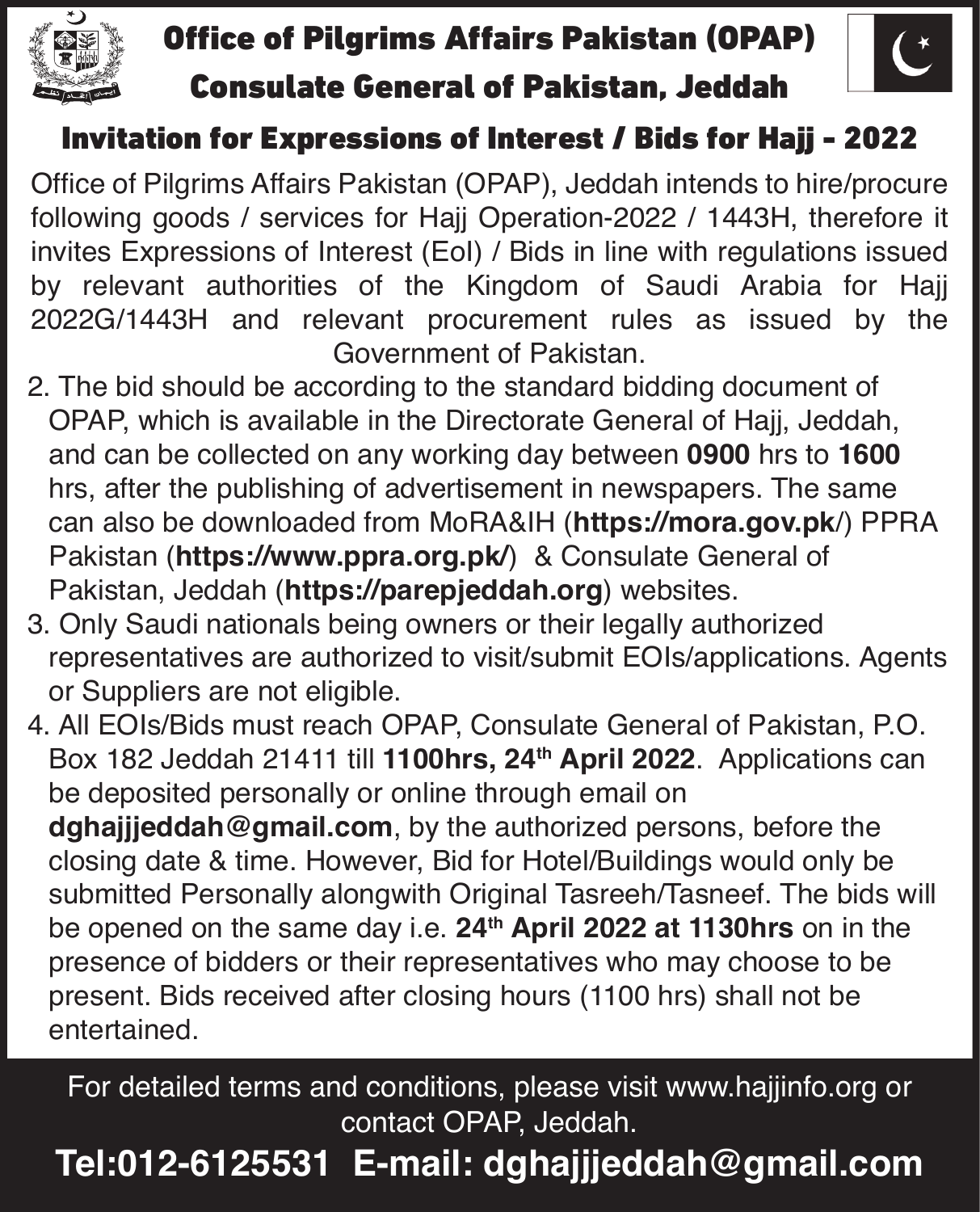مكتب شؤون حجاج باكستان )OPAP) قنصلية باكستان العامة بجدة دعوة لتقديم العروض والمناقصات لحج عام 2222 م





2- يجب أن يكون العرض (العطاء) وفقاً لوثيقة العرض المعيارية لمكتب شؤون حجاج باكستان (OPAP) والمتوفرة في ً المديرية العامة للحج بجدة ، ويمكن الحصول عليها في أي يوم عمل من الساعة )20:22( إلى الساعة )30:22( بعد نشر الإعلان في الصحف ، يمكن تحميل الملف نفسه ايضاً من موقع الويب لوزارة الشؤون الدينية والوئام بين الأديان والقنصلية) **[https://www.ppra.org.pk/\)](https://www.ppra.org.pk/)** PPRA Pakistan باكستان وبيبرا ،) **<https://mora.gov.pk/>**) MoRA&IH العامة لباكستان بجدة (**[org.parepjeddah://https](https://parepjeddah.org/)** (**.**

3- يحق فقط للمواطنين السعوديين المالكين أو الممثلين والمفوضين قانونياً بزيارة / إبدا الاهتمام / بتقديم العروض ً والمناقصات الطلبات كاملة من جميع النواحي مباشرة إلى مكتب شؤون حجاج باكستان )OPAP )بجدة، الوكالء والموردين غير مؤهلين لتقديم الطلبات.

-4 يجب أن تصل جميع العروض/العطاءات EOIs إلى مكتب شؤون حجاج باكستان )OPAP)، القنصلية العامة لباكستان ، ص. ب: 382 جدة 23433 إلى الساعة )33:22( 24 أبريل 2222م. كما يمكن إرسال الطلبات شخصيًا أو عبر اإلنترنت من خلال البريد الإلكتروني dghajjjeddah@gmail.com ، من قبل الأشخاص المخولين ، قبل تاريخ ووقت الإغلاق ، حيث أنه لن يتم تقديم عروض وطلبات الخاصة بالفندق/العمارة إلا بتسليم التصنيف/التصريح الأصلي شخصياً. كما أنه | ً سوف يتم فتح العروض في نفس اليوم ٍ أي تاريخ 24 أبريل 2022 م في تمام الساعة (11:30) صباحاً بحضور أصحاب العروض أو من يمثلهم الذين يختارونهم للحضور ، لن يتم قبول العطاءات التي يتم استلامها بعد ساعات الإغلاق (1100 ساعة).

للحصول على الشروط والأحكام التفصيلية ، يرجى زيارة موقع www.hajjinfo.org أو الإتصال بمكتب شؤون حجاج  $\alpha$ باكستان (OPAP) بجدة هاتف رقم 2325531 ، البريد الإلكتروني :  $\alpha$ gmail.com )

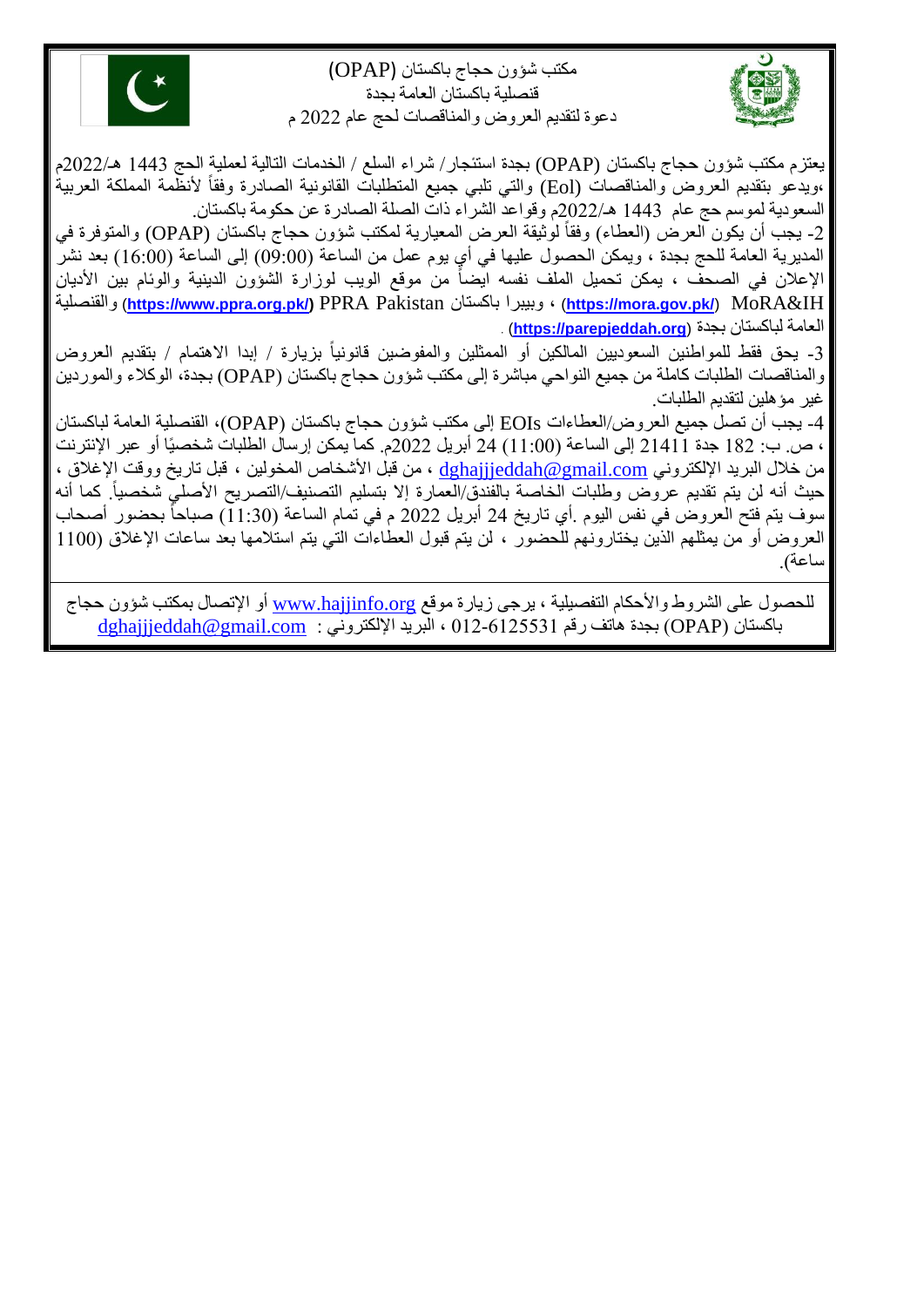## **GUIDELINES/ TERMS AND CONDITIONS FOR HIRING OF BUILDINGS, TRANSPORT, CATERING & OTHER SERVICES FOR HAJJ 1443H/2022**

# **Ministry of Religious Affairs & Interfaith Harmony**

# **Government of Pakistan,**

# **Office of Pilgrims Affairs Pakistan (OPAP),**

**Phone: 0126125531 Fax: 012-5500431; e-mail: dghajjjeddah@gmail.com**

## **Consulate General of Pakistan, Jeddah.**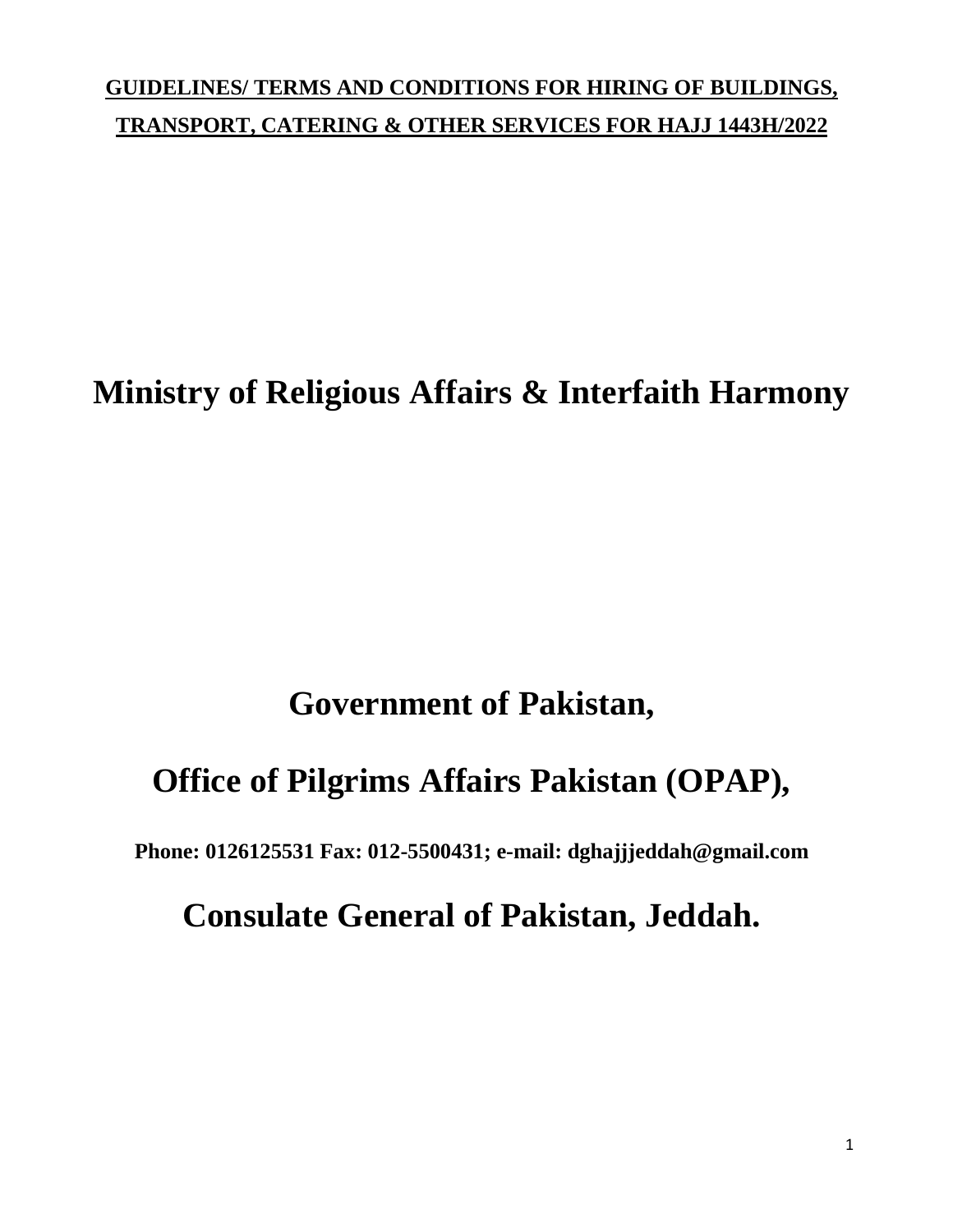## **CONTENTS:**

| <u>S.No.</u>   | <b>Subject</b>                                                                                                                                                                                                                                                                                                                                                                                                                                                                                                                                                                                                                                                                                                                                                                                  | <b>Page</b> |
|----------------|-------------------------------------------------------------------------------------------------------------------------------------------------------------------------------------------------------------------------------------------------------------------------------------------------------------------------------------------------------------------------------------------------------------------------------------------------------------------------------------------------------------------------------------------------------------------------------------------------------------------------------------------------------------------------------------------------------------------------------------------------------------------------------------------------|-------------|
| $\mathbf{1}$   | Hajj $-2022$ (1443 H): Guidelines/ Terms and conditions for<br>Selection of Buildings for Stay of Hujjaj at Makkah Al-<br>Mukarama                                                                                                                                                                                                                                                                                                                                                                                                                                                                                                                                                                                                                                                              | $4-9$       |
| $\overline{2}$ | $Haij - 2022$ (1443 H): Guidelines/ Terms and conditions for<br>Selection of Buildings for Stay of Hujjaj at Madinah<br>Munawara                                                                                                                                                                                                                                                                                                                                                                                                                                                                                                                                                                                                                                                                |             |
| 3              | Hajj 2022/1443 H: Guidelines/Terms and conditions<br>Governing Supply of Catering Services in Makkah and<br>Madinah                                                                                                                                                                                                                                                                                                                                                                                                                                                                                                                                                                                                                                                                             |             |
| $\overline{4}$ | <b>Transport Services</b>                                                                                                                                                                                                                                                                                                                                                                                                                                                                                                                                                                                                                                                                                                                                                                       | 18-24       |
| 5              | Hajj $-2022$ (1443 H): Guidelines/ Terms and conditions for<br>Selection of Hotels/Buildings Providing Full Board Services<br>for Stay of Hujjaj at Makkah Al- Mukarama                                                                                                                                                                                                                                                                                                                                                                                                                                                                                                                                                                                                                         | $24 - 28$   |
| 6              | <b>Other Services</b><br>Hajj 2022/1443 H: Guidelines / Terms & Conditions for<br>1<br>Setting Up of OPAP Offices and Camps at Mina And Arafat<br>ii. Hajj $2022/1443$ H: Guidelines / Terms & Conditions for<br>Up of Airport/Sector/Sub-Sector<br>Setting<br>Offices,<br>Medical Mission,<br>Makkah-Al-<br>Dispensaries<br>in<br>Mukaramah And Madinah-Al-<br>Munawarah<br>Gift Pack for Hujjaj<br>iii.<br>Welcome Snacks to Hujjaj At Jeddah/Madinah Al-<br>iv.<br>Munawwarah Airports on Arrival of Hujjaj<br>4/6/10<br>Trucks<br>Ton<br>for<br>Inter-City<br>Cargo<br>V.<br>Transportation<br>Provision of Human Resource/Security Personnel for<br>vi.<br>Temporary Employment During Hajj Season<br>Services for Lifting and Disposal Of Garbage<br>vii.<br>Rent-A-Car Services<br>viii. | 28-40       |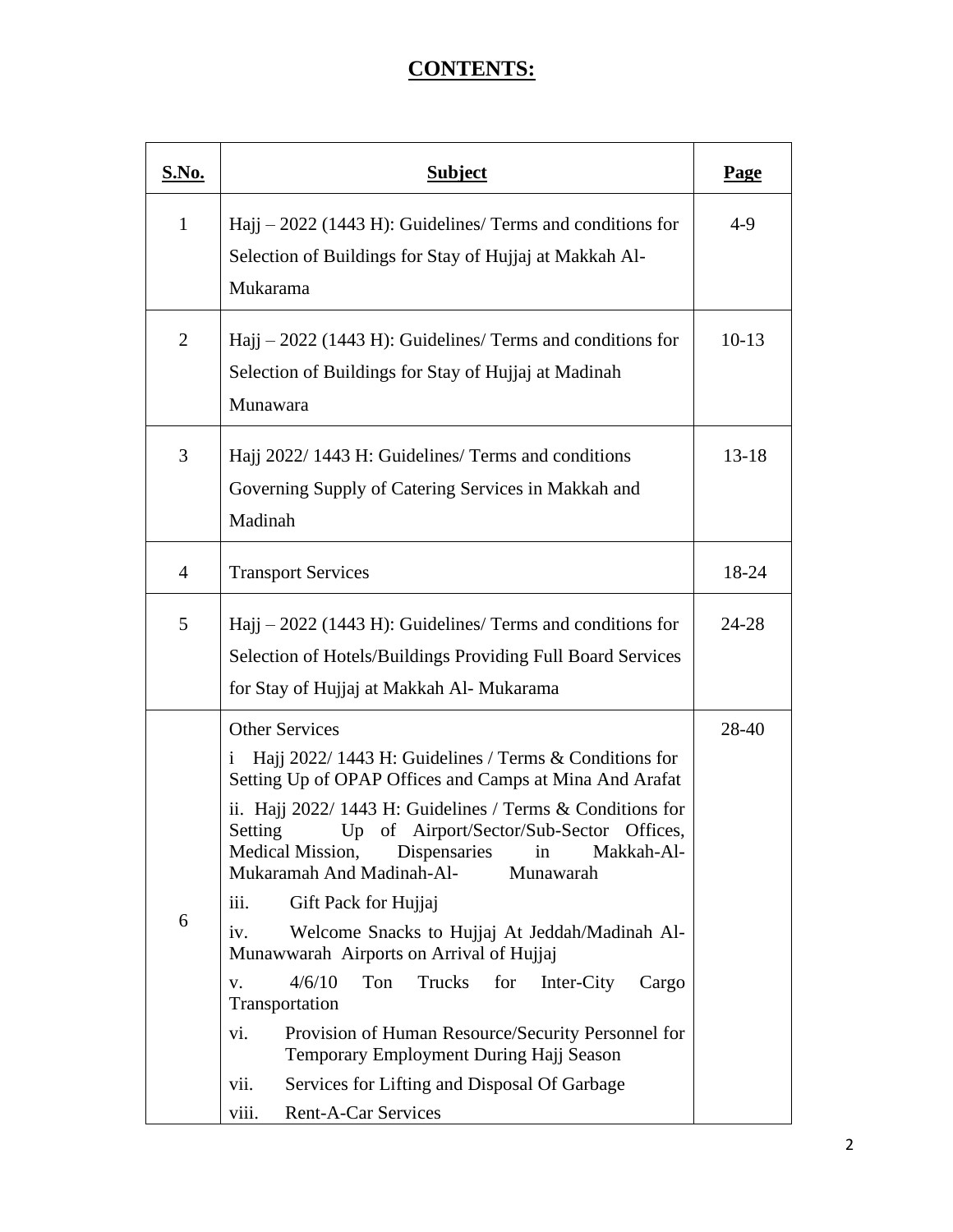|    | <b>Installation of Camera Systems</b><br>ix.                                                                                                |           |
|----|---------------------------------------------------------------------------------------------------------------------------------------------|-----------|
|    | PROCUREMENT / GOODS REQUIRED FOR HAJJ - 2023<br>(1443 H)<br>Office Stationery & Miscellaneous Items<br>i.                                   | $40 - 45$ |
|    | ii.<br><b>Office Furniture and Fixture</b>                                                                                                  |           |
| 7  | iii. IT Equipment (Computers, Printers, Scanners, Computer<br>Accessories, Photocopiers, Bar Code Scanners)<br><b>Printing Works</b><br>iv. |           |
|    | Sign boards on buildings of hujjaj<br>V.                                                                                                    |           |
|    | Wheel chairs and wheel chair accessories<br>vi.                                                                                             |           |
| 8  | <b>Bid Security Form (catering services)</b>                                                                                                | 46        |
| 9  | <b>Bid Security Form (transport services)</b>                                                                                               | 47        |
| 10 | <b>Bid Security Form (Provision of Accommodation Madinah)</b>                                                                               | 48        |
|    | Appendix                                                                                                                                    |           |
| 11 | A (Menu)<br><b>B</b> (Stationery)                                                                                                           | 49-55     |
|    | C (Sign Boards)                                                                                                                             |           |

\_\_\_\_\_\_\_\_\_\_\_\_\_\_\_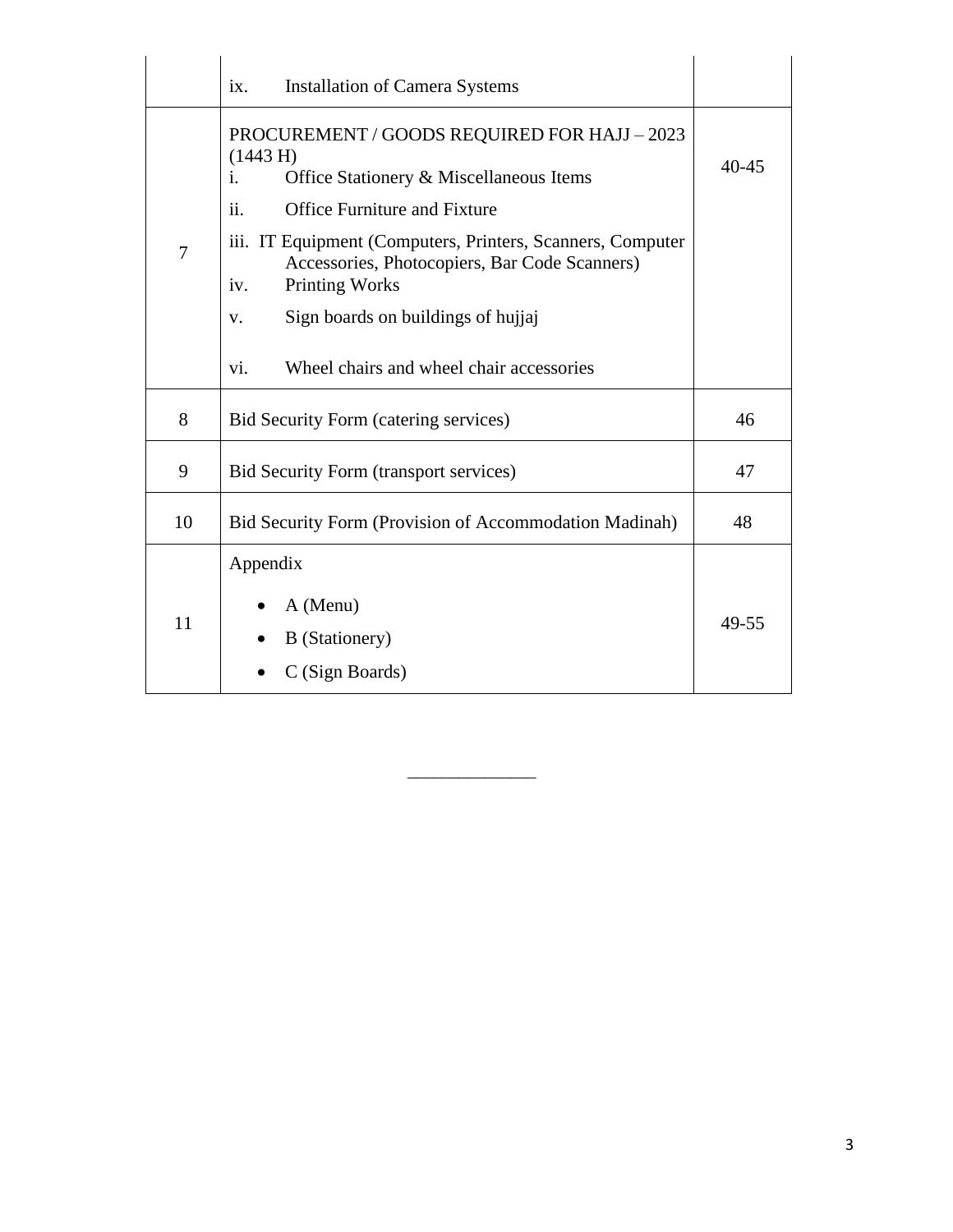#### **Preamble:**

Serving Hujjaj is one of the most noble and heavenly duty. Under the Rules of Business, 1973 of the Government of Pakistan, Ministry of Religious Affairs & Interfaith Harmony (MoRA&IH), Government of Pakistan has a mandate to make arrangements for Hujjaj of Pakistan. Hajj which is one of the five pillars of Islam and is mandatory, once in a life time, for adult Muslims with requisite physical and financial capacity (Sahib-e-Istaat). Hardships of this pilgrimage are unavoidable primarily due to scale and intensity of the activity despite the fact that technological advancement has made it comparatively much easier in many ways. The Government of Pakistan endeavors to ensure cost effective but comfortable performance of the Hajj Manasik by the pilgrims by making elaborate arrangements, through a transparent process.

Office of Pilgrims Affairs Pakistan (OPAP), Consulate General of Pakistan, Jeddah, being an operational arm of MoRA&IH, makes Hajj arrangements in Saudi Arabia, in line with the policies of Governments of Pakistan and Saudi Arabia, with a clear objective to ensure safety and comfort of the pilgrims alongwith economy of the package.

While the objectives mentioned above in view, the Office of Pilgrims Affairs Pakistan (OPAP), Consulate General of Pakistan, Jeddah intends to procure various services, including, primarily, accommodation, food & transport, for hujjaj arriving from Pakistan under the government scheme for Hajj 2022/ 1443H.

#### **CHAPTER 1**

## I. **Hajj – 2022 (1443 H): Guidelines / Terms and Conditions for Selection of Buildings for Stay of Hujjaj at Makkah Al-Mukarramah**

1. The process of acquiring accommodations shall be carried out through a transparent and objective system. The following terms and conditions will be applicable in this process:

- a. All buildings will be hired by the Hiring and Procurement Committee, notified by the Ministry of Religious Affairs & Interfaith Harmony, on the basis of Saudi Hajj taleemat and provisions of the Hajj Policy, read with instructions from the Ministry of Religious Affairs & Interfaith Harmony, Government of Pakistan (MoRA &IH, GoP).
- b. Basic terms and conditions and processes are elaborated in the paragraphs below, however, interested owners or authorized Saudi representatives should obtain a copy of the RFP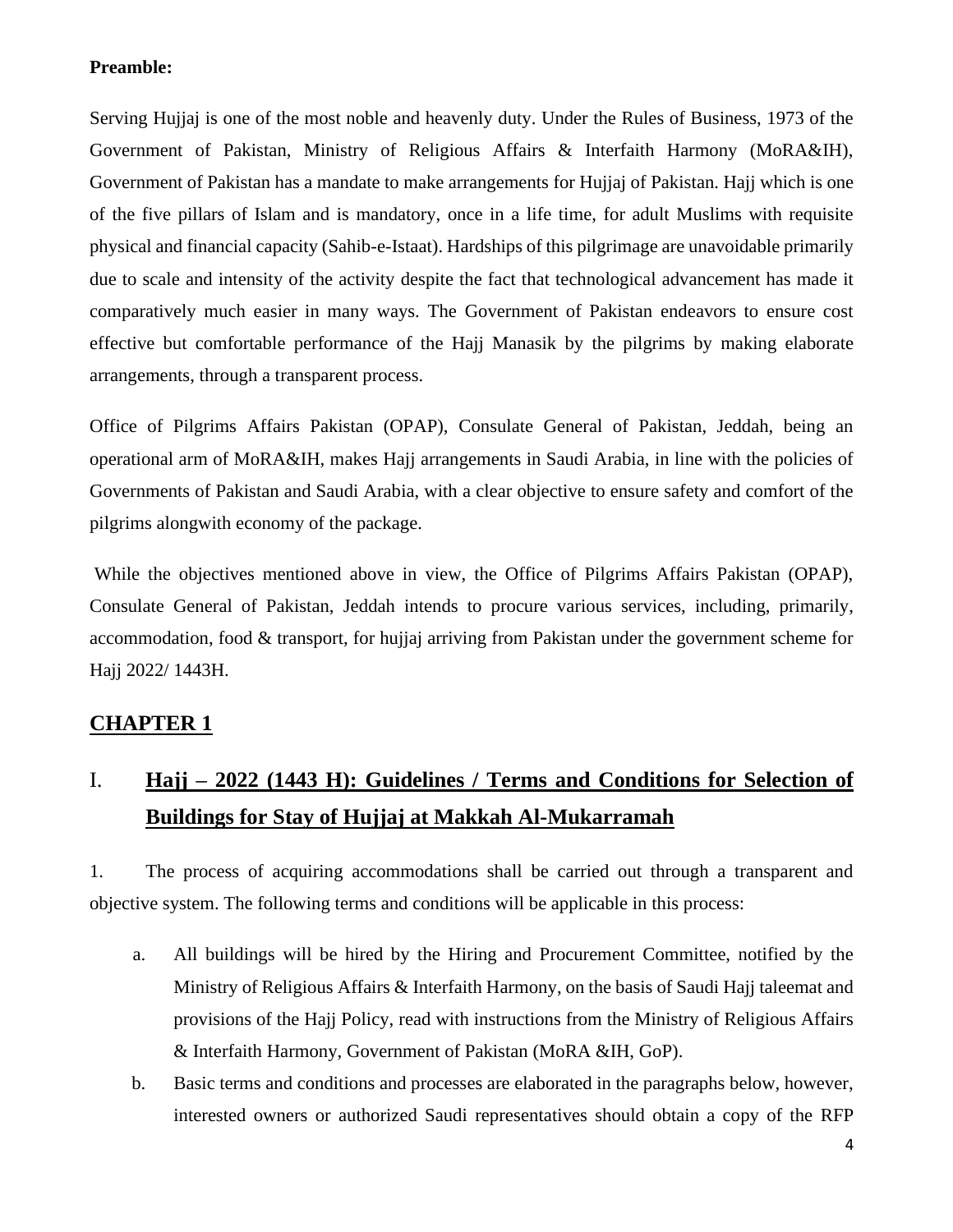document (also available on MoRA&IH and PPRA websites), for Hajj-1443H/ 2022, to acquaint themselves of the mechanism and conditions of hiring of buildings for Pakistani hujjaj.

- c. OPAP reserves the right to make amendments in the building agreement of 2022 until the time of signing.
- d. The Owners/Mustajir i.e. legally entitled lease holders (Saudi nationals only), who intend to lease out their buildings, may directly apply to OPAP, Consulate General of Pakistan, Jeddah / Makkah, on the designated form along with the following documents, during working days from 0900 hrs to 1600 hrs on working days after publication of the Public Notice (invitation to submit Expressions of interest/Bids) in the newspapers/MoRA&IH website and PPRA website:
	- i. Original tasreeh for year 1443H/2022; in case the original tasreeh has not been issued, the last original tasreeh (1440 AH) along with proof of processing of tasreeh for 1443H will be required at the time of registration; however, original tasreeh shall be produced before the scheduled visit of the Committee;
	- ii. A Vakala-Sharia from the Owner / Mustajir indicating that the person depositing the application is empowered to do so specifically for Hajj season 1443H. In this case, the decision of OPAP, after due analysis of the vakala, will be final;
	- iii. In case, original tasreeh of 1443H is not provided on the date of inspection, OPAP reserves the right to either cancel the building or hold the decision regarding acceptance of the building till provision of original tasreeh 1443 H ;
	- iv. Before offering the building to another Hajj Office, the applicant/owner must withdraw it from OPAP; otherwise the applicant/owner and building may be blacklisted for the future;
	- v. OPAP reserves the right to accept or reject a building based on availability of quota of Hujjaj;
	- vi. Additional space, if available, over and above the tasreeh capacity, will be used by the Hajj Office for the welfare of hujjaj like sector offices, dispensary etc without any additional payment; and ;
	- vii. No building shall be hired which has capacity less than 200 beds. However, in special circumstances, buildings less than the prescribed capacity may be hired subject to the approval of the Procurement Committee with the reasons to be recorded in writing;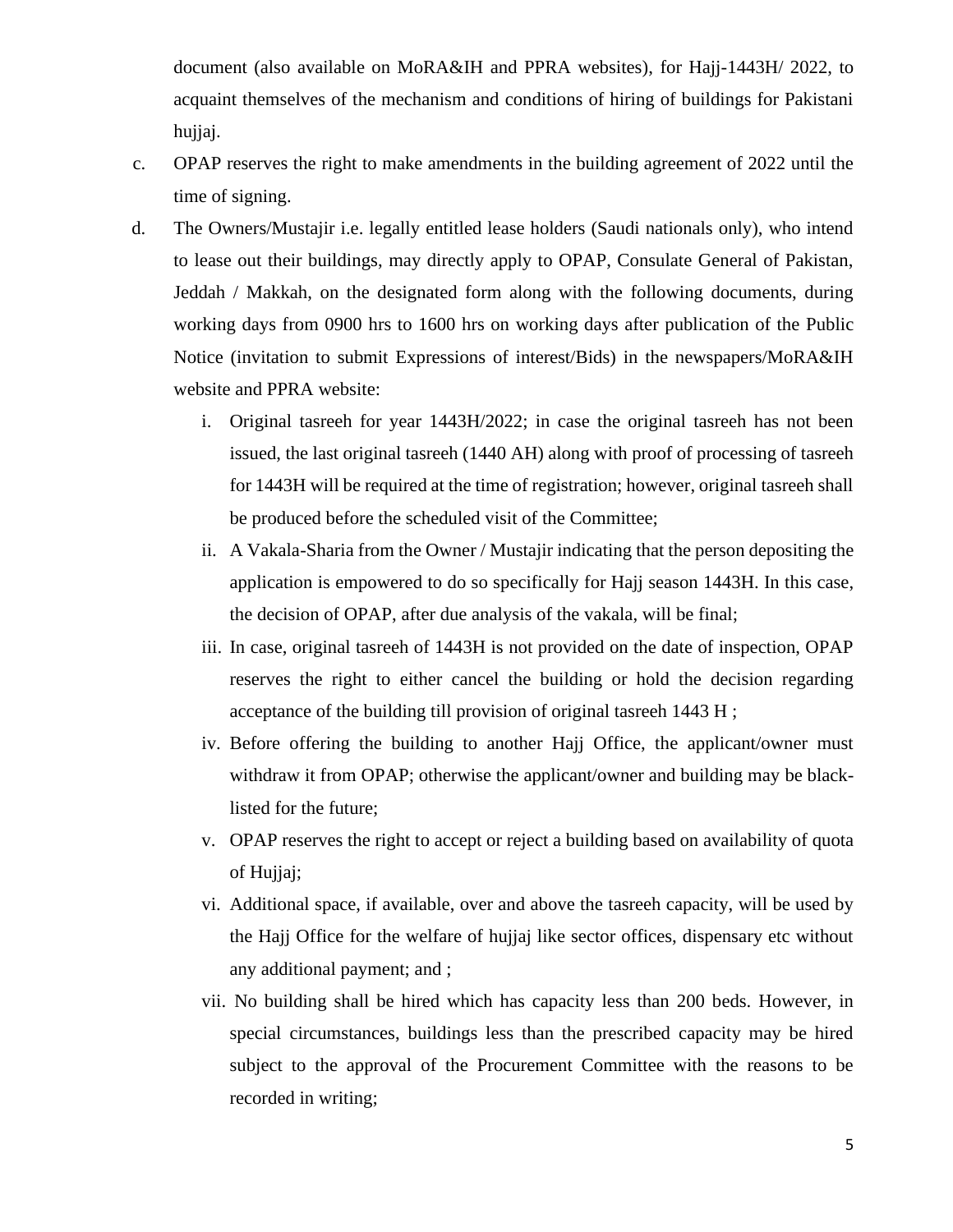- viii. Application to be accompanied by a location map, clearly specifying all markers for easy identification of building and also the "Crookie" (floor plan) of the whole building whether or not the building was hired by OPAP in the previous years;
- ix. Applications will only be deposited personally (as mentioned Clause 1 (d) above), however, applications may also be deposited online, by the authorized persons, through email on **dghajjjeddah@gmail.com**;
	- x. Submission of an application and the receipt issued thereof shall in no way confer any right on the depositor or obligation upon OPAP of either mandatory inspection or selection of the building;
	- xi. These terms and conditions are being issued only in English, the working language of OPAP. Bidders may, if they so wish, obtain an Arabic translation on their own but the English version shall prevail and OPAP takes no responsibility for any omissions or mistakes in the Arabic translation;
	- xii. By the very act of submission of an application, it will be deemed that the applicant has accepted all the terms and conditions governing the hiring of buildings by OPAP;

2. The process of hiring of accommodations for Hajj 2022 (1443H) commences with the publication of an invitation in the local newspapers and on the MORA&IH's Website/ PPRA, Pakistan website;

3. Serial number of buildings registered with OPAP for consideration will be on a first-come firstentered basis; However, the Hiring Committee can inspect or visit any building at any time and according to a priority that shall solely be the discretion of the Hiring Committee;

4. Hiring shall be on the basis of the Tasreeh (hujjaj housing permit) issued by the Makkah Municipal Authorities (Amanah Asemah)/relevant authorities. However, OPAP reserves the right to reduce the number of hujjaj appearing in the tasreeh to a number that reflects a maximum of 6 persons/room or any other requirement. However, if the Saudi taleemaat restrict the room occupancy to any other lower number, then the OPAP reserves the right to make a final decision in this regard. In such cases, the applicant/owner shall be informed prior to the agreement. Moreover, measurement of the floor space of the building would be made to ascertain the capacity of the rooms. **Under no circumstances a building will be hired at a capacity which exceeds the legal capacity mentioned in the tasreeh ;**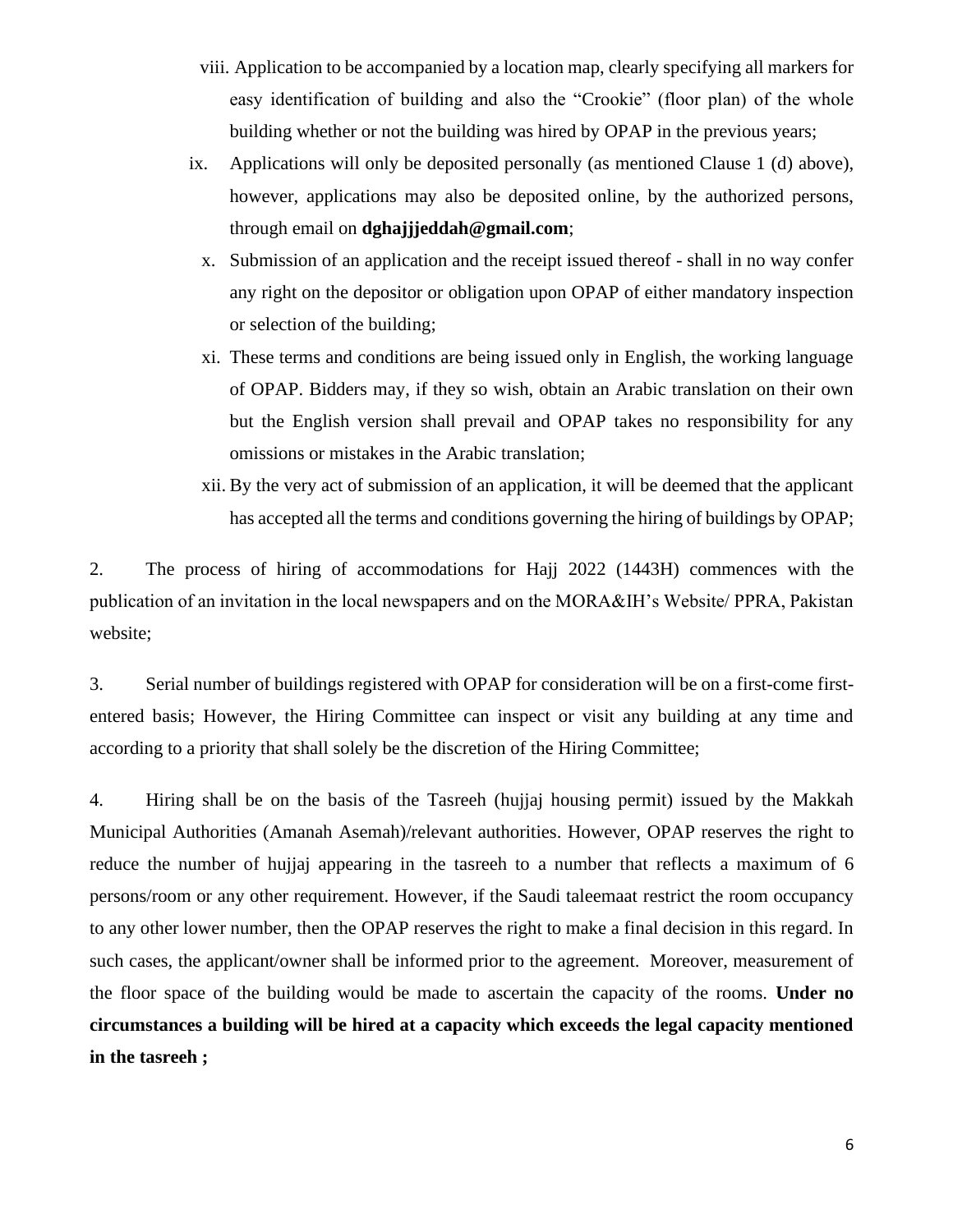5. In case of hotel-type buildings issued with a Tasneef i.e. hotel registration permit issued by the Saudi Ministry of Commerce, OPAP shall fix an optimum and mutually acceptable capacity for the hotel taking into account the hotel's general condition and other factors. However still the room occupancy in no case will be more than six (6) persons. **Under no circumstances a hotel will be hired at a capacity which exceeds the legal capacity mentioned in the tasneef on EHajj Portal .**

6. Generally new or well-maintained buildings, with a capacity of not less than 200 hujjaj, having adequate lift facilities (with a ratio of not more than1:33 e.g. a building with two lifts with the capacity of 5 persons each shall be minimum requirement for serving 330 persons). In no case, buildings with only one lift will be hired. OPAP reserve the right to fix the capacity of a building keeping in view its installed number/capacity of lifts. Also, buildings with adequate reception areas, dining hall, space for mosque, seating capacity as per tasreeh and size of the building, equal number of rooms and bathrooms and located in "clusters" will be preferred hired for pilgrims. Under construction buildings will not be considered for selection no matter how advanced the level of completion is.

7. All rooms in every new building offered for selection will be measured. Measurements by other clients during earlier years, and capacities mentioned by them on the doors of the buildings will not be taken into consideration. All floors will be measured even if the floors are identical.

8. In case of buildings hired in previous years, observations of the Director  $(A \& T)$ , Hajj Office shall be duly considered. Copies of record of previous years hiring with OPAP would be attached at the time of submission of bid/file.

9. A personal affidavit shall be submitted by the bidder, alongwith the bid, stating the following that:

- a. Building is being offered by the owner himself. In case of Mastaajir/Vakeel/authorized representative, valid legal document is attached;
- b. General condition of the building is safe for accommodation of Hujjaj;
- c. It is free from all encumbrance (e.g. ownership / legal disputes);
- d. Crookie (Floor Plan) is attached showing number of available floors, rooms & bath rooms;
- e. Building has an equal number of rooms and bathrooms or in case this is not the position, the owner is willing to dispense with any rooms and their accommodation capacity in excess of the number of bathrooms;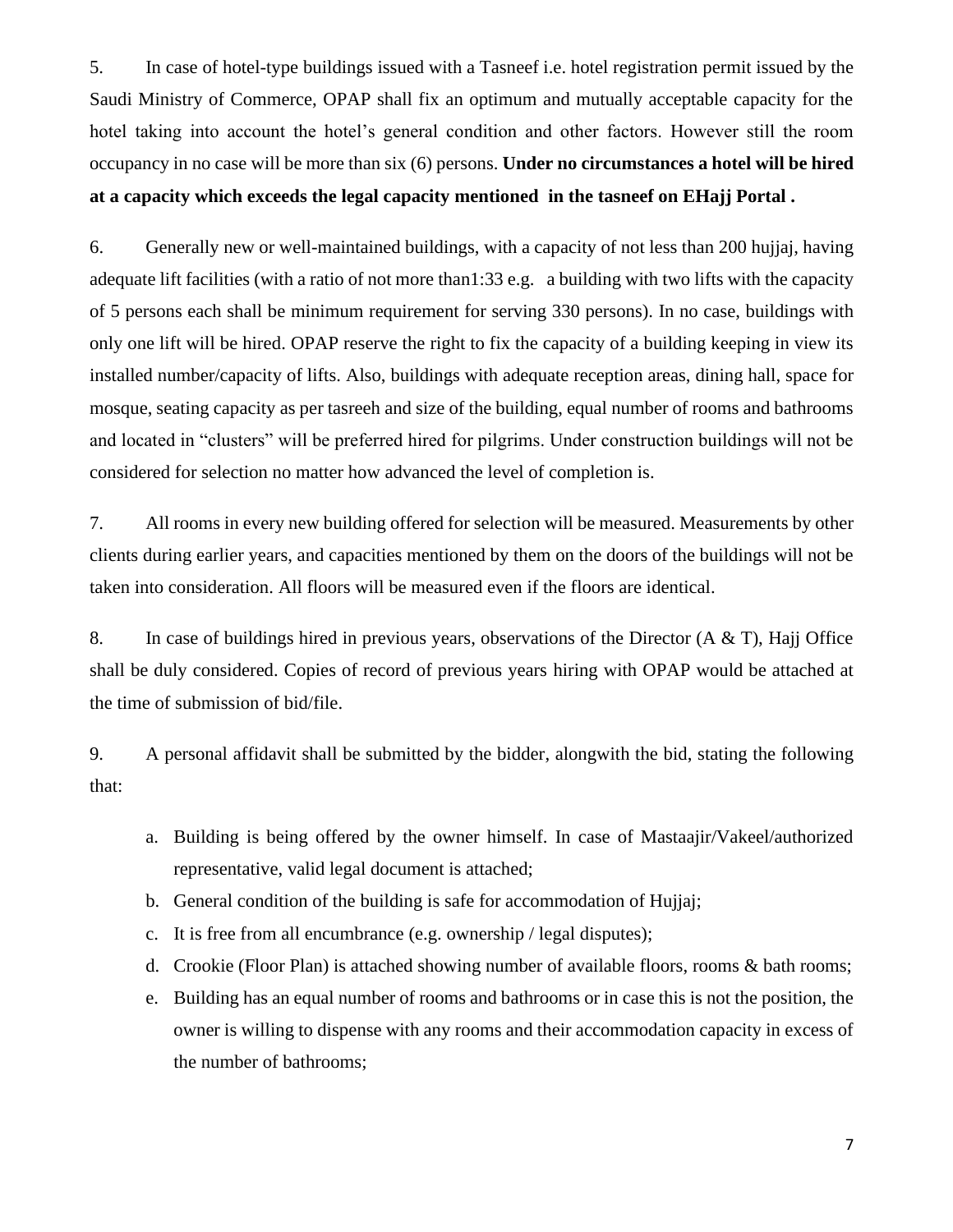- f. It has at least two lifts. In case of large buildings, lifts are available as per prescribed capacity/passengers;
- g. Beds/Mattresses are in perfect condition, in case asked to be replaced during detailed inspection, would be replaced instantly;
- h. It has a proper dining area along with chairs and tables to accommodate at least1/3 of the hujjaj as per tasreeh capacity at any given time;
- i. It has sufficient Prayer Area with prayer mats available in the building;
- j. It has centralized air-conditioning system or AC in each individual room, in working condition;
- k. It has its own water storage reservoir of a sufficient capacity enough, for utilization of hujjaj staying in the building;
- l. It has stand by power arrangements (generator), at least for lifts and common area lights, to be used in case of power breakdown;
- m. All the requirement, excluding Tasreeh which is to be provided as per agreement, including facilities /amenities like electricity, water, sewage system etc., specified in Saudi Taleemat are available / or shall be made available in working condition as per agreement i.e. by Shawwal 15, 1443H;
- n. Internet/wi-fi is/shall be made available in the building to be used by hujjaj;
- o. Housekeeping services and staff including "building Haris" shall be made available in the building for rendering their services to hujjaj;
- p. TV facility is/shall be made available in the lobby area;
- q. Water dispensers are/shall be made available at each floor for drinking water;
- r. All COVID-19 related protective arrangements have been made in the building/Hotel as per Saudi Taleemat;
- s. All equipment/gadgets related to COVID-19 prevention like Hand Sanitizers, Thermal Scanners, Masks etc. has been made available in the building/Hotel;
- t. Building shall be made available to OPAP, for inspection, at least for 30 working days from the date of registration or until the inspection, whichever is later;

#### *Note:*

*In case of any mis-statement in the affidavit, the owner or lessor or authorized person may be permanently barred from offering buildings to Pakistan hajj Mission in the future.*

10. The services will be provided by the applicant/owner in each building as per affidavit submitted as per Clause 9 above.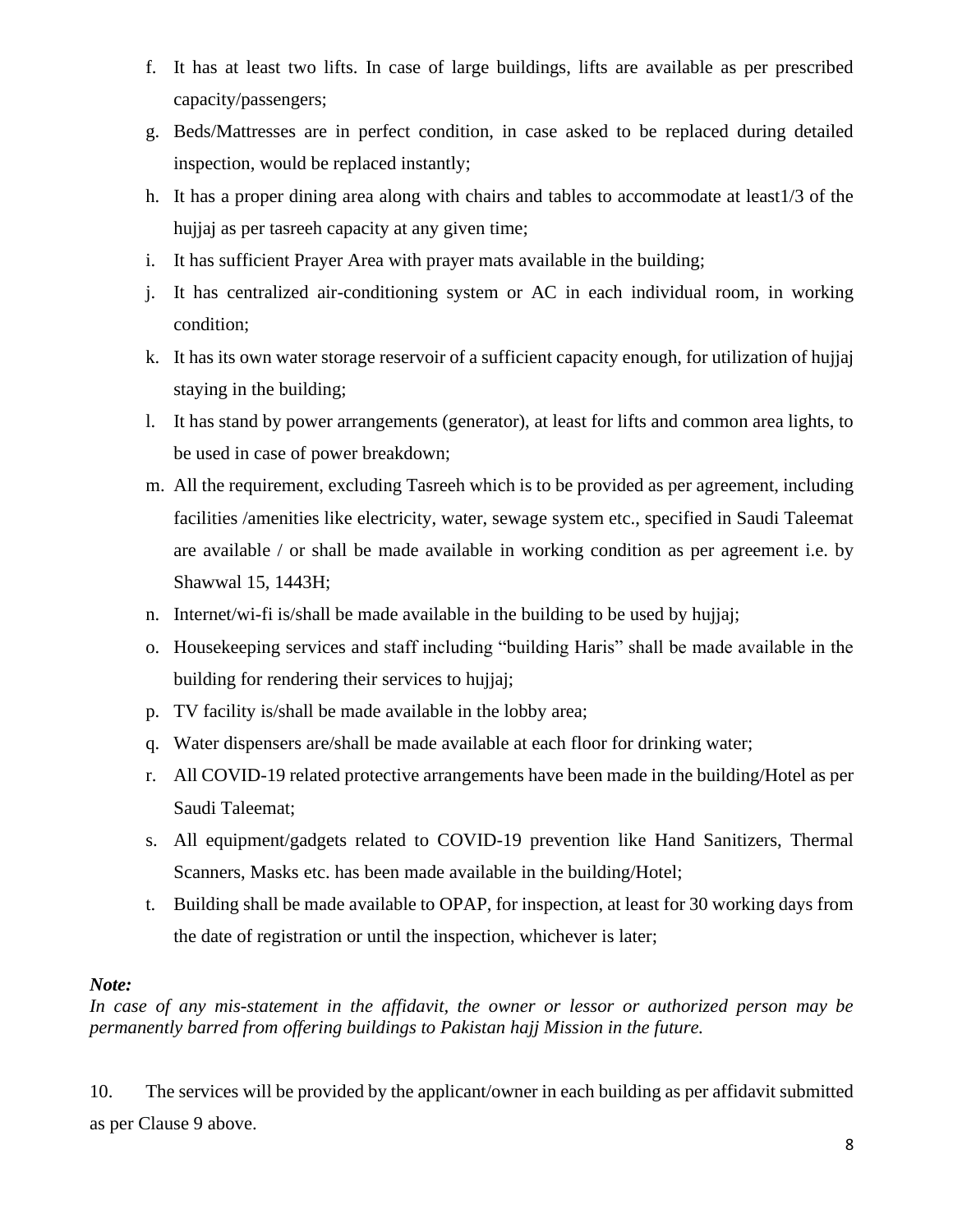11. The Inspection of the Hiring Committee will not be deemed as a final selection of the building.

12. The bid should be according to the standard bidding document of OPAP, which is available in the Directorate General of Hajj, Jeddah, and can be collected on any working day between 0900 hrs to 1600 hrs, after the publishing of advertisement in newspapers. The same can also be downloaded from MoRA&IH (**<https://mora.gov.pk/>**) PPRA Pakistan (**[https://www.ppra.org.pk/\)](https://www.ppra.org.pk/)** & Consulate General of Pakistan, Jeddah (**https://parepjeddah.org**) websites.

#### 13. **EVALUATION CRITERIA FOR BUILDINGS:**

Evaluation of the building offered to OPAP shall be made on the following basis:

#### **a. General Condition**

- i. General Condition of the building
- ii. Location
- iii. Room Condition
- iv. Condition of Prayer Area
- v. Condition of Dining Area

#### **b. Capacity**

- i. Number & Capacity of Lifts
- ii. Capacity of Lobby
- iii. Space of Dining Area (Mataam)
- iv. Space of Prayer Area (Masalla)
- v. Parking for hujjaj transport
- **c. Services**
	- i. Civic amenities including Water (Reservoir & Pressure), Sewage, Internet/wi-fi
	- ii. Disaster Management (Fire Extinguisher, Emergency Exit, Standby Power Supply)
	- iii. COVID-19 & Public Health related arrangements
	- iv. Housekeeping Services
- **d.** Previous Performance with OPAP (Recommendation by A&T on performance) in case hired last Hajj Season. If new entry, recommendation by Proc Committee

## **II) Hiring of Accommodations at Madinah Munawwarrah for Pilgrims under Government Scheme for hajj-2022 G /1443 H**

#### **Terms & Conditions for Accommodations:**

1. Stay of each Pakistani haji, for the purpose of this RFP, shall be in Markazia buildings in Madinah-al-Munawarah for eight (08) to nine (09) days to enable them to complete their 40 prayers in the Al-Masjid un-Nabvi Al-Sharif.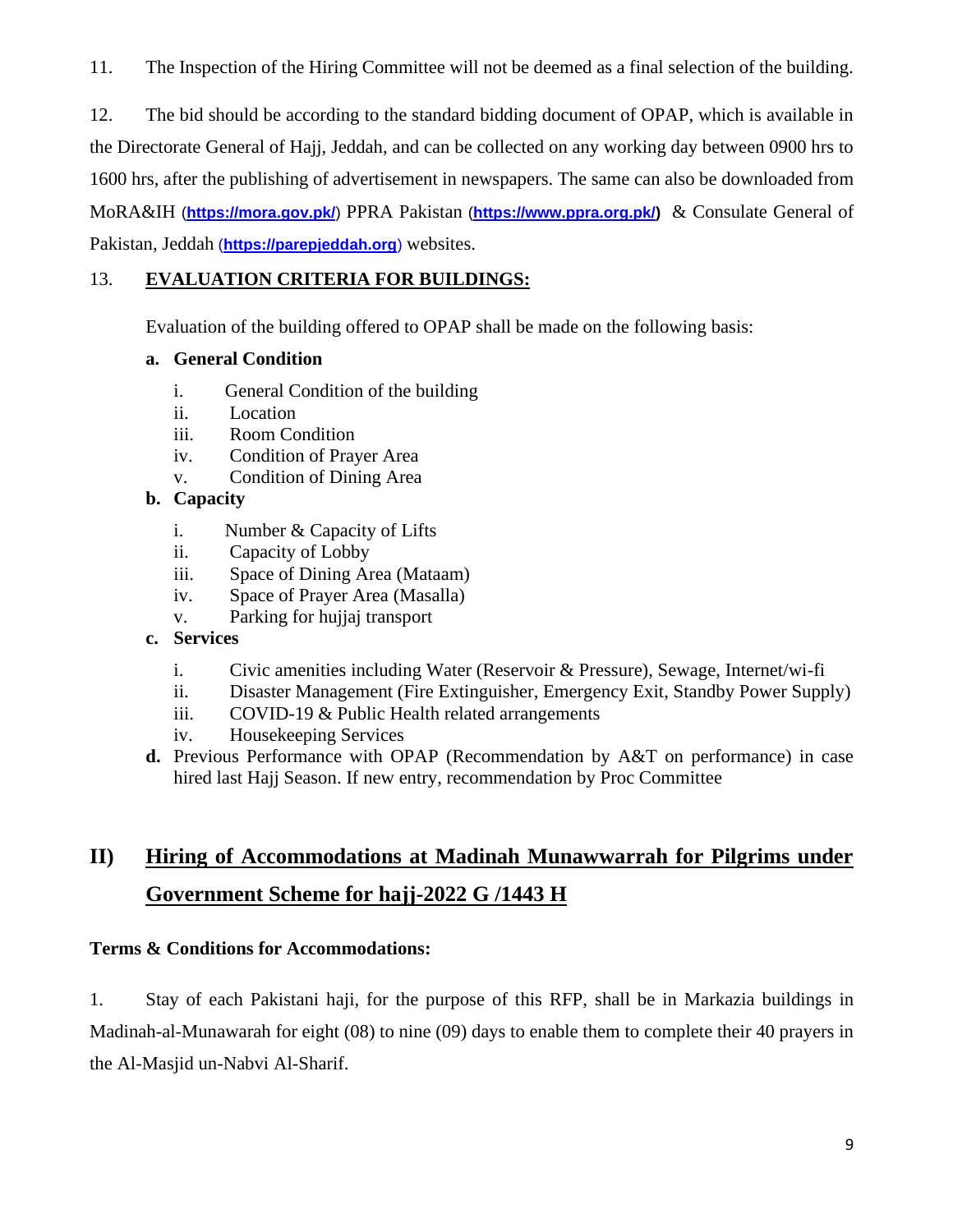2. The owners or Lessees of hotels / buildings / Accommodation Groups having buildings with valid Tasreehs for 1443 H / 2022 AD who are registered with Shirka Adilla and Ministry of Hajj or any other agency as provided under law of the land are eligible to apply directly to OPAP, Jeddah within the validity period as given in the advertisement in Newspapers/website.

3. The owners / lessees of hotels / buildings / Accommodation Groups will submit their bids on the basis of their maximum registered capacity.

4. Bidders may apply for provision of accommodation for complete "Hajj season" (Starting from 1<sup>st</sup> Dhulqadah, 1443H and ending on 15<sup>th</sup> of Muharram 1444H) or for any one of the seasons i.e., prehajj or post hajj separately. Complete buildings may also be offered for whole hajj season, or as agreed upon mutually. In case of provision of certain number of beds, the distribution of hujjaj to the groups / hotels shall be based on the flight schedule to be announced by the Government of Pakistan.

5. Every bid should contain list of the offered buildings, their location and a proof of their ownership or agreement with the owners of the same.

6. All eligible owners of the Accommodation Groups / buildings / lessees will show that the offered capacity is registered in their names or they have contracts/MOUs of the offered buildings proving their ownership/legal holding for Hajj-2022 (Attested by the Ministry of Hajj).

7. Allocation of Hujjaj to the owners / lessees will be made on the basis of their registered capacity and performance of Accommodation Groups in the last hajj seasons with reference to services provided to the Hujjaj of Government Scheme of Pakistan.

8. The hiring committee may evaluate owners / lessees on the basis of any other additional criteria, as deemed appropriate, which would be informed to all owners/lessees before said evaluation.

9. In case of failure of any owner/lessee to provide accommodations in the buildings mentioned in the list given to OPAP as registered capacity etc. and non-acceptance of alternative buildings by the OPAP, fresh accommodations will be hired from market at the expense of defaulter owner/lessee in addition to imposition of penalty which may be up to SR.400/- for each short bed.

10. OPAP may impose fine up to SR.400/- per haji in case of failure of the contractor, both in terms of non-provision of contracted accommodations and non-provision of Aqood for his daily share etc.

11. All owners/lessees will provide a proportionate portion of the mezzanine or area of the restuarant of the hotel or building( in case rooms are hired in a hotel) or complete food service area in case total building is in occupation of the hujjaj of Government scheme to OPAP's approved catering companies for

10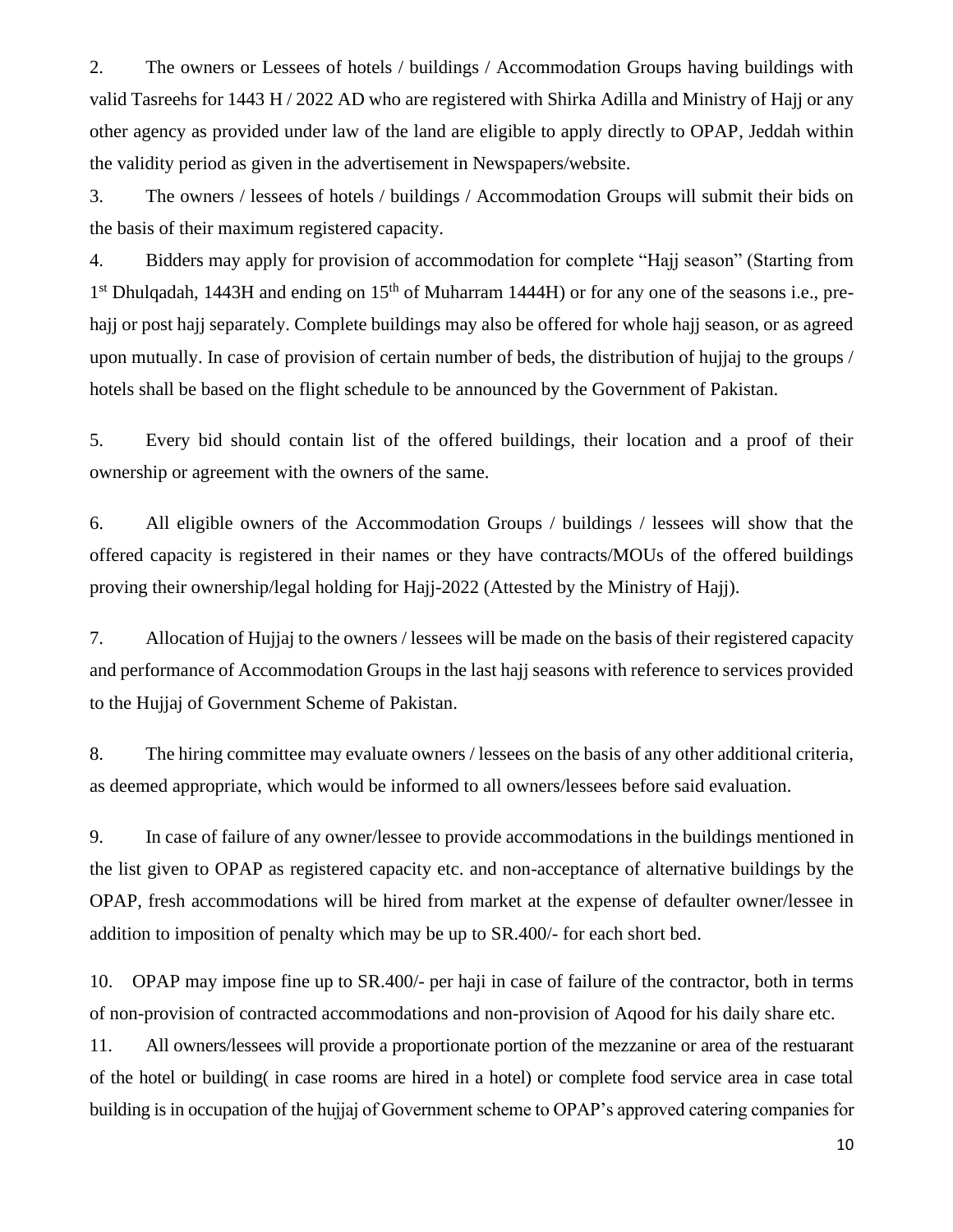supply and distribution of food to hujjaj of Government scheme staying in the buildings of the owners / lessees. In case of failure on part of the owners / lessees / contractors or management of the building or hotel, the OPAP may impose fine in addition to deduction of total payment of unserved meals in the particular building / buildings or hotel / hotels.

12. All bids should be submitted in a sealed envelope by the owners/lessees/contractors containing list of buildings for evaluation which are in the name of Accommodation Groups or he is lessee or Mustajir or contractor of such buildings along with demand of number of hujjaj to be accommodated and rate quoted for Hajj 2022. The sealed envelope will be opened by the Hiring Committee in the presence of bidders/owners/lessees.

13. The number of hujjaj accommodated in any room shall be strictly as per approved crookie / tasreeh and in accordance with Saudi Taleemat. Under no circumstances any violation in this regard shall be allowed. In case of any doubt or report, OPAP shall have right to inspect the room and take measurements etc. and initiate punitive action in case violation is established.

14. The bids shall be strictly in consonance with the Hajj Policy of the Government of Pakistan and the Saudi Hajj Instructions.

15. Any clarifications or information must be sought in writing. No verbal communication will be entertained.

16. These terms and conditions are being issued only in English, the working language of OPAP. Bidders may, if they so wish, obtain an Arabic translation on their own but the English version shall prevail and OPAP takes no responsibility for any omissions or mistakes in the Arabic translation.

17. Beds offered in under construction buildings will not be considered for selection no matter how advanced the level of completion may be.

18. By the very act of depositing an application, it will be deemed that applicant has accepted all terms and conditions governing the hiring of Accommodation in Madinah-al-Munawarah by OPAP.

19. All successful bidders will have to submit an affidavit stating that:

(a) That they have read all the terms and conditions in this document and agree to abide by these as well as any new conditions as shall be mutually agreed upon ;

(b) No agent or intermediary has been involved and that no illegal payment has been made to anyone for the purpose of this bid;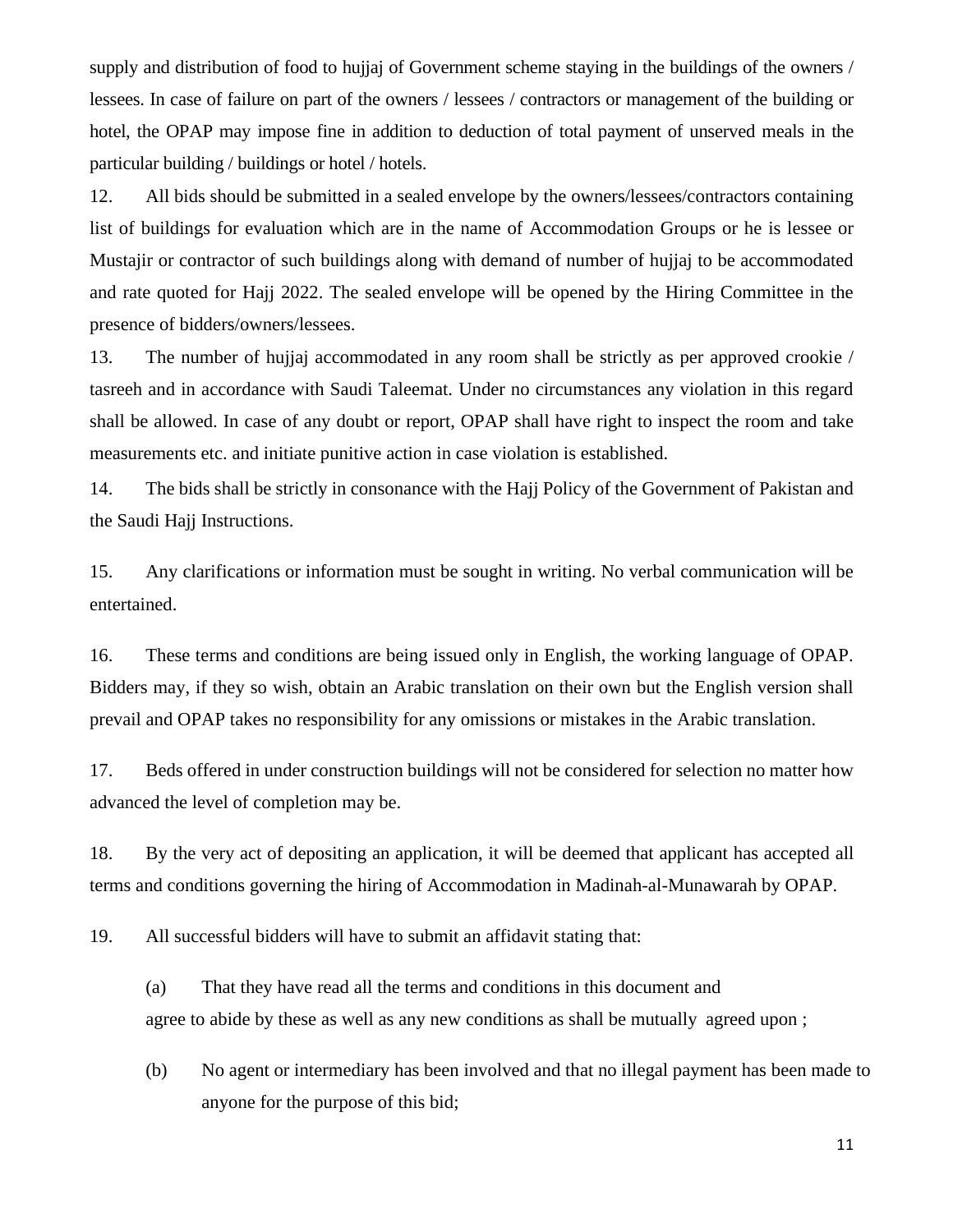20. OPAP is not bound to intimate/respond to any or all the bids offered.

21. OPAP accepts no liability for any failure by the bidder to comply with these terms and condition where such failure is due to circumstances beyond its reasonable control.

22. The scheduled date and time for opening of bids will be as per advertisement given in the newspaper and MORA & IH / PPRA websites.

23. Crookie/Floor/Room plan of hotel/building reserved for Pakistani Hujjaj will be provided at least 24 hours before the arrival of Hujjaj.

24. Internet/wi-fi is/shall be made available in the building to be used by hujjaj.

25. All COVID-19 related protective arrangements have been made in the building/Hotel as per Saudi Taleemat.

26. All equipment/gadgets related to COVID-19 prevention like Hand Sanitizers, Thermal Scanners, Masks etc. has been made available in the building/Hotel.

27. The bid should be according to the standard bidding document of OPAP, which is available in the Directorate General of Hajj, Jeddah, and can be collected on any working day between 0900 hrs to 1600 hrs, after the publishing of advertisement in newspapers. The same can also be downloaded from MoRA&IH (**<https://mora.gov.pk/>**) PPRA Pakistan (**[https://www.ppra.org.pk/\)](https://www.ppra.org.pk/)** & Consulate General of Pakistan, Jeddah (**https://parepjeddah.org**) websites.

28. Applications will only be deposited personally alogwith Tasreeh/Tasneef by the authorized persons.

#### 29. **IMPORTANT NOTES:**

- a. Bidders must ensure that they submit all the required documents without any failure. Bids received without, undertakings, valid documentary evidence, supporting documents, test certificates (if any required) are liable to be rejected at any stage;
- b. Upon submission of bid by a bidder it will be presumed that he undertakes that no intermediary has been involved and no illegal payment / commission has been paid by the bidder to any person/ entity;
- c. Bid submission timelines for all the goods and services will be according to the advertisement appearing in the Saudi newspapers and websites of MoRA&IH/ PPRA;
- d. OPAP reserves the right to reject all or any of the bids or proposals at any time prior to acceptance of a bid or proposal;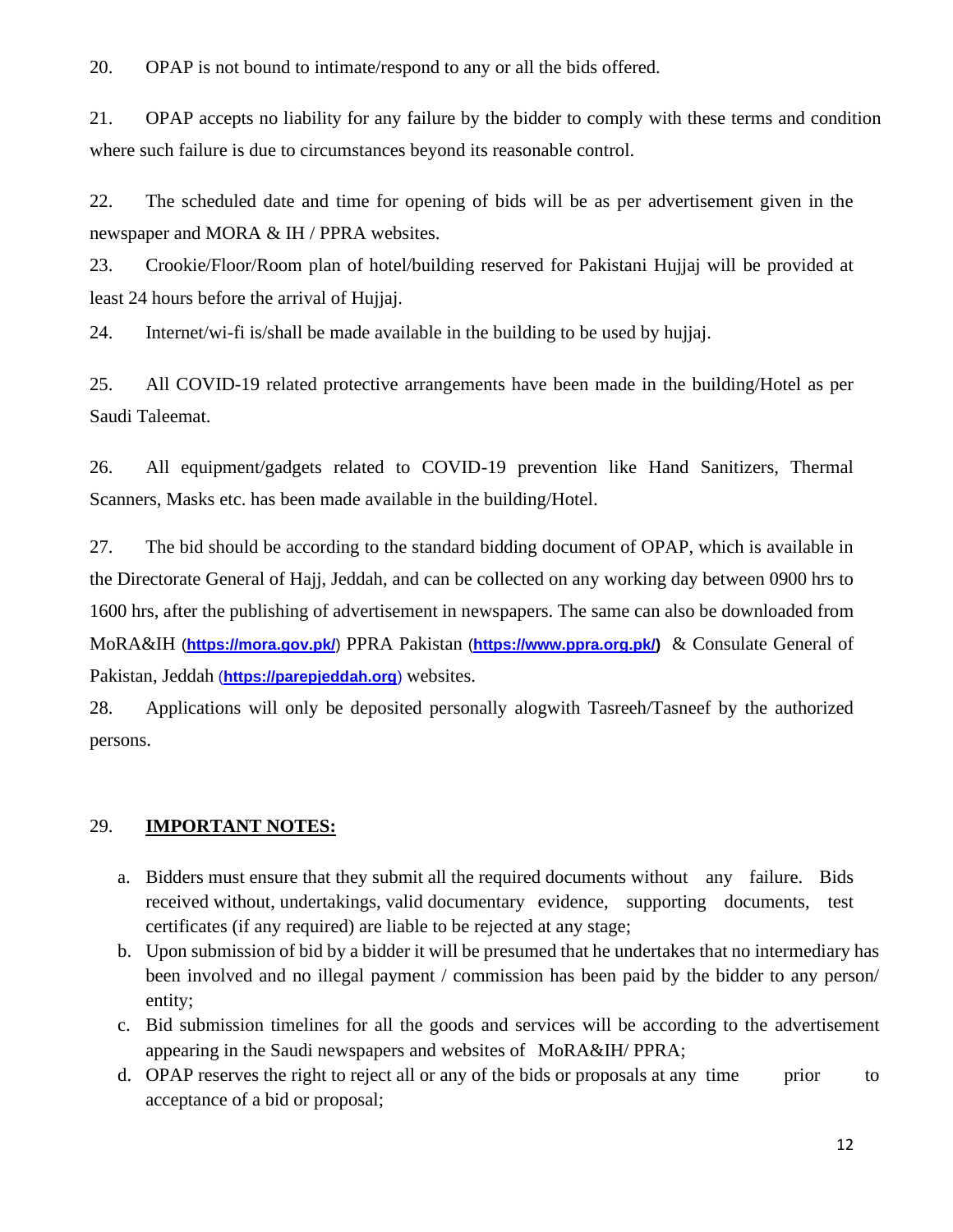e. OPAP has no agent and the Saudi owners / Mustajirs/ Contractors are informed to directly contact OPAP for all their inquiries and issues. For further information and clarification, kindly contact;

#### **"Directorate General of Hajj, Consulate General of Pakistan, Jeddah Phone: 012-6125531 Fax: 012-5500431; e-mail: dghajjjeddah@gmail.com"**

f. Complaints due to lack of cooperation or any illegal demand by the office staff of OPAP/Consulate General of Pakistan should be immediately brought to the attention of the Director General Hajj on the following contact directly. All reports/information shall be treated confidentially;

#### **"Mr. Abrar Ahmed Mirza, Director General (Hajj) Cell: 0555950786"**

## **III). Hajj 2022/ 1443 H: Guidelines/ Terms& Conditions Governing Supply of Catering Services in Makkah and Madinah:**

1. Provision of healthy and hygienic food to hujjaj in their respective buildings is extremely important for their comfortable stay in the KSA. Commendable improvements have been made over the years in menu keeping in view the taste and liking of Pakistani hujjaj. This it is our effort to further improve quality of food. The RFP has been drafted accordingly. Proposed Menu is available at **Annex-A.**

2. All bidders must meet following guidelines terms & conditions as well as the specific conditions listed below. As part of their bids, companies should provide complete details about their organization, (including copies of registration with the respective Saudi Arabian authorities for Hajj), names of Directors and main supervisory employees (especially those who will be handling the Hajj operations) as well as information showing previous experience in the area /service being applied. OPAP shall have right to select the best evaluated bid in consonance with its requirements.

3. The bids must include:

A cover document with the following info;

- i. Name of the company
- ii. Name of the owner
- iii. Address with phone and fax and email:
- iv. Name of main contact person for this project
- v. Names of persons designated for this project
- vi. Clients' references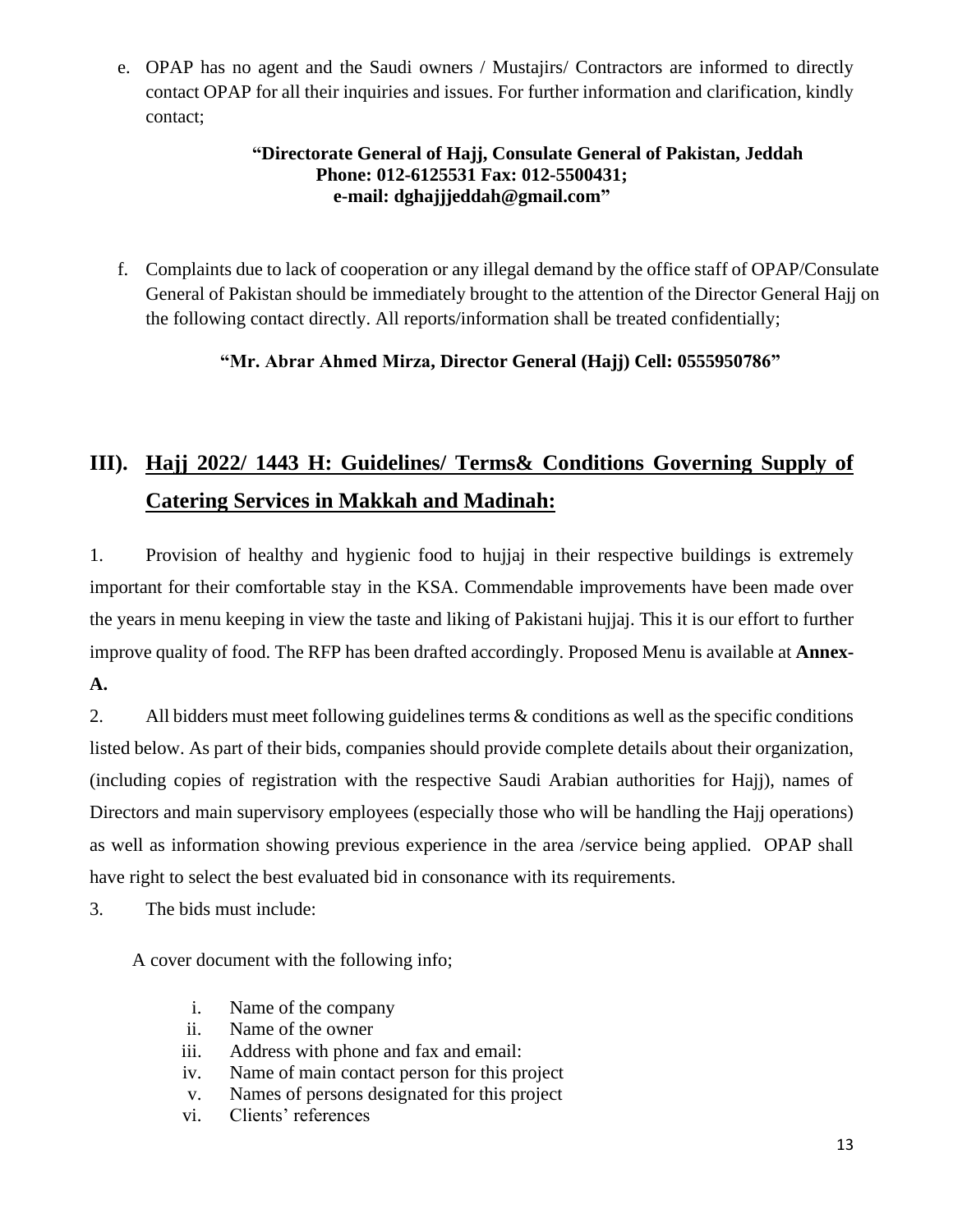- a. All bidders must provide all relevant governmental permissions etc. that are required for the operation. OPAP will not actually undertake any efforts or assume responsibilities to obtain permissions for the contractors. In case of contravention of any regulation or any customer complaint the company shall bear full legal responsibility. An affidavit to this effect shall be provided on the company letter head.
- b. All bidders shall submit an affidavit on their letter heads, with their bids, stating therein:
	- i. That they have read all the terms and conditions in this document and agree to abide by these as well as any new conditions mutually agreed;
	- ii. No agent or intermediary has been involved and that no illegal payment has been made to anyone;
- c. The bidder should have;
	- i. at least 3 Hajj Seasons' experience in catering sector along with appropriate evidence of having performed a similar function during the Hajj operations for the same period;
	- ii. worked with at least 3,000 hujjaj per Hajj Season during past Five Hajj Seasons but does not include Provision of food to Hujjaj in Mashaa'ir;
	- iii. been registered with Saudi Ministry of Health and the Municipalities of Makkah-al-Mukarramah or Madinah-al-Munawarah, whatever is the case and the other relevant agencies;
	- iv. permissions/licenses from all the relevant governmental agencies etc that are required for the operation; and
	- v. at least 2 Pakistani chefs with relevant experience in Pakistani food;
- d. Bidding company shall provide the followings alongwith their bids;
	- i. Proof of 3 Hajj Seasons' experience in provision of the same or similar goods and services as the ones for which bid is being submitted along with appropriate evidence of having performed a similar function during the Hajj operations for the same period;
	- ii. Proof of working with OPAP during past Hajj Seasons;
	- iii. Show capabilities with respect to personnel, equipment and Kitchen;
	- iv. Proof of appropriate plan for procuring of human resource and how it would be hiring them for the stated purpose;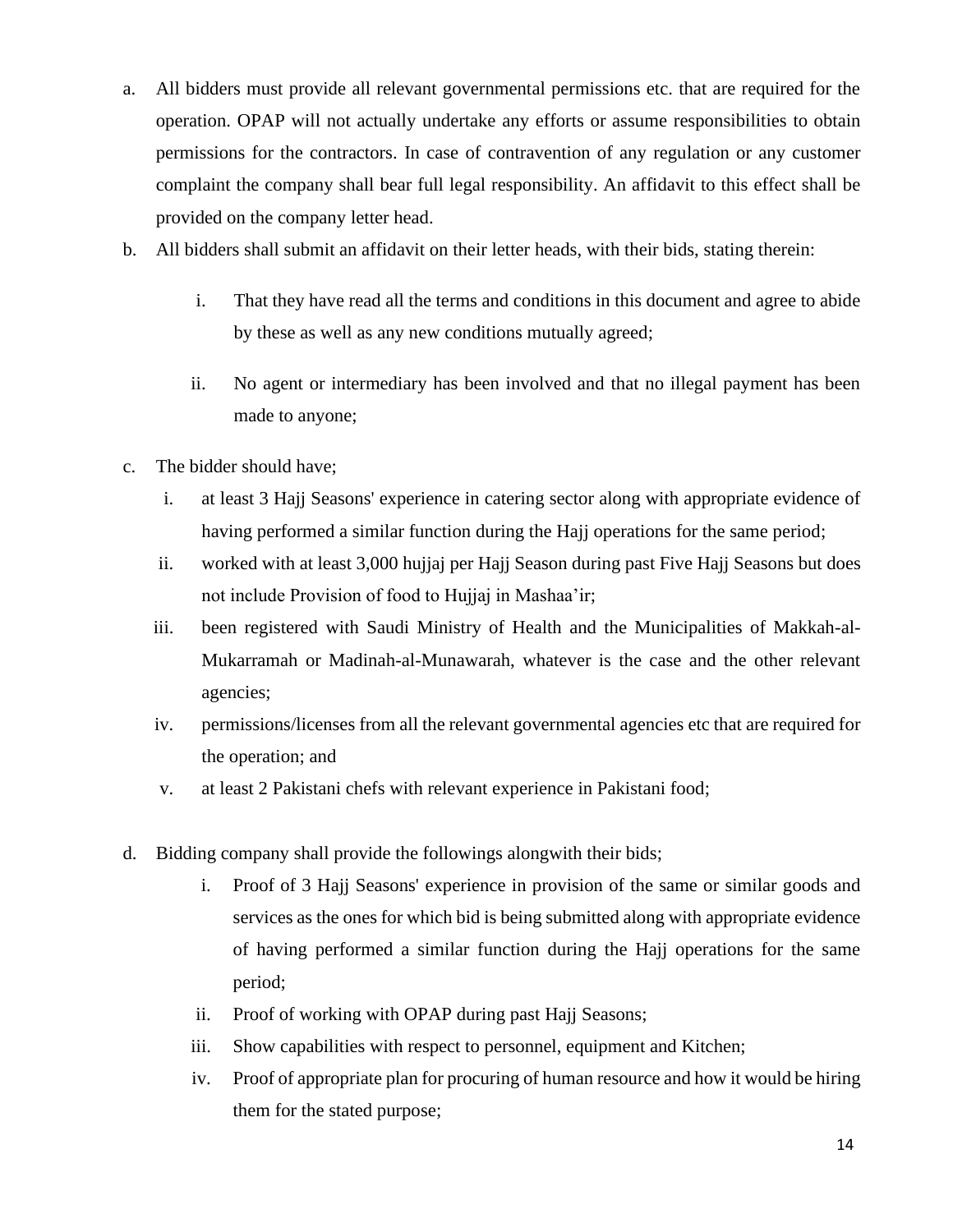- v. License to handle and supply foodstuffs from all concerned authorities in consonance with the laws of the Kingdom and specifically the Ministry of Hajj, KSA for Hajj 2022;
- vi. Evidence that the Company is registered with the Saudi Ministry of Heath, Municipalities of Makkah al-Mukarramah and Madinah al-Munawarrah whichever is the case and the other relevant agencies;
- vii. Produce necessary permissions and documents of their workers; and
- viii. demonstrate financial position & appropriate managerial capability, and any other factor that procuring agency may deems relevant;
- e. The bidders must also indicate the following;
	- i. Total capacity of hujjaj in multiples of thousand they are willing to provide for;
	- ii. Distribution mechanism i.e. how food will be brought to the premises and distributed (e.g. pre-packed or distributed in plastic plates on the spot from large pans and whether by coupons or timed service);
- f. The bid should be according to the standard bidding document of OPAP, which is available in the Directorate General of Hajj, Jeddah, and can be collected on any working day between 0900 hrs to 1600 hrs, after the publishing of advertisement in newspapers. The same can also be downloaded from MoRA&IH (**<https://mora.gov.pk/>**) PPRA Pakistan ([https://www.ppra.org.pk/\)](https://www.ppra.org.pk/) & Consulate General of Pakistan, Jeddah (**https://parepjeddah.org**) websites;
- g. Bids will only be deposited personally (as mentioned Clause 1 (d) above), however, applications may also be deposited online, by the authorized persons, through email on **[dghajjjeddah@gmail.com](mailto:dghajjjeddah@gmail.com)**
- h. Bidders will have to provide a Banker's Cheque/Bid Security equal to (10%) ten percent of the value of contract/agreement as Bid Security, failing which the bid shall be rejected outrightly.
- i. Bid Security / Bankers cheque will be returned to un-successful bidders soon after the opening of bids.
- j. Bid Security / Banker's Cheque of successful bidder shall be retained as Performance Guarantee for award of contract and shall be returned after conclusion of the contract and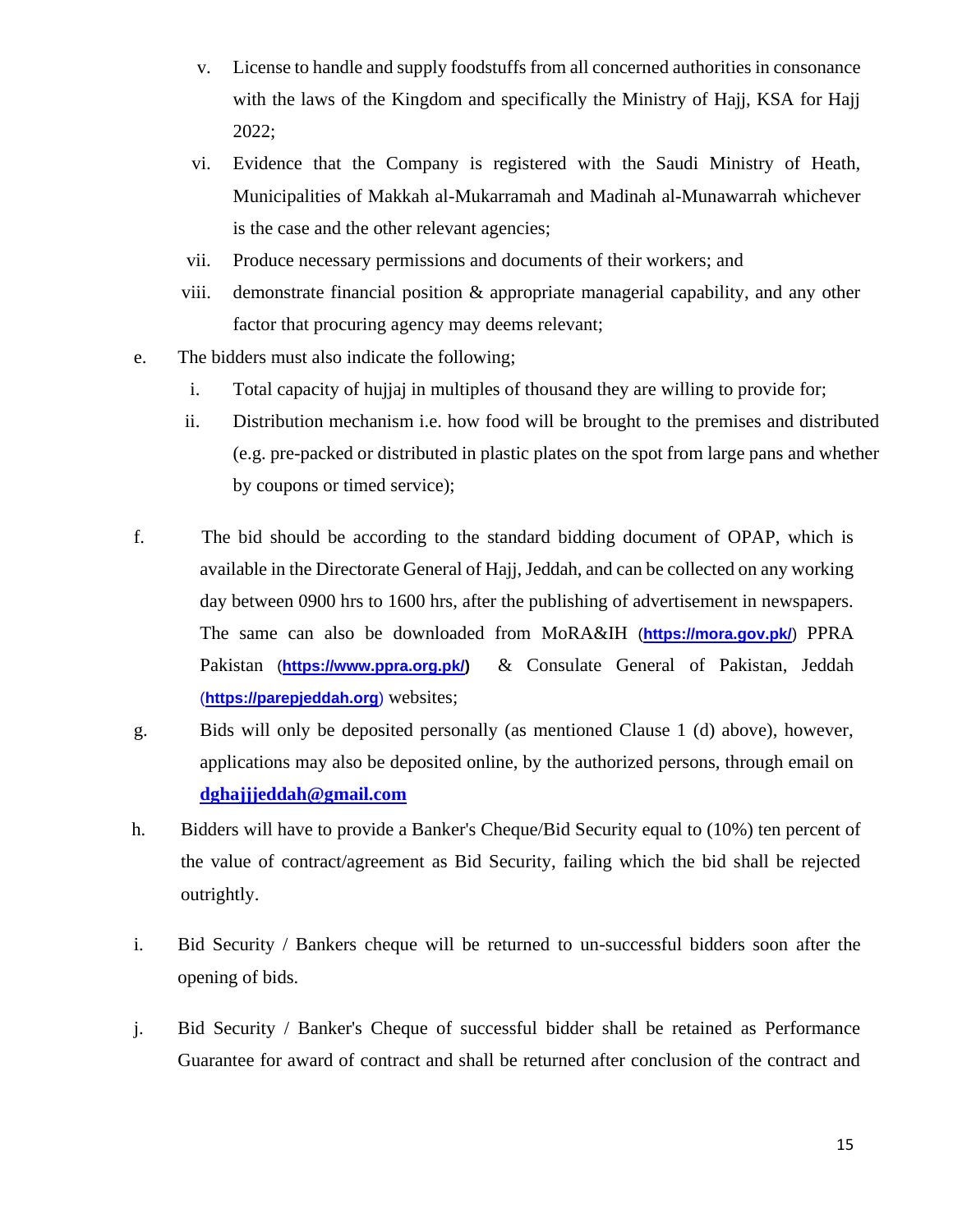payment of any dues / fines that may be imposed on the company /supplier, who shall be informed in writing about the reason(s) for deduction of fine.

- k. Only proprietors of establishments (Moassassah) / company (shirka) or their duly authorized representatives shall be allowed to submit bid; proof of such proprietorship or in case of representative submitting bids, authorization to participate in the bidding process for Hajj 2022 shall be submitted prior to start of the bidding process.
- l. All bidders will make a presentation before the Procurement Committee, detailing the system by way of which they intend to provide the services. The presentation and questions to follow will be a major determinant and shall have over-riding effect on the final selection of the company for award of the contract.
- m. OPAP is not bound to intimate/respond to any or all the bids offered.
- n. OPAP accepts no liability for any omission or failure by the bidder to comprehend or comply with the terms and condition even when such failure is due to circumstances beyond its reasonable control.
- o. The depositing of an application and the receipt issued thereof, shall in no way confer any right on the depositor or obligation upon OPAP of either mandatory inspection or selection of the company.
- p. These terms and conditions are being issued only in English, which is the working language of OPAP. Bidders may, if they so wish, obtain an Arabic translation on their own. However, the English version shall prevail over the Arabic and OPAP takes no responsibility for any omissions or mistakes in the Arabic translation.
- q. All successful bidders shall sign an undertaking to the effect that they have read and understood these general conditions for award of contract and agree with these.

#### **4. Services and scope of work**

- a. Food and beverage catering services at residences of the hujjaj in designated buildings / hotels at Makkah-al-Mukarramah/Madinah-al-Munawarah:
	- i. These meals are to be provided at place of the residence whether cooked at the premises (if allowed by Saudi authorities) or cooked at the company's legally authorized premises;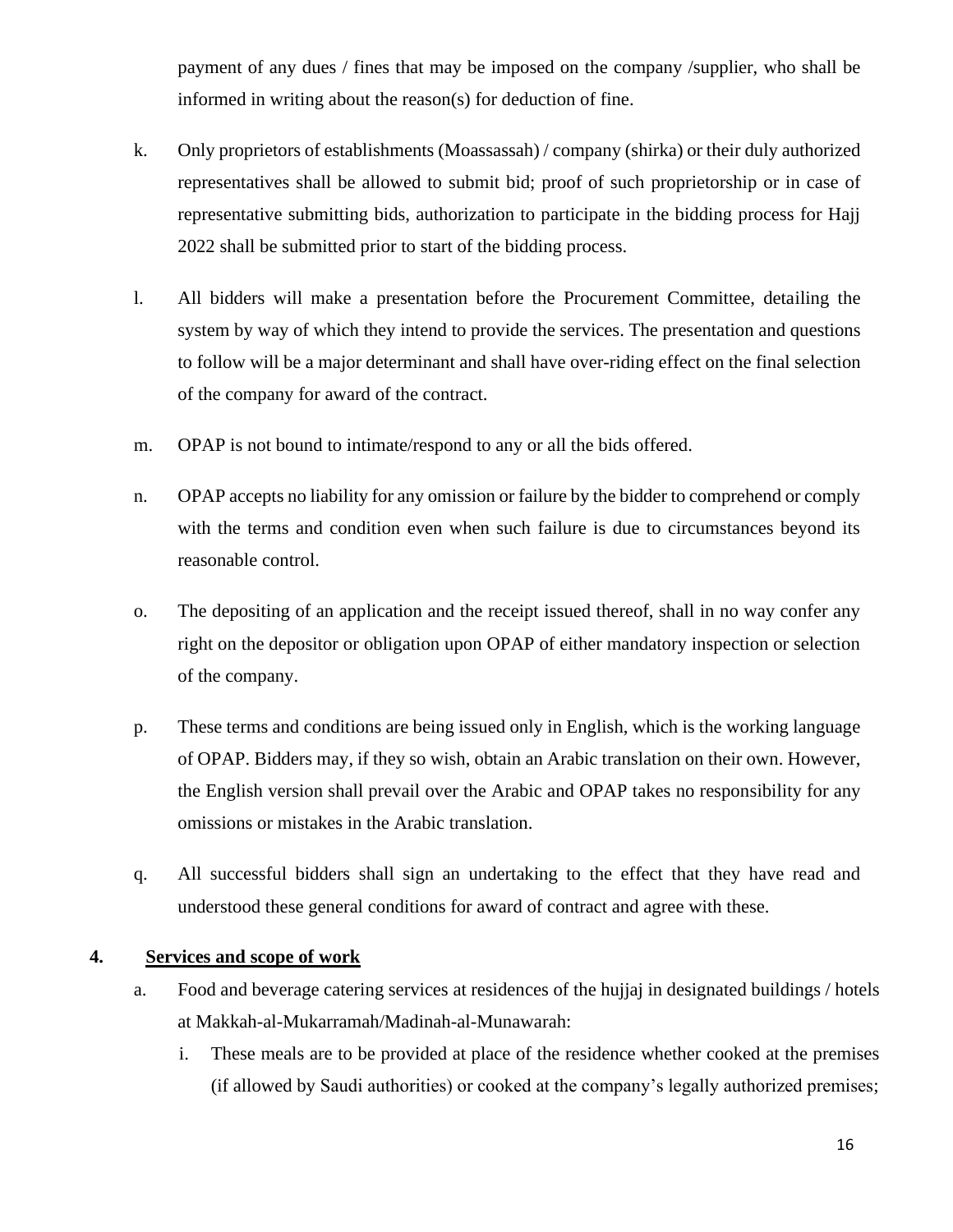- ii. Distribute the food in dining halls of the buildings (where available) or rooms (if allowed by OPAP), from any appropriate public area prescribed under Saudi Taleemat like the lobby (but not from a vehicle standing outside the premises);
- iii. Clean the premises during and after dining of Hujjaj;
- b. All meals must be of sufficient quantity to serve one average adult person (as determined a common person of ordinary prudence). In case of difference of opinion, the judgment shall lie with the authorized officer of OPAP in this regard;
- c. The bidder, preferably must have their own Makhbas (Tandoor) for Roti;
- d. The bidder company must show its capacity to deliver Roti/Khubz in proper hot boxes;
- e. The bidder company must make COVID-19 & Public Health related arrangements in its all facilities as well in the Dining Area.

#### **5. EVALUATION CRITERIA FOR CATERING COMPANIES:**

| Sr.<br>#       | Category                                                  | <b>Marks</b><br><b>Allocated</b> | <b>Marks</b><br><b>Achieved</b> | <b>Remarks</b> |
|----------------|-----------------------------------------------------------|----------------------------------|---------------------------------|----------------|
|                | <b>Experience (40 Marks)</b>                              |                                  |                                 |                |
| $\mathbf{1}$   | Number of years of catering Experience in KSA             | 10                               |                                 |                |
|                | $(2$ mark for each year, maximum marks = 10)              |                                  |                                 |                |
| $\overline{2}$ | Number of years of working with Hajj Missions             | 10                               |                                 |                |
|                | $(2$ mark for each year, maximum marks = 10)              |                                  |                                 |                |
| $\overline{3}$ | Experience of working with OPAP                           | 5                                |                                 |                |
|                | (1 mark for each year of catering experience with OPAP    |                                  |                                 |                |
|                | maximum of 5 marks                                        |                                  |                                 |                |
|                | Performance with OPAP                                     | 5                                |                                 |                |
| $\overline{4}$ | Proof of work with average quota of hujjaj in last 5 Hajj | 10                               |                                 |                |
|                | Less than 3000 persons<br>$= 0$ marks                     |                                  |                                 |                |
|                | Work with 3000 hujjaj<br>$= 1$ mark                       |                                  |                                 |                |
|                | 1 Mark on addition of every 1,000 hujjaj, beyond initial  |                                  |                                 |                |
|                | 3,000 hujjaj, upto a maximum of 10 marks                  |                                  |                                 |                |
|                | <b>Capacity (40 Marks)</b>                                |                                  |                                 |                |
| 5              | General Condition of the Kitchen                          | 10                               |                                 |                |
| $\overline{6}$ | Makhbas (Tandoor)                                         | 5                                |                                 |                |
|                | Makhbas not available $= 0$ marks                         |                                  |                                 |                |
|                | 1 mark for each Makhbas upto maximum of 5 marks           |                                  |                                 |                |
| $\overline{7}$ | Capacity of storage, food delivery, equipment etc         | 10                               |                                 |                |
| 8              | Managerial Capability, HR                                 | 10                               |                                 |                |
| 9              | Number of Pakistani chefs with experience in Pakistani    | 5                                |                                 |                |
|                | food                                                      |                                  |                                 |                |
|                | 2.5 marks for each chef upto maximum 5 Marks              |                                  |                                 |                |
|                | <b>Financial (20 Marks)</b>                               |                                  |                                 |                |
| 10             | <b>Annual Turn Over</b>                                   | 5                                |                                 |                |
| 11             | Profit & Loss Statement                                   | $\overline{5}$                   |                                 |                |
| 12             | Assets & Liabilities                                      | $\overline{\mathbf{5}}$          |                                 |                |
| 13             | Average Bank Balance for last 5 years                     | $\overline{5}$                   |                                 |                |
|                | Total:-                                                   | 100                              |                                 |                |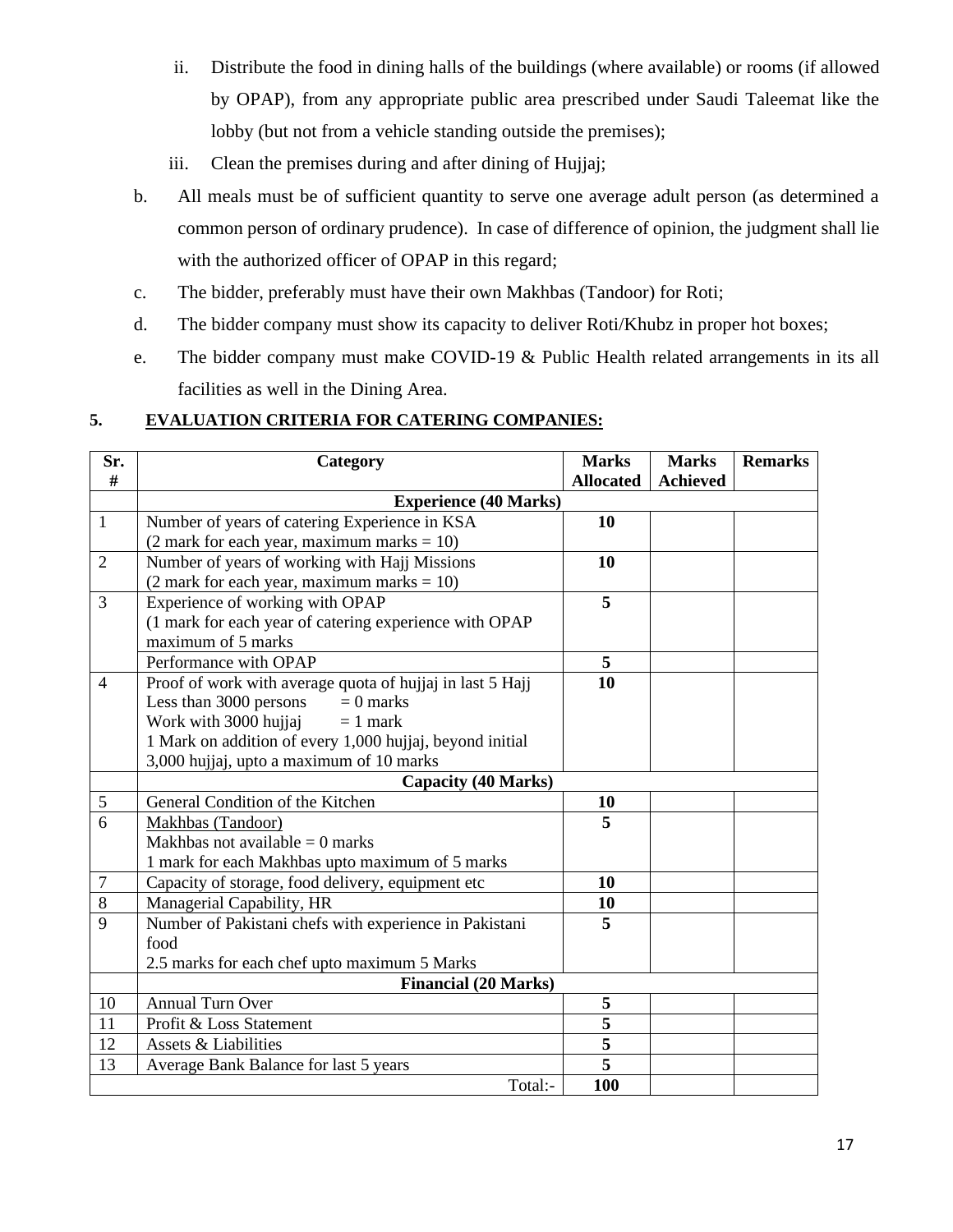## **IV). Hajj 2022/ 1443 H: Guidelines/ Terms & Conditions for TRANSPORT SERVICES;**

1. Salawat Transport occupies center stage in the overall arrangements for hujjaj and can be termed as backbone of hajj operation. Keeping in view the location of buildings of OPAP hired for hujjaj, availability of transport facility round the clock is essential as hujjaj prefer to spend maximum time at Haram. Besides, hujjaj have to perform Umrah at the outset/arrival from Pakistan, therefore presence of transport facility at door-steps is of paramount importance.

2. All bidders must meet the following guidelines terms  $\&$  conditions and as part of their bids, the companies should provide complete details about their organization, (including copies of registration with the relevant Saudi authorities), names of Directors and main supervisory employees (especially those who will be handling the Hajj operations) as well as information showing previous experience in transport sector. OPAP shall have the right to select the best evaluated bid in consonance with its requirements.

- 3. The bids must include:
	- a. a cover document with the following info;
		- vii. Name of the company;
		- viii. Name of the owner;
		- ix. Address with phone and fax and email;
		- x. Name of main contact person for this project;
		- xi. Names of persons designated for this project;
		- xii. Clients' references;
	- b. All bidders must provide all relevant governmental permissions etc. that are required for the operation. OPAP will not actually undertake any efforts or assume responsibilities to obtain permissions for the contractors. In case of contravention of any regulation or any customer complaint the company shall bear full legal responsibility. An affidavit to this effect shall be provided on the company letter head.
	- c. All bidders shall submit an affidavit on their letter heads, with their bids, stating therein:
		- i. That they have read all the terms and conditions in this document and agree to abide by these as well as any new conditions mutually agreed;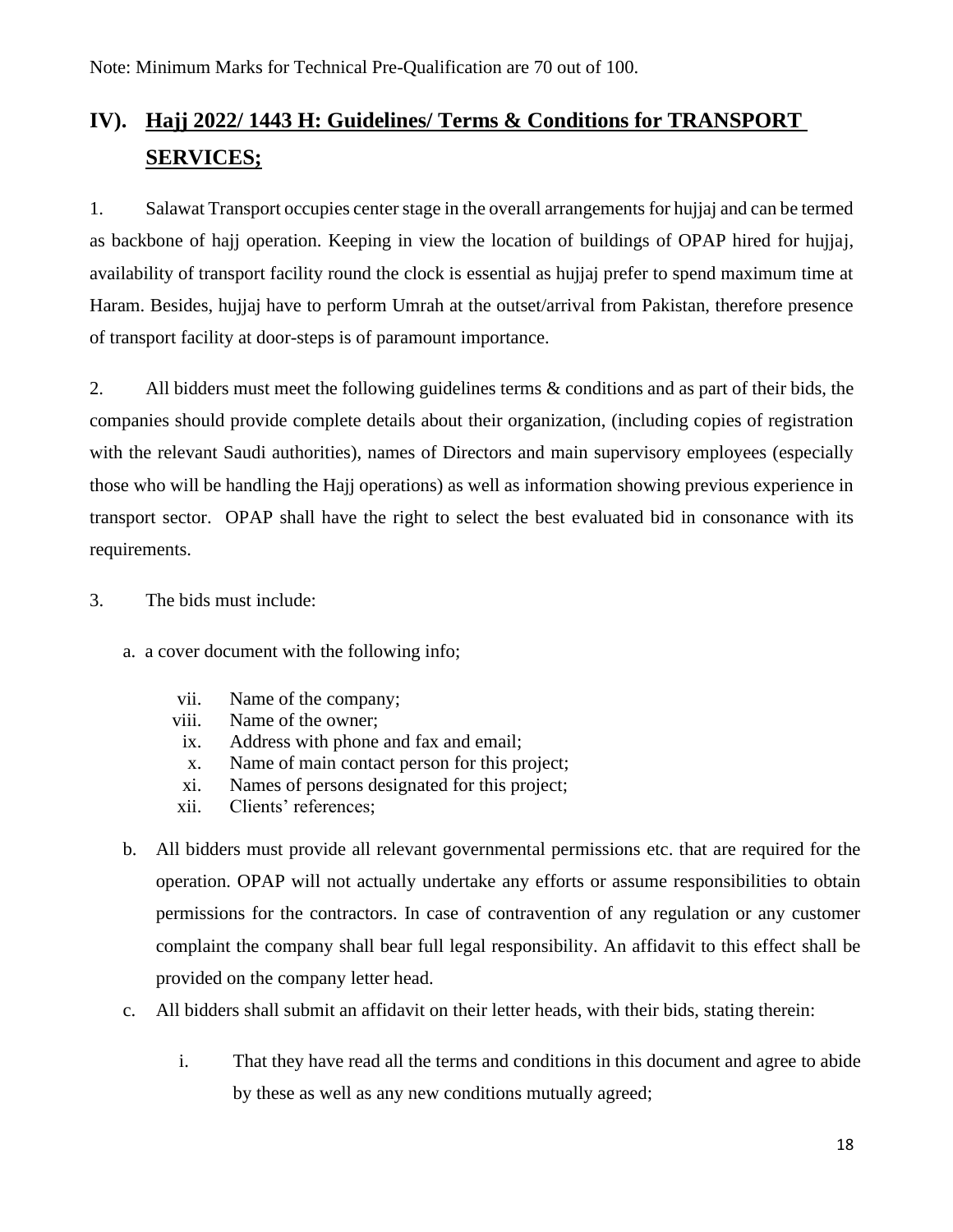- ii. No agent or intermediary has been involved and that no illegal payment has been made to anyone;
- d. The bidding companies should;
	- i. Have at least 5 Hajj Seasons' experience in transport sector along with appropriate evidence of having performed a similar function during the Hajj operations for the same period;
	- ii. Have worked with at least 50,000 hujjaj/Hajj Season on average, during past five Hajj;
	- iii. Have at least 400 buses in their ownership;
	- iv. Be registered with Naqaba tus Sayyaraat and other relevant agencies as required under the law;
- e. Bidding company shall provide the followings alongwith their bids:
	- i. specifications of buses / equipment etc ;
	- ii. proof of doing similar work with hajj missions of more than 50,000 hujjaj on average per Hajj Season;
	- iii. proof of past experience of similar work with OPAP, if any;
	- iv. show capabilities with respect to personnel, equipment and workshop;
	- v. demonstrate financial position & appropriate managerial capability, and any other factor that procuring agency may deems relevant;
	- vi. license(s) to handle and supply buses from all concerned authorities in consonance with the laws of the Kingdom and specifically the Ministry of Hajj, KSA for Hajj 2022;
	- vii. proof/undertaking that the company will be allotted sufficient bus points near haram to pick and drop Pakistani Hujjaj;
	- viii. evidence that the Company is registered with the Naqaba tus Siyyarat and other relevant Saudi transport authorities;
- f. The bid should be according to the standard bidding document of OPAP, which is available in the Directorate General of Hajj, Jeddah, and can be collected on any working day between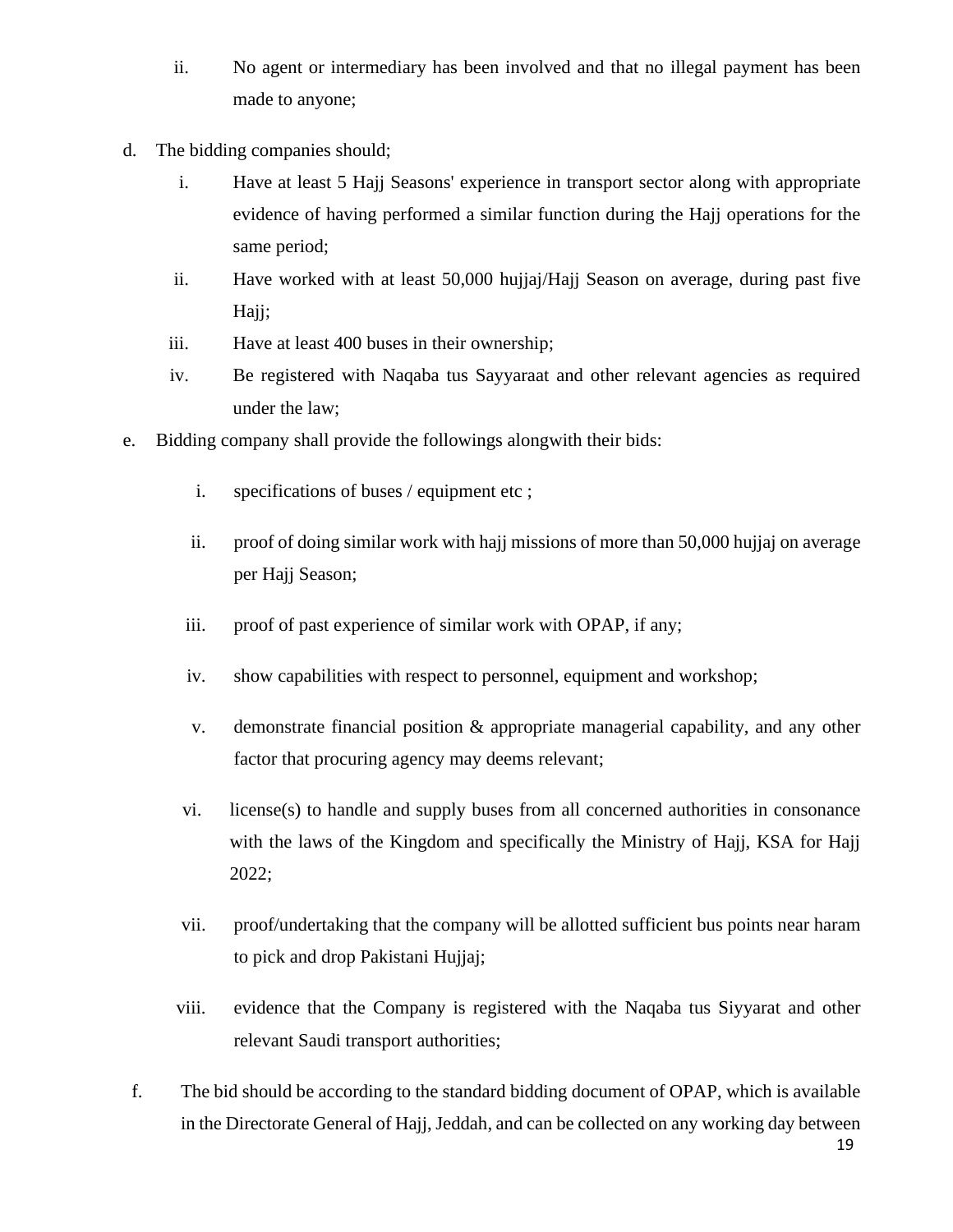0900 hrs to 1600 hrs, after the publishing of advertisement in newspapers. The same can also be downloaded from MoRA&IH (**<https://mora.gov.pk/>**) PPRA Pakistan (**[https://www.ppra.org.pk/\)](https://www.ppra.org.pk/)** & Consulate General of Pakistan, Jeddah (**https://parepjeddah.org**) websites.

- g. Bids will only be deposited personally (as mentioned Clause 1 (d) above), however, applications may also be deposited online, by the authorized persons, through email on **[dghajjjeddah@gmail.com](mailto:dghajjjeddah@gmail.com) .**
- h. Bid Security / Bankers cheque will be returned to un-successful bidders soon after the opening of bids.
- i. Bid Security / Banker's Cheque of successful bidder shall be retained as Performance Guarantee for award of contract and shall be returned after conclusion of the contract and payment of any dues / fines that may be imposed on the company /supplier, who shall be informed in writing about the reason(s) for deduction of fine.
- j. Only proprietors of establishments (Moassassah) / company (shirka) or their duly authorized representatives shall be allowed to make bid; proof of such proprietorship or in case of representative submitting bids, authorization to participate in the bidding process for Hajj 2022 shall be submitted prior to start of the bidding process.
- k. All bidders will make a presentation before the Procurement Committee, detailing the system by way of which they intend to provide the services. The presentation and questions to follow will be a major determinant and shall have over-riding effect on the final selection of the company for award of the contract.
- l. OPAP is not bound to intimate/respond to any or all the bids offered.
- m. OPAP accepts no liability for any omission or failure by the bidder to comprehend or comply with the terms and condition even when such failure is due to circumstances beyond its reasonable control.
- n. The depositing of an application and the receipt issued thereof, shall in no way confer any right on the depositor or obligation upon OPAP of either mandatory inspection or selection of the company.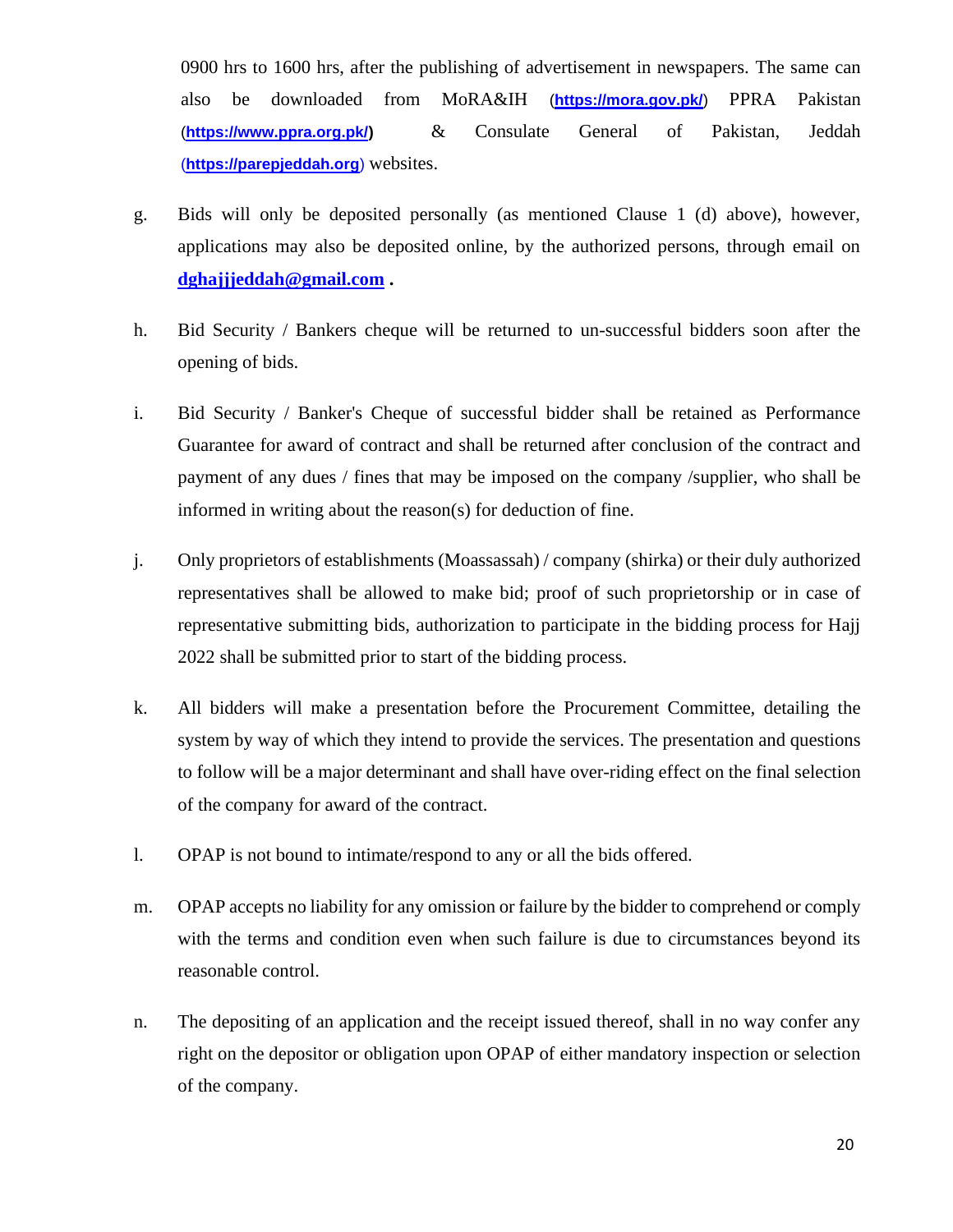o. These terms and conditions are being issued only in English, which is the working language of OPAP. Bidders may, if they so wish, obtain an Arabic translation on their own. However, the English version shall prevail over the Arabic and OPAP takes no responsibility for any omissions or mistakes in the Arabic translation.

All successful bidders shall sign an undertaking to the effect that they have read and understood these general conditions for award of contract and agree with these.

#### **4. Services and scope of work**

Transport facilities for Pakistani hujjaj are as under:

#### a) **Salawat Transportation.**

- i. Only 2015-2022 model buses are required in proportionate numbers;
- ii. Bidding companies must include the number and year/ model of buses and the rates;
- iii. Submit detailed operation and management plan including details of company employees to be deployed for execution or operation of the plan etc.; and
- iv. School Buses (with 3 seats on one side and 2 seats on other side) shall not be accepted;

#### b) **Inter-City Transportation**.

- i. Only 2016-2022 model buses are required in proportionate numbers;
- ii. Bidding companies must include number of buses and year/model of buses and the rates;
- iii. Bidders shall submit detailed operation and management plan; including details of company employees to be deployed for execution or operation of the plan; and
- v. School buses (with 3 seats on one side and 2 seats on other side) shall not be accepted;

#### **c) Mashaair Transportation.**

- i. Only 2015-2022 model buses are required in proportionate numbers;
- ii. Bidding companies must include the number and year/ model of buses and the rates;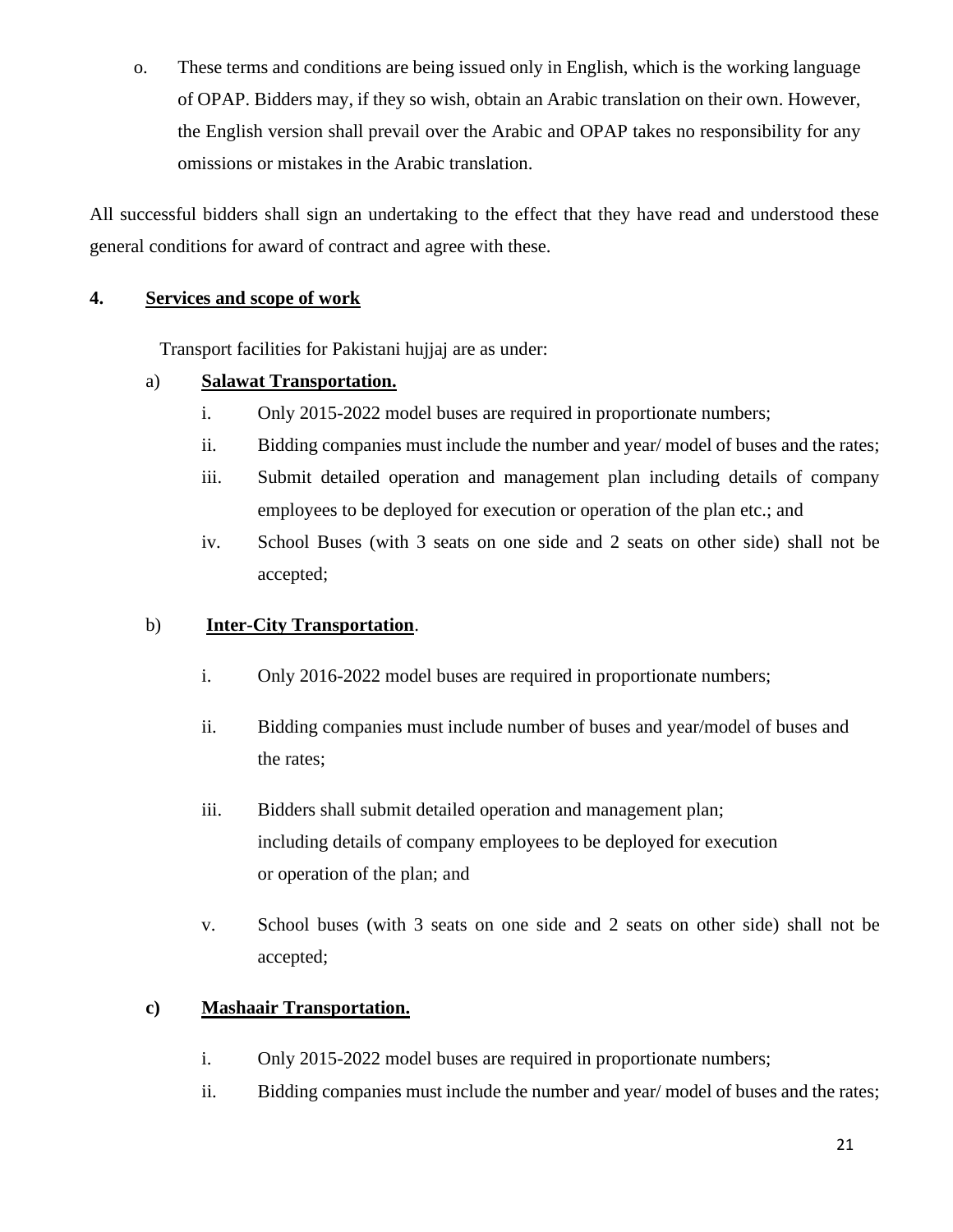- iii. Submit detailed operation and management plan including details of company employees to be deployed for execution or operation of the plan etc.; and
- iv. School Buses (with 3 seats on one side and 2 seats on other side) shall not be accepted;
- d) Atleast 5 Buses for Handicapped/Special Persons;
- e) Bidder must apply directly to OPAP, without any intermediary; and
- f) Bidders will comply all COVID-19 & Public Health related protocols issued by the Saudi Government;

#### 5. **EVALUATION CRITERIA FOR TRANSPORT COMPANY:**

| Sr.            | Category                                                  | <b>Marks</b>     | <b>Marks</b>    | <b>Remarks</b> |
|----------------|-----------------------------------------------------------|------------------|-----------------|----------------|
| #              |                                                           | <b>Allocated</b> | <b>Achieved</b> |                |
|                | <b>Experience (40 Marks)</b>                              |                  |                 |                |
| $\mathbf{1}$   | Number of years of Transport Sector Experience in KSA     | 10               |                 |                |
|                | (2 mark for each year, beyond five years' experience to a |                  |                 |                |
|                | maximum of 10 marks)                                      |                  |                 |                |
| $\overline{2}$ | Number of years of working with Hajj Missions             | 10               |                 |                |
|                | $(2$ mark for each year, maximum marks = 10)              |                  |                 |                |
| $\overline{3}$ | Experience of working with OPAP                           | $\overline{5}$   |                 |                |
|                | (1 mark for each year of transport experience with OPAP   |                  |                 |                |
|                | Maximum Marks=5)                                          |                  |                 |                |
|                | Previous performance                                      | 5                |                 |                |
| $\overline{4}$ | Proof of work with average quota of Hujjaj of last 5 Hajj | 10               |                 |                |
|                | <b>Seasons</b>                                            |                  |                 |                |
|                | Less than 50,000 persons<br>$= 0$ marks                   |                  |                 |                |
|                | Work with 50,000 hujjaj<br>$= 1$ marks                    |                  |                 |                |
|                | 1 Mark on addition of every 10,000 hujjaj, beyond initial |                  |                 |                |
|                | 50,000 hujjaj, upto a maximum of 10 marks                 |                  |                 |                |
|                | <b>Capacity (40 Marks)</b>                                |                  |                 |                |
| 5              | Allotment of Bus drop points near Haram in last Hajj      | 10               |                 |                |
|                | Season                                                    |                  |                 |                |
|                | 2 marks for each drop point upto a maximum of 10 marks    |                  |                 |                |
| 6              | Number of total busses owned by the company with          | 5                |                 |                |
|                | seating capacity of minimum 45 persons                    |                  |                 |                |
|                | 400 busses<br>$= 2$ marks                                 |                  |                 |                |
|                | 1 Marks on addition of each 100 buses above 400 upto a    |                  |                 |                |
|                | maximum of 5 Marks.                                       |                  |                 |                |
| $\overline{7}$ | Number of total city busses owned by the company          | $\overline{5}$   |                 |                |
|                | 100 busses<br>$= 2$ marks                                 |                  |                 |                |
|                | 1 Marks on addition of each 100 city buses above 100 upto |                  |                 |                |
|                | a maximum of 5 Marks.                                     |                  |                 |                |
| 8              | Number of new 2020 to 2022 model busses available for     | 5                |                 |                |
|                | deployment in Hajj 2022                                   |                  |                 |                |
|                | 2 marks for each 100 buses upto a maximum of 10 marks     |                  |                 |                |
| 9              | Managerial Capability and HR                              | 10               |                 |                |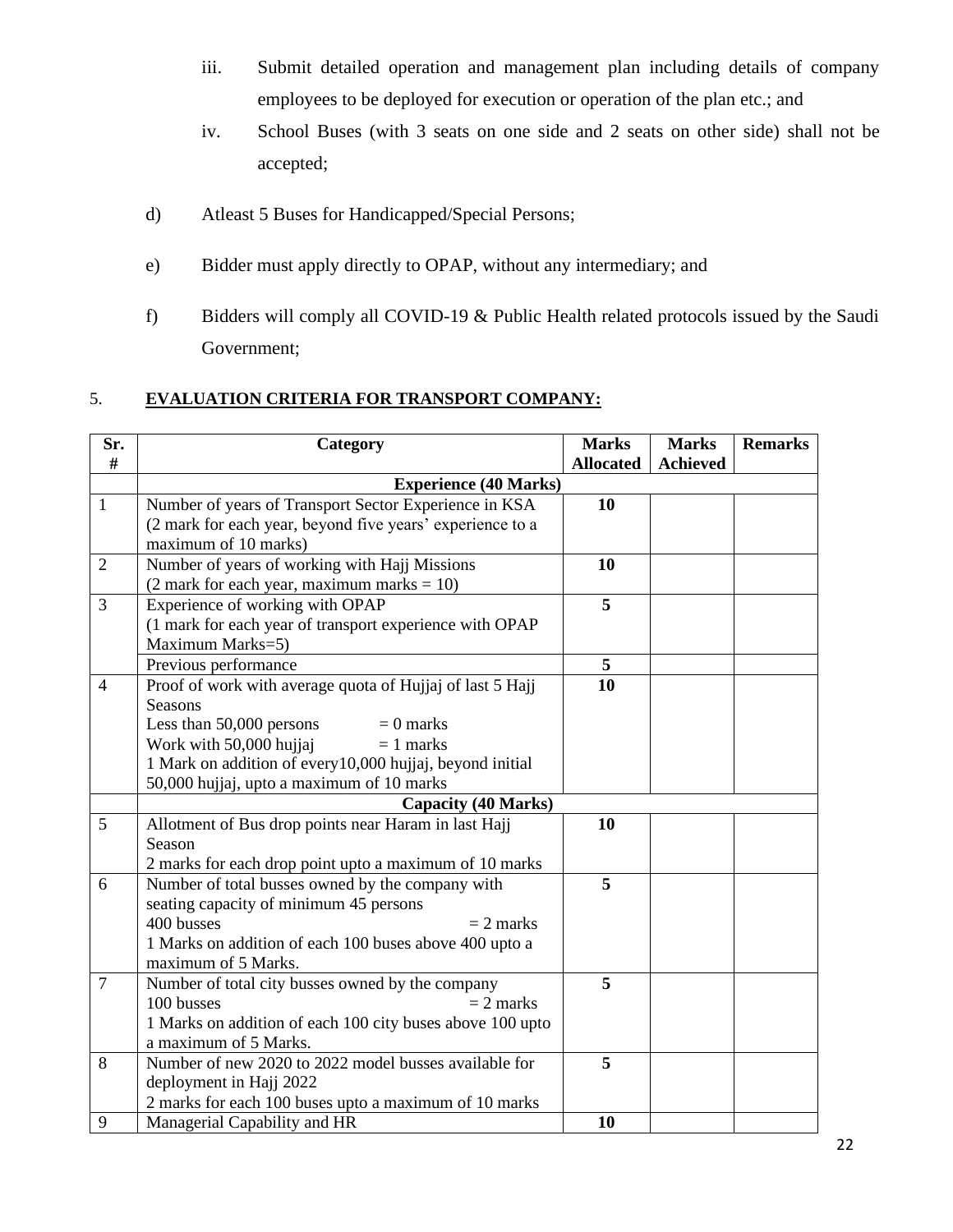| 10 | Equipment & Maintenance Capacity      |     |  |
|----|---------------------------------------|-----|--|
|    | <b>Financial (20 Marks)</b>           |     |  |
|    | <b>Annual Turn Over</b>               |     |  |
| 12 | Profit & Loss Statement               |     |  |
| 13 | Assets & Liabilities                  |     |  |
| 14 | Average Bank Balance for last 5 years |     |  |
|    | Total:-                               | 100 |  |

Note: Minimum Marks for Technical Pre-Qualification are 70 out of 100.

## **V). Hajj 2022/ 1443 H: PROCUREMENT PROCEDURE FOR CATERING & TRANSPORT SERVICES;**

1. In case of Catering and Transportation services, Single stage – two envelope procedure will be adopted, as follows: -

- (i) The bid shall comprise a single package containing two separate envelopes. Each envelope shall contain separately the financial proposal and the technical proposal;
- (ii) the envelopes shall be marked as "FINANCIAL PROPOSAL" and "TECHNICAL PROPOSAL" in bold and legible letters to avoid confusion;
- (iii) initially, only the envelope marked "TECHNICAL PROPOSAL" shall be opened;
- (iv) the envelope marked as "FINANCIAL PROPOSAL" shall be retained in the custody of OPAP without being opened;
- (v) the OPAP shall evaluate the technical proposal according to the Evaluation criteria given for each service, without reference to the price and reject any proposal which does not conform to the specified requirements;
- (vi) during the technical evaluation no amendments in the technical proposal shall be permitted;
- (vii) the financial proposals of the technically pre-qualified bidders shall be opened publicly at a time, date and venue announced and communicated to the bidders in advance;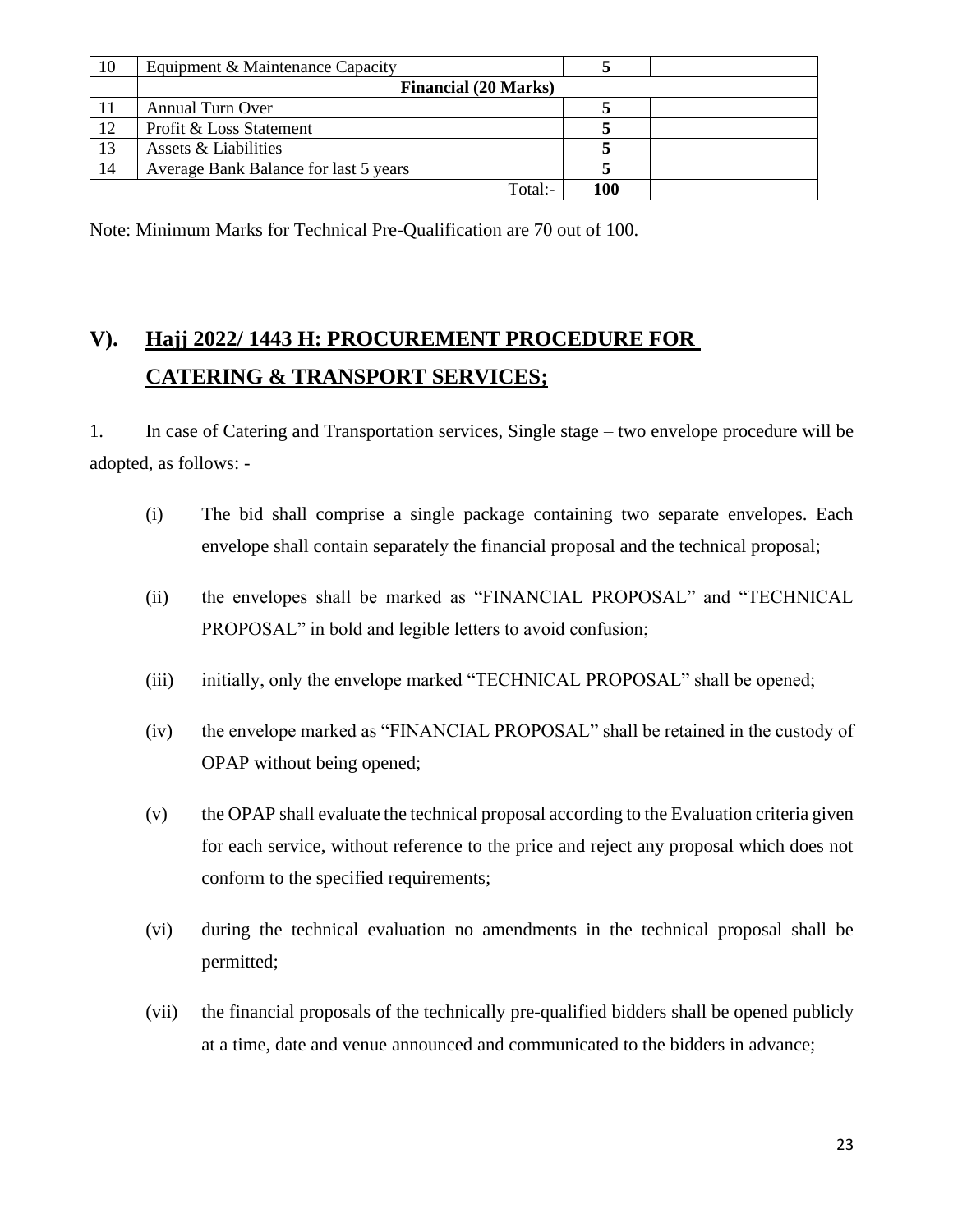- (viii) after the evaluation and approval of the technical proposal the OPAP, shall at a time within the bid validity period, publicly open the financial proposals of the technically accepted bids only. The financial proposal of bids found technically non-responsive shall be returned un-opened to the respective bidders; and
- (ix) the bid found to be the lowest evaluated bid shall be accepted;

#### **CHAPTER-2**

## I. **Hajj – 2022 (1443 H): Guidelines / Terms and Conditions for Selection of Hotels/Buildings Providing Full Board Services for Stay of Hujjaj at Makkah Al- Mukarramah & Madinah Munawwarah**

1. OPAP intends to hire Hotels/Buildings providing **Full Board Services Under One Roof** for stay of Pakistani Hujjaj under the Government Scheme for Hajj-2022/1443AH in Makkah Al-Mukarramah & Madinah Munawwarah. The process of acquiring full board boarding, lodging & food services shall be carried out through a transparent and objective system. Stay of each Pakistani haji, for the purpose of this RFP, shall be in line with the duration to be determined by Saudi Authorities to enable Pilgrims to Perform their Hajj.

2. Following terms and conditions will be applicable in this process:

#### **a. Terms & Conditions for Accommodations:**

- i. Hotel/Building is being offered by the owner himself. In case of Mastaajir/Vakeel/authorized representative, valid legal document is attached;
- ii. General condition of the Hotel/building is safe for accommodation of Hujjaj;
- iii. It is free from all encumbrance (e.g. ownership / legal disputes);
- iv. Crookie (Floor Plan) is attached showing number of available floors, rooms & bath rooms;
- v. It has at least two lifts. In case of large buildings, lifts are available as per prescribed capacity/passengers;
- vi. Beds/Mattresses are in perfect condition, in case asked to be replaced during detailed inspection, would be replaced instantly;
- vii. It has a proper dining area along with chairs and tables to accommodate at least1/3 of the hujjaj as per tasreeh capacity at any given time;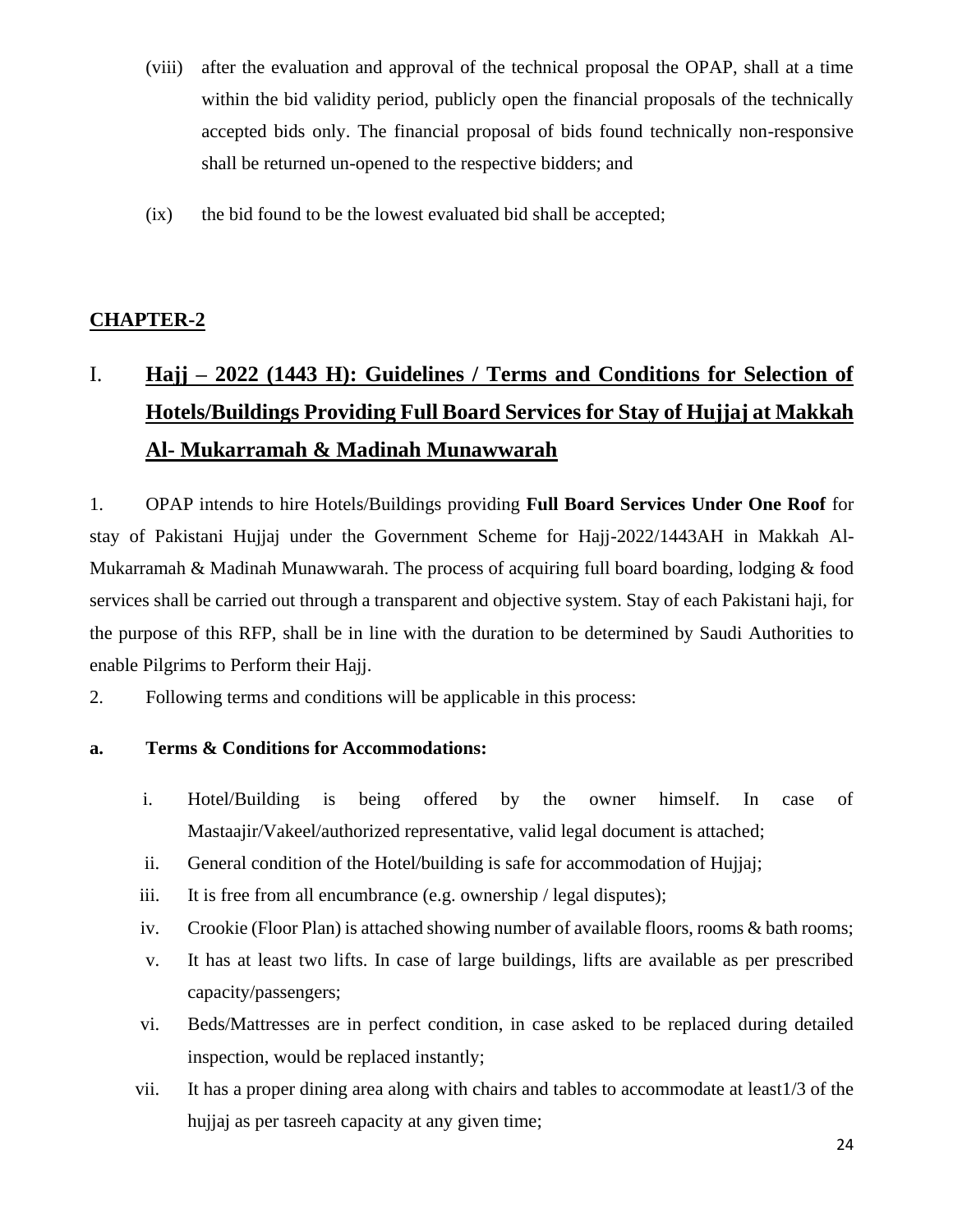- viii. It has sufficient Prayer Area with prayer mats available in the building;
	- ix. It has centralized air-conditioning system or AC in each individual room, in working condition;
	- x. It has its own water storage reservoir of a sufficient capacity enough, for utilization of hujjaj staying in the building;
	- xi. It has stand by power arrangements (generator), at least for lifts and common area lights, to be used in case of power breakdown;
- xii. All the requirement, excluding Tasreeh which is to be provided as per agreement, including facilities /amenities like electricity, water, sewage system etc., specified in Saudi Taleemat are available / or shall be made available in working condition as per agreement i.e. by Shawwal 15, 1443H;
- xiii. Internet/wi-fi is/shall be made available in the building to be used by hujjaj;
- xiv. Housekeeping services and staff shall be made available in the Hotel/ building for rendering their services to hujjaj;
- xv. TV facility is/shall be made available in the lobby area;
- xvi. Water dispensers are/shall be made available at each floor for drinking water;
- xvii. All COVID-19 related protective arrangements have been made in the building/Hotel as per Saudi Taleemat;
- xviii. All equipment/gadgets related to COVID-19 prevention like Hand Sanitizers, Thermal Scanners, Masks etc. has been made available in the building/Hotel;
- xix. Building shall be made available to OPAP, for inspection, at least for 30 working days from the date of registration or until the inspection, whichever is later;

#### **b. Terms & Conditions for Food**

- vi. Have indigenous in house food capacity/facility in the Hotel/Building;
- vii. Evidence of having performed a similar function during the Hajj operations for the same period;
- viii. been registered with relevant Saudi Authorities;
- ix. permissions/licenses from all the relevant governmental agencies etc that are required for the operation; and
- x. at least 2 Pakistani chefs with relevant experience in Pakistani food.
- xi. Capabilities with respect to personnel, equipment and Kitchen;
- xii. Proof of appropriate plan for procuring of human resource and how it would be hiring them for the stated purpose;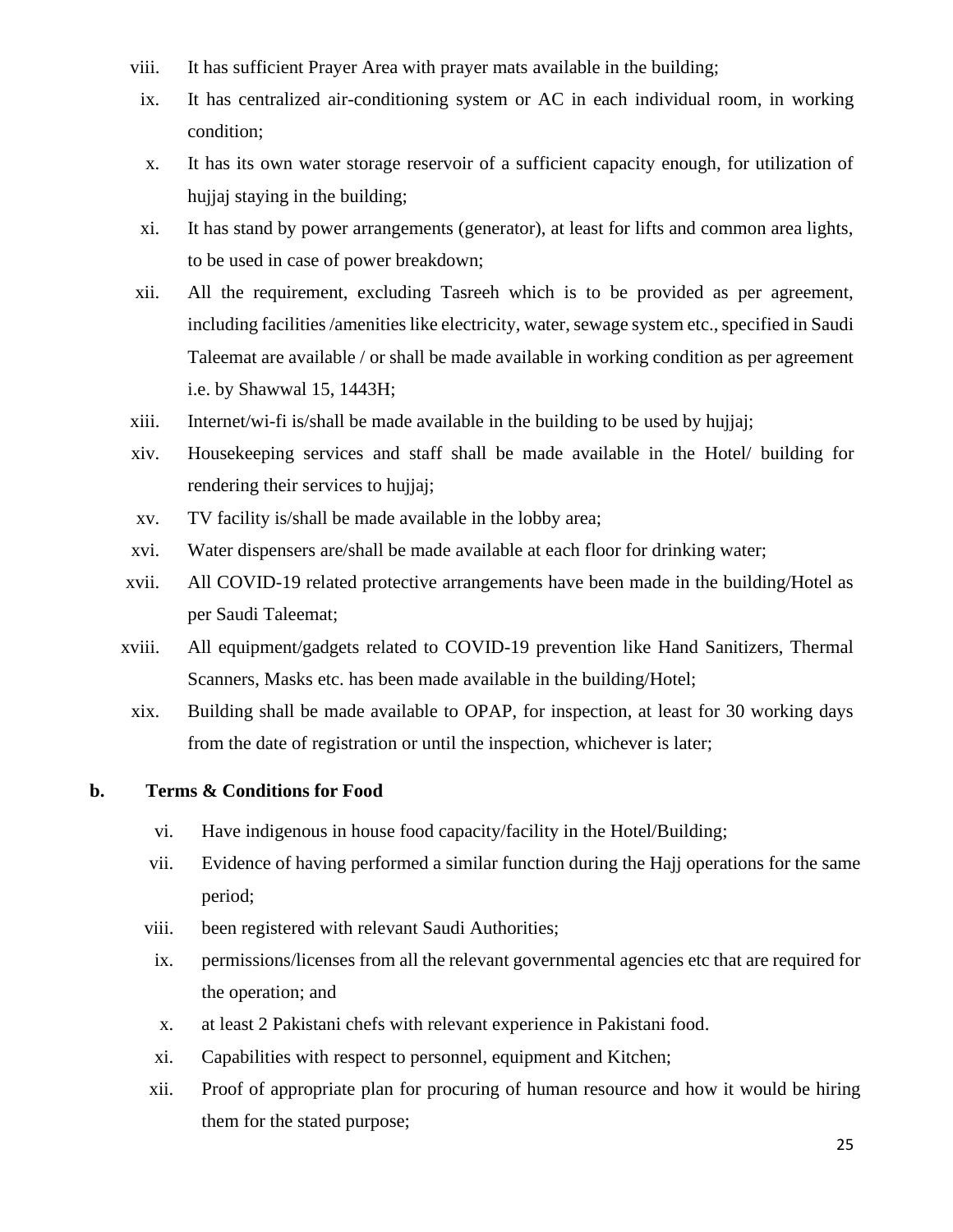- xiii. License to handle and supply foodstuffs from all concerned authorities in consonance with the laws of the Kingdom and specifically the Ministry of Hajj, KSA for Hajj 2022;
- xiv. Produce necessary permissions and documents of their workers; and
	- a. demonstrate financial position & appropriate managerial capability, and any other factor that procuring agency may deems relevant

#### **General Conditions:**

3. The owners or Lessees of hotels / buildings / Accommodation Groups having buildings with valid Tasreehs/Tasneef for 1443 H / 2022 AD who are registered with the relevant agency(ies) as provided under law of the land are eligible to apply directly to OPAP, Jeddah.

4. The owners / lessees of hotels / buildings / Accommodation Groups will submit their bids on the basis of their maximum registered capacity.

5. Bidders may apply for provision of accommodation for complete "Hajj season". Complete Hotel/ buildings may also be offered for whole hajj season, or as agreed upon mutually. In case of provision of certain number of beds, the distribution of hujjaj to the groups / hotels shall be based on the flight schedule to be announced by the Government of Pakistan.

6. Every bid should contain list of the offered Hotels/buildings, their location and a proof of their ownership or agreement with the owners of the same.

7. All eligible owners of the Accommodation Groups / buildings / lessees will show that the offered capacity is registered in their names or they have contracts/MOUs of the offered buildings proving their ownership/legal holding for Hajj-2022 (Attested by the Ministry of Hajj).

8. Allocation of Hujjaj to the owners / lessees will be made on the basis of their registered capacity.

9. The Procurement Committee may evaluate owners / lessees on the basis of any other additional criteria, as deemed appropriate, which would be informed to all owners/lessees before said evaluation.

10. In case of failure of any owner/lessee to provide accommodations in the buildings mentioned in the list given to OPAP as registered capacity etc. and non-acceptance of alternative buildings by the OPAP, fresh accommodations will be hired from market at the expense of defaulter owner/lessee in addition to imposition of penalty which may be upto SR.400/- for each short bed.

11. OPAP may impose fine upto SR.400/- per haji in case of failure of the contractor, both in terms of non-provision of contracted accommodations etc.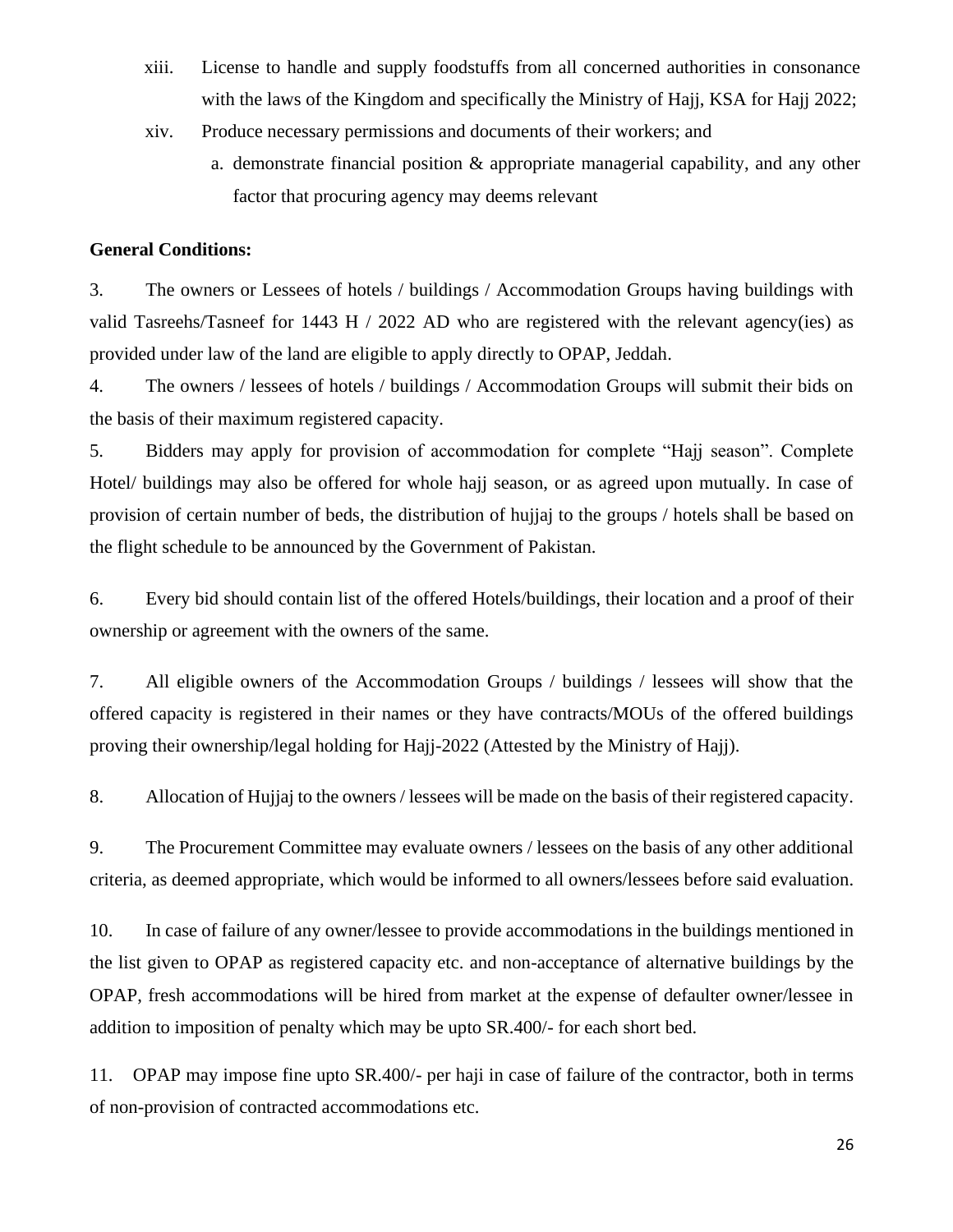12. All owners/lessees will reserve a proportionate portion of the mezzanine or area of the restuarant of the hotel or building( in case rooms are hired in a hotel) or complete food service area in case total building is in occupation of the hujjaj of Government scheme supply and distribution of food to hujjaj of Government scheme staying in the buildings of the owners / lessees. In case of failure on part of the owners / lessees / contractors or management of the building or hotel, the OPAP may impose fine in addition to deduction of total payment of unserved meals in the particular building / buildings or hotel / hotels.

13. All bids should be submitted in a sealed envelope by the owners/lessees/contractors containing list of buildings for evaluation which are in the name of Accommodation Groups or he is lessee or Mustajir or contarctor of such buildings along with demand of number of hujjaj to be accommodated and rate quoted for Hajj 2022. The sealed envelope will be opened by the Hiring Committee in the presence of bidders/owners/lessees.

14. The number of hujjaj accommodated in any room shall be strictly as per approved crookie / tasreeh and in accordance with Saudi Taleemat. Under no circumstances any violation in this regard shall be allowed. In case of any doubt or report, OPAP shall have right to inspect the room and take measurements etc. and initiate punitive action in case violation is established.

15. The bids shall be strictly in consonance with the Hajj Policy of the Government of Pakistan and the Saudi Hajj Instructions.

16. Any clarifications or information must be sought in writing. No verbal communication will be entertained.

17. These terms and conditions are being issued only in English, the working language of OPAP. Bidders may, if they so wish, obtain an Arabic translation on their own but the English version shall prevail and OPAP takes no responsibility for any omissions or mistakes in the Arabic translation.

18. Beds offered in under construction buildings will not be considered for selection no matter how advanced the level of completion may be.

19. By the very act of depositing an application, it will be deemed that applicant has accepted all terms and conditions governing the hiring of Accommodation in Madina-al-Munawarah by OPAP.

20. All successful bidders will have to submit an affidavit stating that:

(a) That they have read all the terms and conditions in this document and agree to abide by these as well as any new conditions as shall be mutually agreed upon;

27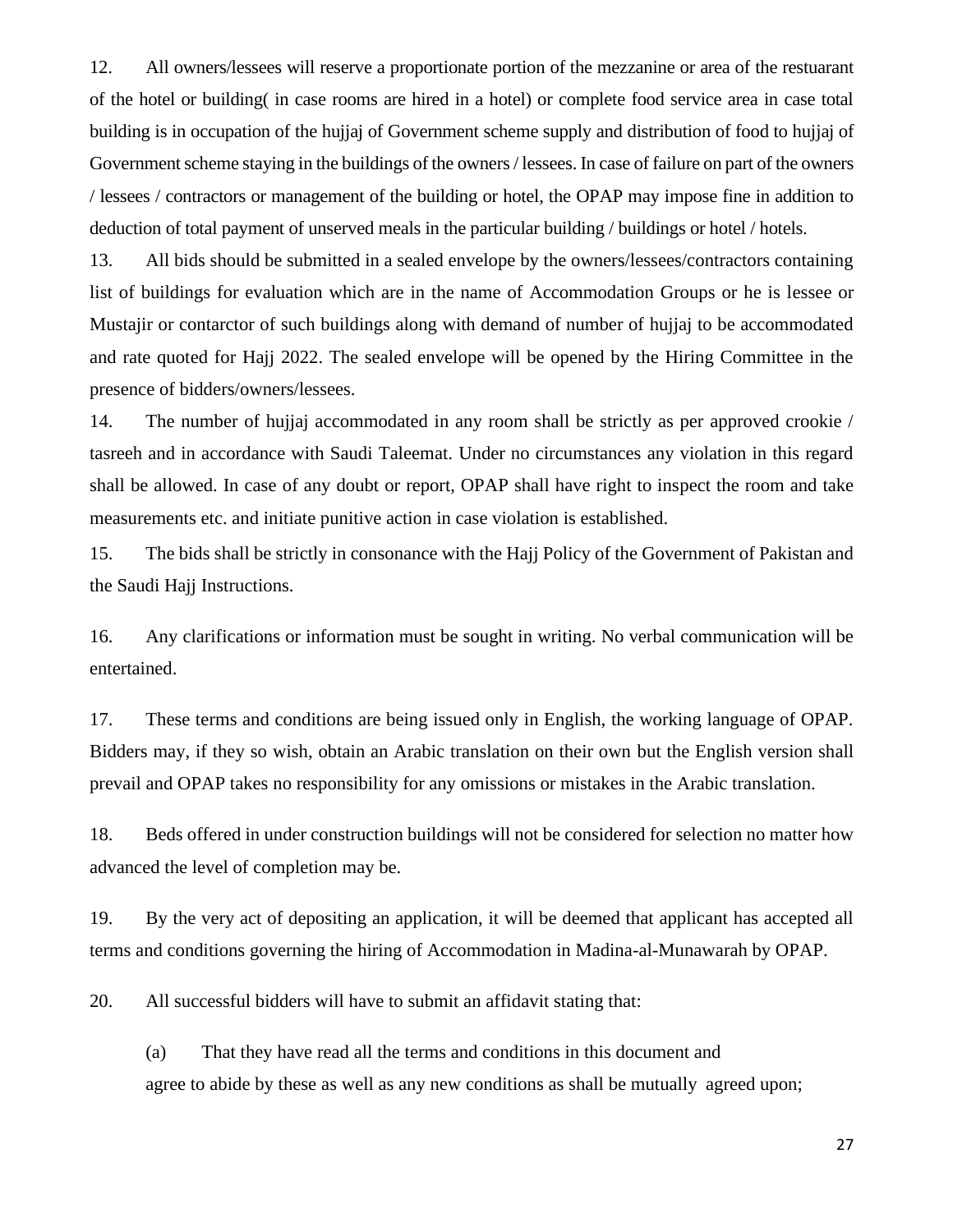(b) No agent or intermediary has been involved and that no illegal payment has been made to anyone for the purpose of this bid;

21. OPAP is not bound to intimate/respond to any or all the bids offered.

22. OPAP accepts no liability for any failure by the bidder to comply with these terms and condition where such failure is due to circumstances beyond its reasonable control.

23. The scheduled date and time for opening of bids will be as per advertisement given in the newspaper and MORA & IH / PPRA websites.

24. Crookie/Floor/Room plan of hotel/building reserved for Pakistani Hujjaj will be provided atleast 24 hours before the arrival of Hujjaj.

25. The bid should be according to the standard bidding document of OPAP, which is available in the Directorate General of Hajj, Jeddah, and can be collected on any working day between 0900 hrs to 1600 hrs, after the publishing of advertisement in newspapers. The same can also be downloaded from MoRA&IH (**<https://mora.gov.pk/>**) PPRA Pakistan (**[https://www.ppra.org.pk/\)](https://www.ppra.org.pk/)** & Consulate General of Pakistan, Jeddah (**https://parepjeddah.org**) websites.

26. Applications will only be deposited personally alogwith Tasreeh/Tasneef by the authorized persons

*Note:*

*In case of any mis-statement in the affidavit, the owner or lessor or authorized person may be permanently barred from offering buildings to Pakistan hajj Mission in the future*

#### 27. **IMPORTANT NOTES:**

- a. Bidders must ensure that they submit all the required documents without any failure. Bids received without, undertakings, valid documentary evidence, supporting documents, test certificates (if any required) are liable to be rejected at any stage.
- b. Upon submission of bid by a bidder it will be presumed that he undertakes that no intermediary has been involved and no illegal payment / commission has been paid by the bidder to any person/ entity.
- c. Bid submission timelines for all the goods and services will be according to the advertisement appearing in the Saudi newspapers and websites of MoRA&IH/ PPRA.
- d. OPAP reserves the right to reject all or any of the bids or proposals at any time prior to acceptance of a bid or proposal.
- e. OPAP has no agent and the Saudi owners / Mustajirs/ Contractors are informed to directly contact OPAP for all their inquiries and issues. For further information and clarification, kindly contact;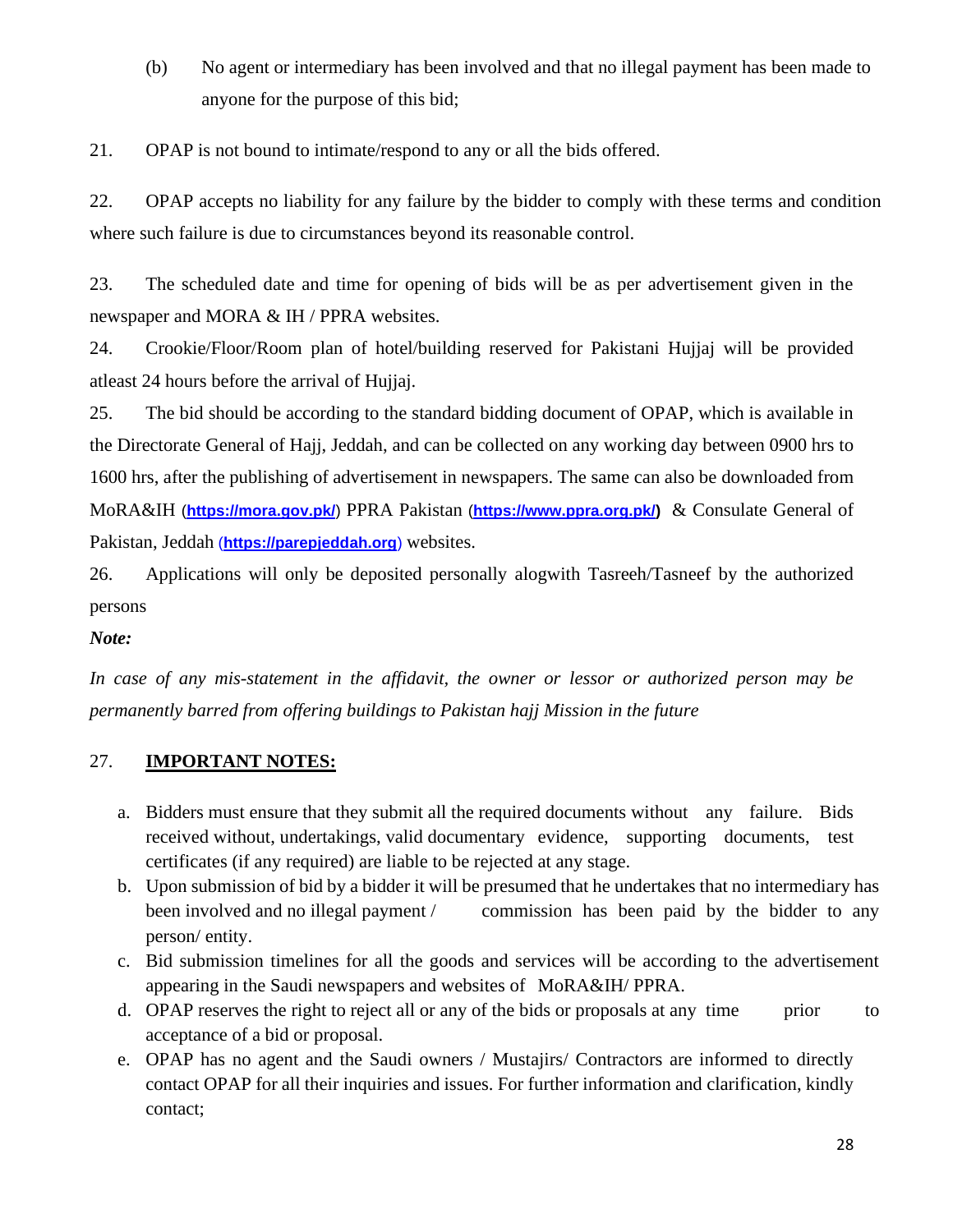#### **"Directorate General of Hajj, Consulate General of Pakistan, Jeddah Phone: 012-6125531 Fax: 012-5500431; e-mail: dghajjjeddah@gmail.com"**

f. Complaints due to lack of cooperation or any illegal demand by the office staff of OPAP/Consulate General of Pakistan should be immediately brought to the attention of the Director General Hajj on the following contact directly. All reports/information shall be treated confidentially.

#### **"Mr. Abrar Ahmed Mirza, Director General (Hajj) Cell: 0555950786"**

#### **CHAPTER-3**

#### **OTHER SERVICES:**

## **I)**. **Hajj 2022/ 1443 H: Guidelines / Terms & Conditions for Setting Up Of OPAP Offices and Camps At Mina And Arafat**

Pakistan Hajj mission is allotted two Camps in Mina 1 & Mina 2 for establishment of Main Control Office and Inquiry offices and temporary residences for Hajj Mission Staff working in day and night shifts. The offers are required for establishment of temporary fully functional offices/camps on turn-key basis. The place in Mina has not been allotted yet, therefore the quantities/items may increase/decrease according to the terrain. The tentative requirements/sizes/quantities for Mina/Arafaat Offices/Camps during Hajj 2022 are as under:

#### a. **Mina – 1 (Office)**

The establishment of offices and camps at Mina-1 shall include erection of electric meter, laying of main cable, main switch, earth leakage, distribution board etc., as per load requirement and approval of Difa-al-Madni (Civil Defence).

- 1. Setting up of Office (4m\*12m\*3m depending upon allocation of space) with the following material;
	- a. Gypsum Board, sliding Aluminum Door  $(1m^2/m)$ , with front fixed glass (minimum thickness 7/8 mm) window (6m\*1.5m) with partition and six holes (25cm\*25cm) ceramic tiles (50cm\*50cm) on the floor
- 2. Floor tile work (4m\*12m\*3m depending upon allocation of space), if required
- 3. 10 Counter Tables (size 1m\*0.70m)
- 4. 30 office chairs with arm, steel frame with leather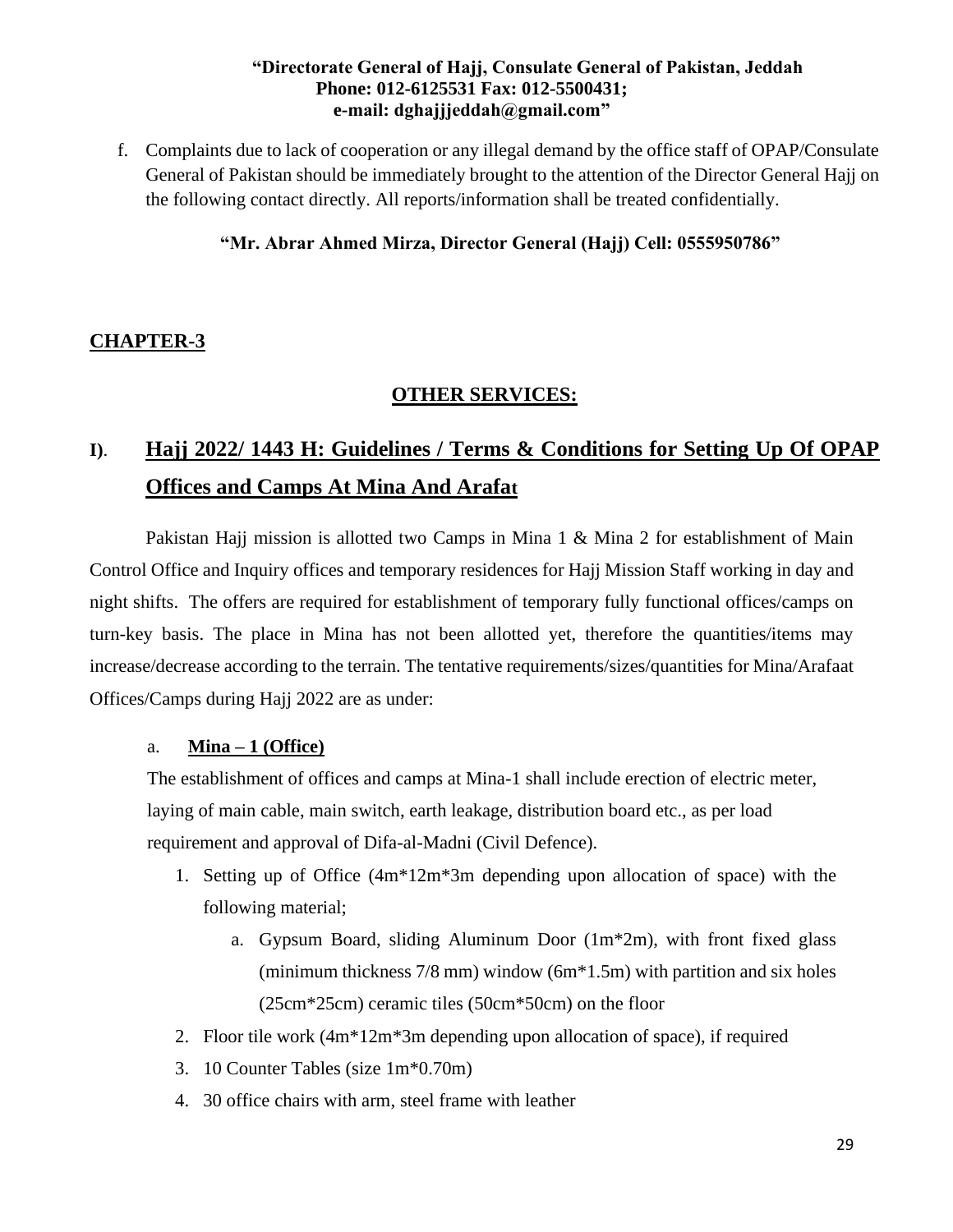- 5. 20 plastic dustbins small
- 6. Installation of one LCD (50' or above) with dish and receiver
- 7. Provisioning of 1 dish and receiver
- 8. Provision and Installation of two AC (50,000 btu) (Cabinet type)
- 9. Provision of 5 telephone landlines, two DSL and two wifi connections (20 mbps)
- 10. Installation of 2 LED lights (300W)
- 11. Installation new electricity meter 200A for ACs with Cable
- 12. Installation of electric Sign Boards (1\*0.40 m);
- 13. Information Desk
- 14. Complaints Desk
- 15. Lost and Found Desk
- 16. Death & Disease Desk
- 17. Desk for Guidance of Hujjaj

#### b. **Mina – 2 (Office)**

- 1. Floor tile work (4m\*4m depending upon), if required
- 2. Provision of Two Telephone Lines, one DSL / wifi (20 mbps)
- 3. Provision of 12 office chairs with arm, steel frame with leather
- 4. 4 small plastic dustbins
- 5. Installation of LED light (300W) if required

#### c. **Mina 1 & 2 Camps**

 Approximately 60 camps are established in Mina 1&2 both. Generally, the size of each camp is 4m\*4m however there may be increase/decrease in number of camps and dimensions as per allocated space.

Preparation of Camp:

- Cleaning of the whole premises of Tents and its washing
- Installation of New Carpets (for 60 Camps of size 4x4 meters), on rent
- Repair and Cleaning of the Washrooms;
	- i. Before Arrival of Hajj Mission Staff;
	- ii. After each hour during their stay;
	- iii. After Departure of the Hajj Mission Staff;
- The workforce (6 persons) should remain available for cleanliness etc., on round the clock basis (24/7) in both camps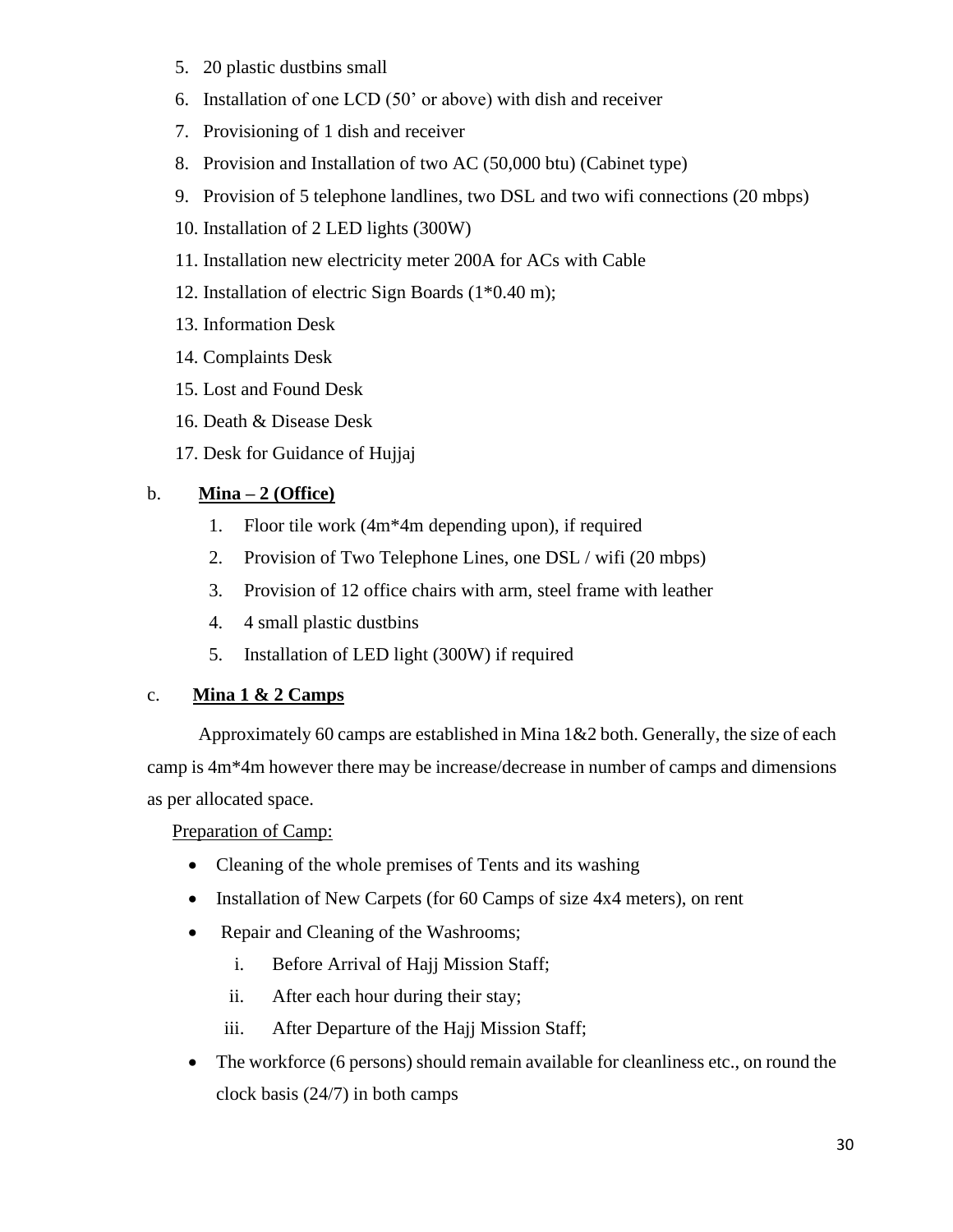• Installation of 30 split ACs (1800 BTU). 20 units shall be provided by OPAP while remaining shall be arranged by bidder

#### d. **Establishment of Camps for Duty Staff**:

- 500 Bunk beds steel frame (70cm\*180 cm) and good condition, on rent
- 1000 Mattresses (70 cm<sup>\*</sup>180 cm<sup>\*</sup>12cm) good condition, on rent
- 1000 New Pillows new Bed Sheets (1500), on rent
- 100 plastic Water Coolers (large size) with stand filled with cold drinking water, on rent
- 40 Plastic Dust Bins (large size), on rent
- Ice (in Cubes) during stay at Mina and it should be available in the store round the clock, as per our requirements
- Provision of Deep Freezers (full size)- 10 Nos. on rent

#### e. **Arafaatt Camp Arrangement**

Similar to Mina, Pakistan Hajj mission is allotted two plots in Arafat for establishment of Main Control Office and Inquiry offices and temporary stay of Hajj Mission Staff during Mashair Move. Two camps are required to be established on the provided plots. The place in Arafat has not been allotted yet, therefore the quantities/items may increase/decrease according to the terrain. The tentative requirements for Arafat Offices / Camps during Hajj 2022 are as under:

#### **Description;**

- Provision and Installation of 30 Fire Proof Tents of sizes 4m\*4m, 4m\*8m and 8mx8m, according to instructions given by Difah al-Madani, on rent
- New Carpets in accordance with size and number of Tents, on rent
- Air conditioners Split Unit (in working condition) , on rent, as per following requirement:

Tents size 4x4 meters - 01, Tents size 4x8 meters - 01, Tents size 8x8 meters - 02

- Electricity Power Back-up Generator, Minimum 270—300 KW in each Camp, on rent
- Electric Work with Main Board (according to instructions of Difah al-Madani)
	- o Earth Leakage Switch,
	- o Earth leakage points,
	- o Main Switch Complete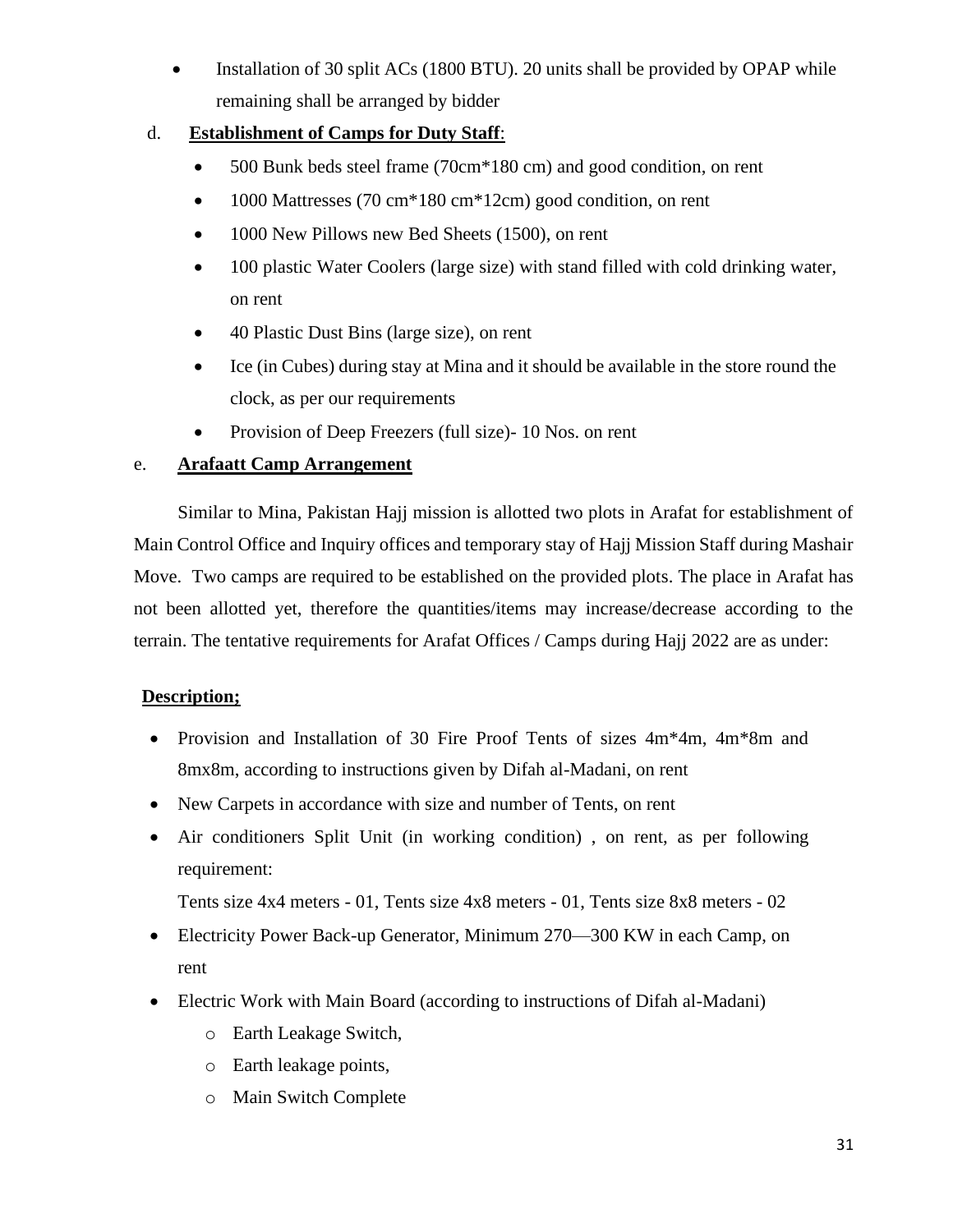- Gates, as required by Difah-e-Madani
	- o One Main Gates iron made (3m\*3m)
	- o 8-10 wooden Emergency Gates (1.5\*1.5m OR 2\*2m)
- Setting up of Segregating Boundary Walls for plots, as required by Difah-e-Madani

#### Preparation and Facilities to be provided;

- Cleanliness and Leveling of the plot (Before entry and after exit of Hajj Mission Staff)
- Cleaning, necessary repairs and preparation of the Washrooms;
	- o Before entry of Hajj Mission Staff
	- o After each one-hour cycle during Stay;
	- o After Departure of the Hajj Mission Staff
- The maintenance and cleaning staff should remain available for maintenance and cleanliness of the tents round the clock with Technical staff 24/7, six (06) persons each Camp
- Filling of 50 Fire Extinguishers (Powder filled)
- Bottled Water (chilled) as per our requirements
- 100 Drinking Water plastic Coolers with stand, on rent
- 50 plastic Dust Bins large, on rent
- Ice (in Cubes) for almost 1000 persons

## Note:**The bidder must possess a valid license to operate in Mashaa'ir during hajj days. The exact details can be obtained from the office during working days from 9am to 2 pm. Bidders will comply all COVID-19 & Public Health related protocols issued by the Saudi Government**

#### **II) Setting Up Of Airport / Sector / Sub-Sector Offices, Medical Mission, Dispensaries and Bus Drop Point Sheds In Makkah-Al-Mukaramah And Madinah Munawarah**

1. Following offices on turn-key basis as per furniture and equipment requirements mentioned below, are required to be established at Hajj Terminal Office (s) at Jeddah and Madinah international Air ports;

| <b>For Airport In-charge</b>                              | 2. For Shift In-charge                      |
|-----------------------------------------------------------|---------------------------------------------|
| 01 Revolving chair                                        | 01 Revolving chair                          |
| 08 visiting chairs (steel frame and leather)<br>$\bullet$ | 03 Steel bench having capacity of 03 person |
| 02 phone Direct national lines                            | each                                        |
| 01 Wall Clock                                             | 08 visitor chairs (steel frame and leather) |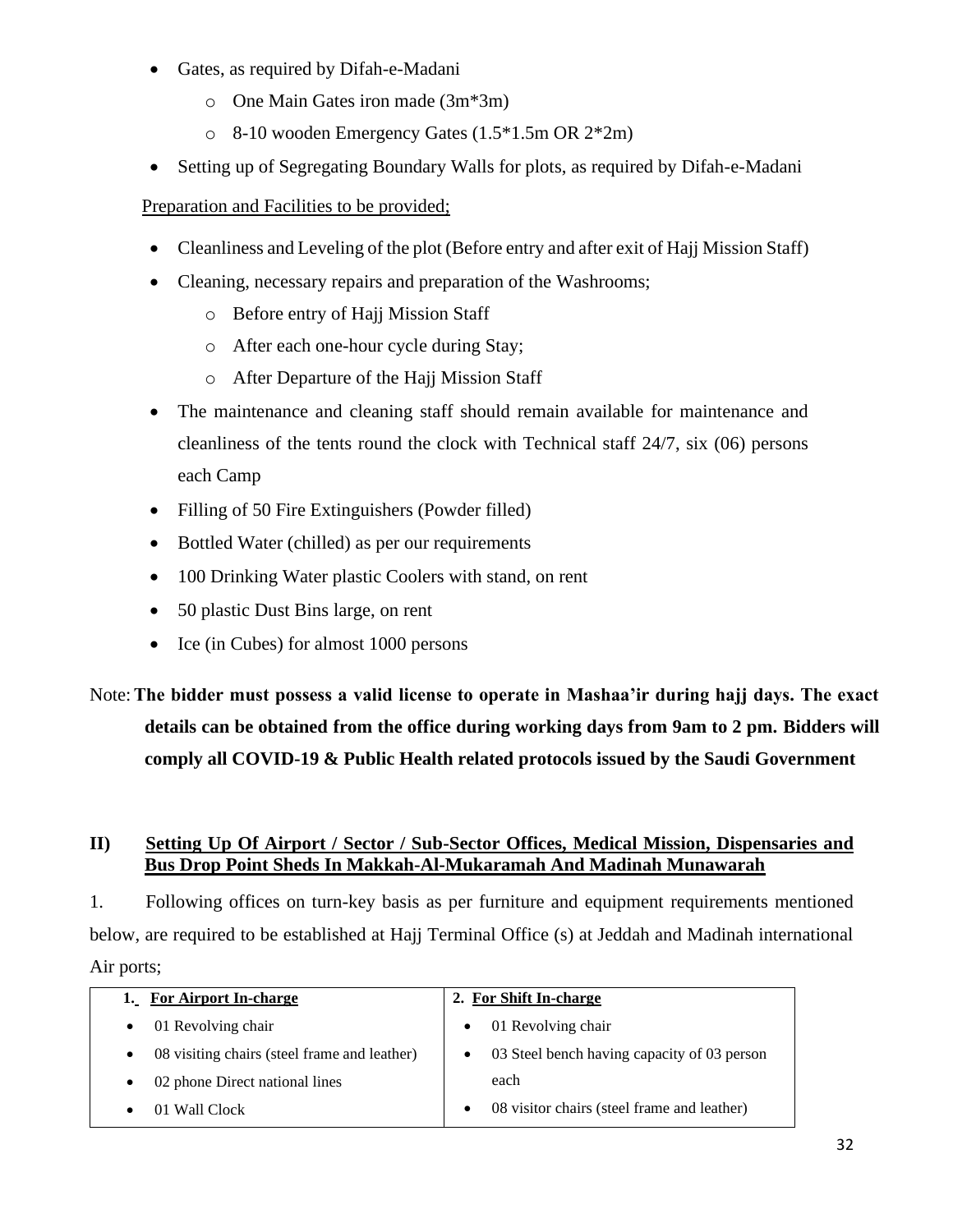|                                         | 01 Phone Direct national lines                  |
|-----------------------------------------|-------------------------------------------------|
|                                         | 01 Water dispenser                              |
|                                         | Availability of 08 bottle of drinking water per |
|                                         | day $(20 \text{ Lt})$                           |
|                                         | 5 small plastic dustbins                        |
| For HOAP Office, Jeddah<br>3.           | Dispensaries at Hajj Terminal, Jeddah, &<br>4.  |
|                                         |                                                 |
| 01 Large table with side table,<br>٠    | Madinah-al-Munawarah                            |
| 05 Chair (steel frame and leather)<br>٠ | 01 Medium table with Side table<br>$\bullet$    |
| 01 Phone landline set                   | 01 Telephone line with set                      |
|                                         | 01 Fridge (Medium size for medicines)           |
|                                         | 2 white bed sheets and one pillow               |

Note: **The bidder must possess a valid license to operate in Airport premises. The exact details can be obtained from the office during working days from 9am to 2 pm. Bidders will comply all COVID-19 & Public Health related protocols issued by the Saudi Government.**

2. Following offices having undermentioned office furnishing, furniture and equipment (s) are required to be established at each Sector or Sub Sector in Makkah and Madinah;

#### **Sector / Sub Sector Office in Makkah-Al-Mukarramah and Madinah Munawarah:**

Almost 10 sector offices and 25 sub-sector offices (Quantity may increase or decrease depending upon allocation of Quota) are required to be established in various buildings of hujjaj. Following items are required for each sector office:

- One (01) Medium table with side table (100cm\*140cm)
- 3 small tables (80cm<sup>\*</sup>120cm)
- One revolving chair
- 9 chairs (steel frame and leather)
- 8 Visiting Chairs Plastic with Steel Frame
- 4 small plastic dustbins
- One white board  $(1.20m*1.20m)$
- Two telephone national landlines
- One DSL connection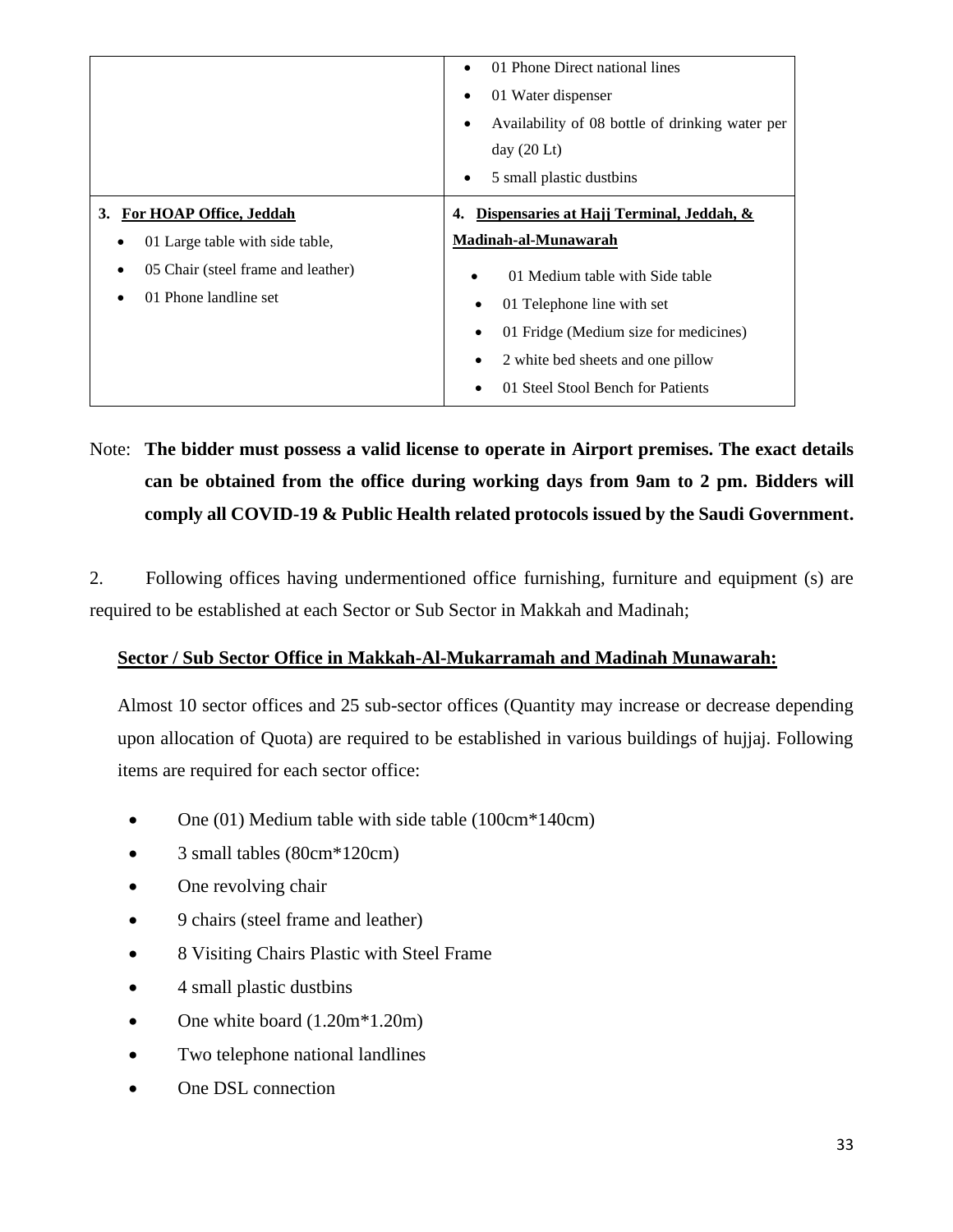Almost 2-3 sub sectors are established in each sector. Following items are required in each sub sector office:

- Two medium tables (100cm<sup>\*</sup>140cm)
- Six office chairs (steel frame and leather)
- One telephone landline
- Two small plastic dustbins

Note: **The bidder must possess a valid license to operate in Makkah Al Mukarramah & Madinah Munawwarah. The exact details can be obtained from the office during working days from 9am to 2 pm. Bidders will comply all COVID-19 & Public Health related protocols issued by the Saudi Government.**

3. Following Medical offices / dispensaries having undermentioned office furnishing, furniture and equipment (s) are required to be established at each Sector or Sub Sector in Makkah and Madinah;. The Requirement may increase or decrease on the basis of establishment of Sector/Sub Sectors and Saudi Taleemat:

#### **Requirements of Dispensaries at Makkah al Mukarramah Hajj 2022**

#### **Furniture**

| 1. | <b>Table for Doctors</b>            | 02       |
|----|-------------------------------------|----------|
|    | 2. Table for Dispensers             | 02       |
| 3. | <b>Chair for Doctors</b>            | 02       |
|    | 4. Chair for Dispensers             | 02       |
|    | 5. Patient Stools                   | 02       |
|    | 6. Drip Stand                       | 01       |
|    | 7. Examination Couch                | 02       |
|    | 8. Patients Separator Curtain       | 01       |
|    | 9. Cupboard for Medicines           | 02       |
|    | 10. Waste bins                      | 04       |
|    | 11. Waiting Chairs for patients     | 06       |
|    | 12. CCTV Cameras 04, DDR 01, LCD 01 | $01$ set |
|    | with installation                   |          |

\*The above mentioned items are required for one dispensary and for 36 dispensaries all items will be required for 01x36.

#### **Director Medical Office**

#### **Out Patient Department**

1. Tables 06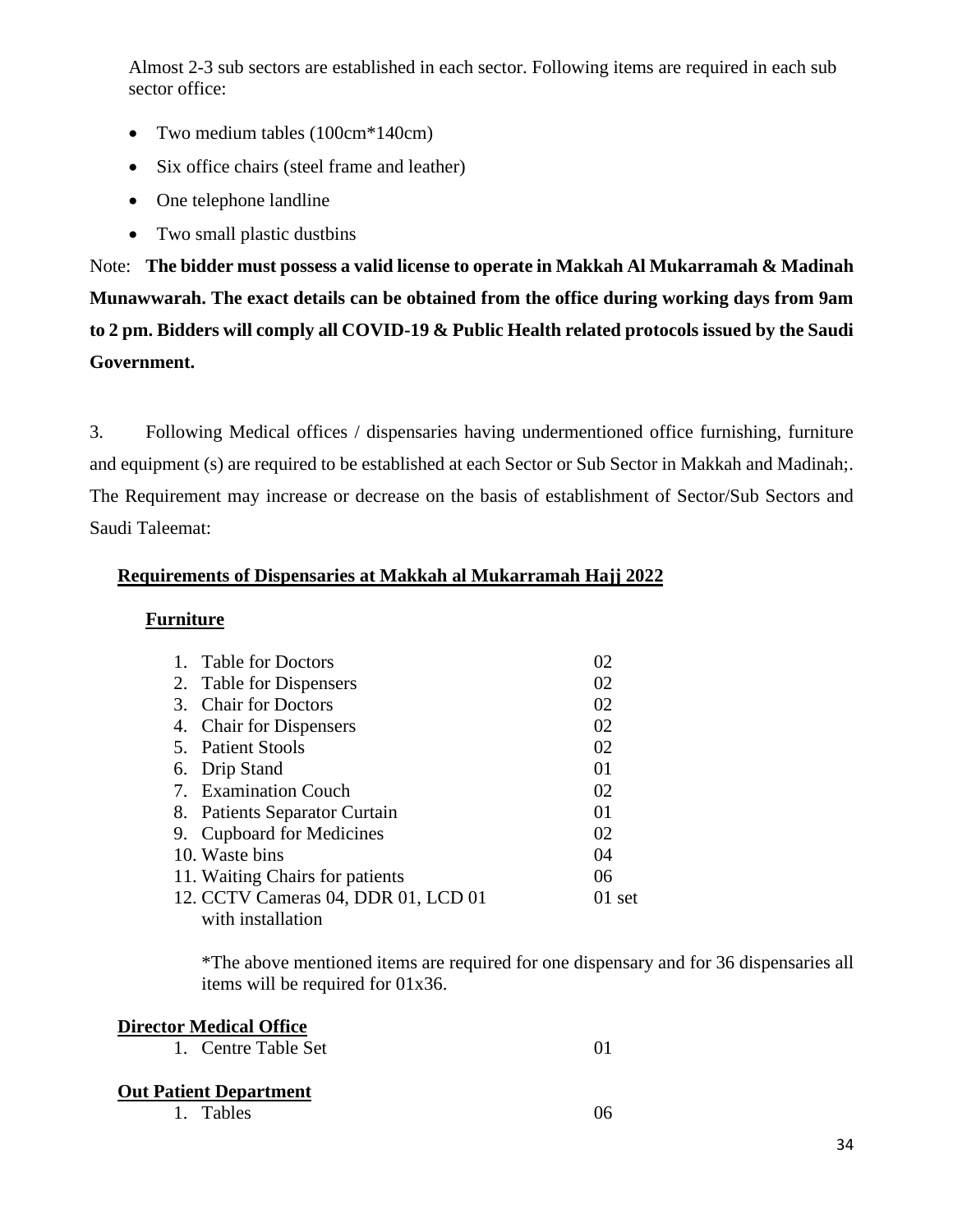|                     | 2. Revolving Chairs                 | 06 |
|---------------------|-------------------------------------|----|
|                     | 3. Water Dispensers                 | 04 |
|                     | Death & Diseased Cell               |    |
|                     | 2. Insect Killers for Main Hospital | 10 |
| <b>Waiting Area</b> | Chairs for Hujjaj                   |    |

Note: **The bidder must possess a valid license to operate in Makkah Al Mukarramah & Madinah Munawwarah. The exact details can be obtained from the office during working days from 9am to 2 pm. Bidders will comply all COVID-19 & Public Health related protocols issued by the Saudi Government.**

#### **III) BUS DROP POINTS SHEDS**

4. OPAP establishes 6 Bus Drop Points as per requirement to provide door step Salwaat transport facility to Hujjaj. The number of Bus stops/Bus Sheds may increase or decrease depending upon the number of Hujjaj and number of buildings hired. Bus sheds  $(4 \text{ m X } 10 \text{ m \& } 3 \text{ m X } 5 \text{ m})$ , depending on availability of space) made of Iron with Canvas or Fiber roof are required to be established on these Bus Drop Points with following requirement:

- i. 6 Bus sheds  $(4 \text{ m X } 10 \text{ m \& } 3 \text{ m x } 5 \text{ m}$ , depending on availability of space).
- ii. 10 plastic chairs in each Bus Shed
- iii. Water arrangements at Bus Drop Points
- Note: **The bidder must possess a valid license to operate in Makkah Al Mukarramah. The exact details can be obtained from the office during working days from 9am to 2 pm. Bidders will comply all COVID-19 & Public Health related protocols issued by the Saudi Government.**

#### **IV). GIFT PACK FOR HUJJAJ**

As per previous practice, OPAP intends to procure gifts for distribution amongst its 50,000 hujjaj. These gifts are to be distributed at the buildings of Hujjaj in Makkah al Mukarramah. The bids for the Gift Pack including following items packed in a parachute bag are required.

- i. Prayer Mats: customized design (700 x 115 cm) weight: (700 grams) composition: minimum 25-30% cotton and 70-75% polyester (variations upto 5% are acceptable)
- ii. Muzdalfa Mats: customized design, (140 x 200 cm) weight: (1750 grams) composition: 20-25% cotton, 70-75% polyester, 5% acrylic (variations upto 5% are acceptable)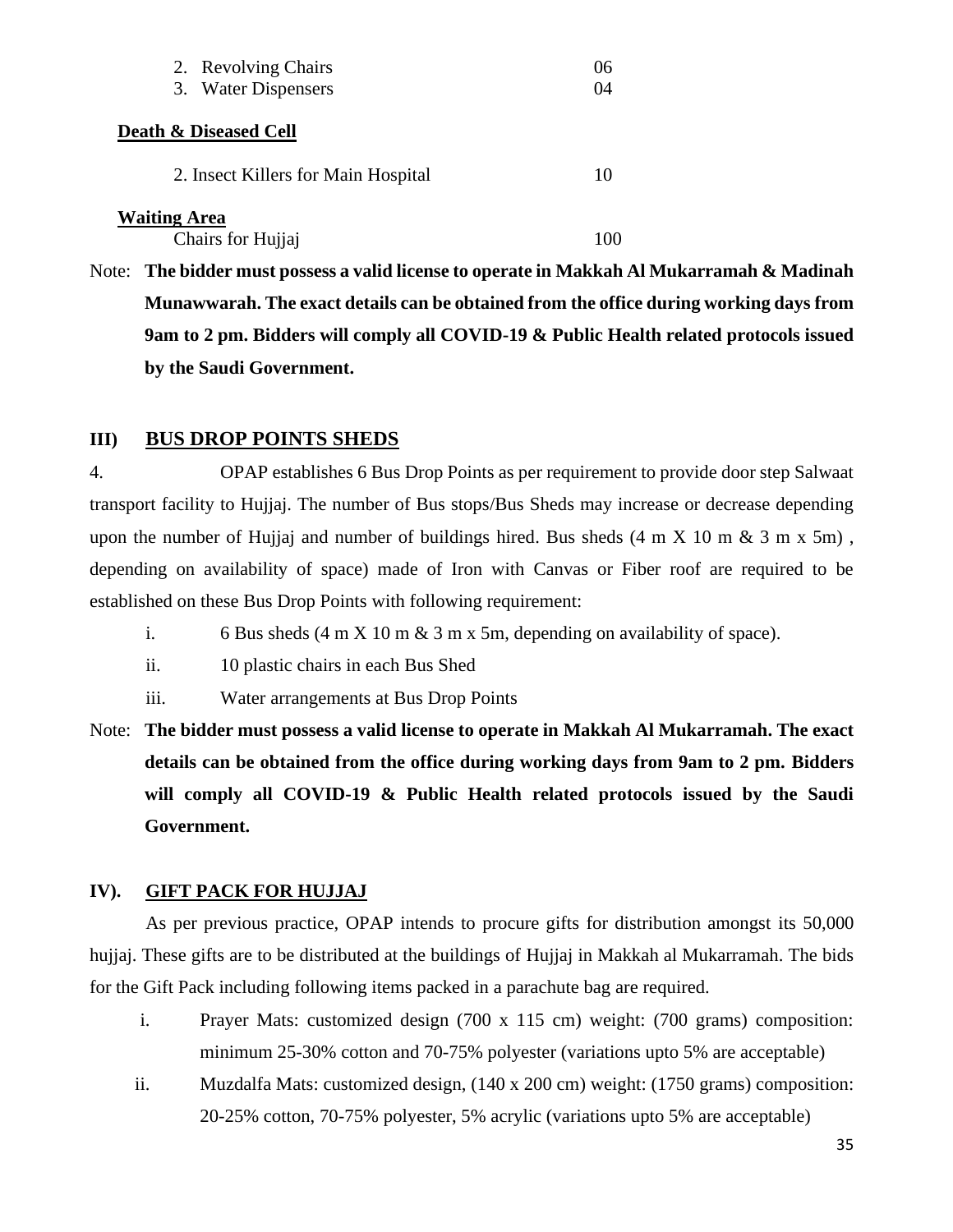- iii. Yamni Shawl with stripes, dyed yarn (130X 225 cm) weight: (500 grams) 100% cotton, colour fastness-60 degree fast reactive
- 2. Bidder will have to submit a sample of each item along with their bid.
- 3. Bidder shall provide a certificate regarding specifications of the items
- 4 OPAP at its discretion may randomly select upto 5 samples of each item for laboratory test of its own choice, if required.

#### **V). WELCOME SNACKS TO HUJJAJ AT JEDDAH/MADINAH AL-MUNAWWARAH AIRPORTS ON ARRIVAL OF HUJJAJ**

Following eatables in one pack are required to be supplied and distributed to Hujjaj arriving in KSA at Jeddah and Madinah-al-Munawarah airports upon exit from arrival lounge of the airport;

- i. Croissant cheese sandwich (60-70 grams)
- ii. Juice (250ml Rabi / Almarai / Suntop)
- iii. Biscuits Salty (50-60 grams)
- iv. Wet tissues (odorless)
- v. English / Sweet Cake (70-90 grams)
- vi. Dates (75-80 grams)
- vii. Water (330ml)

The bidders will have to submit a packed sample of each item along with their bid.

Note: **The bidder must possess a valid license to operate at Airport premises with ample storage capacity and staff to deliver the packs. The exact details can be obtained from the office during working days from 9am to 2 pm. The Bidder will comply with the COVID-19 & Public Health Protocols issued by Saudi Authorities.**

#### **VI). 4/6/10 TON TRUCKS FOR INTER-CITY CARGO TRANSPORTATION**

Services of a legally authorized company having undermentioned carrier vehicles (Trucks) with

the permission and ability to carry cargo on following routes is invited please.

| Route                    | <b>Size of Truck</b><br>(Tons) |
|--------------------------|--------------------------------|
| Makkah – Jeddah          |                                |
| Jeddah – Makkah          | $6 - 8$                        |
| (Price for one way trip) | $10 - 14$                      |
| Makkah – Madinah         | $\overline{4}$                 |
| Madinah - Makkah         | $6 - 8$                        |
| (Price for one way trip) | 10-14                          |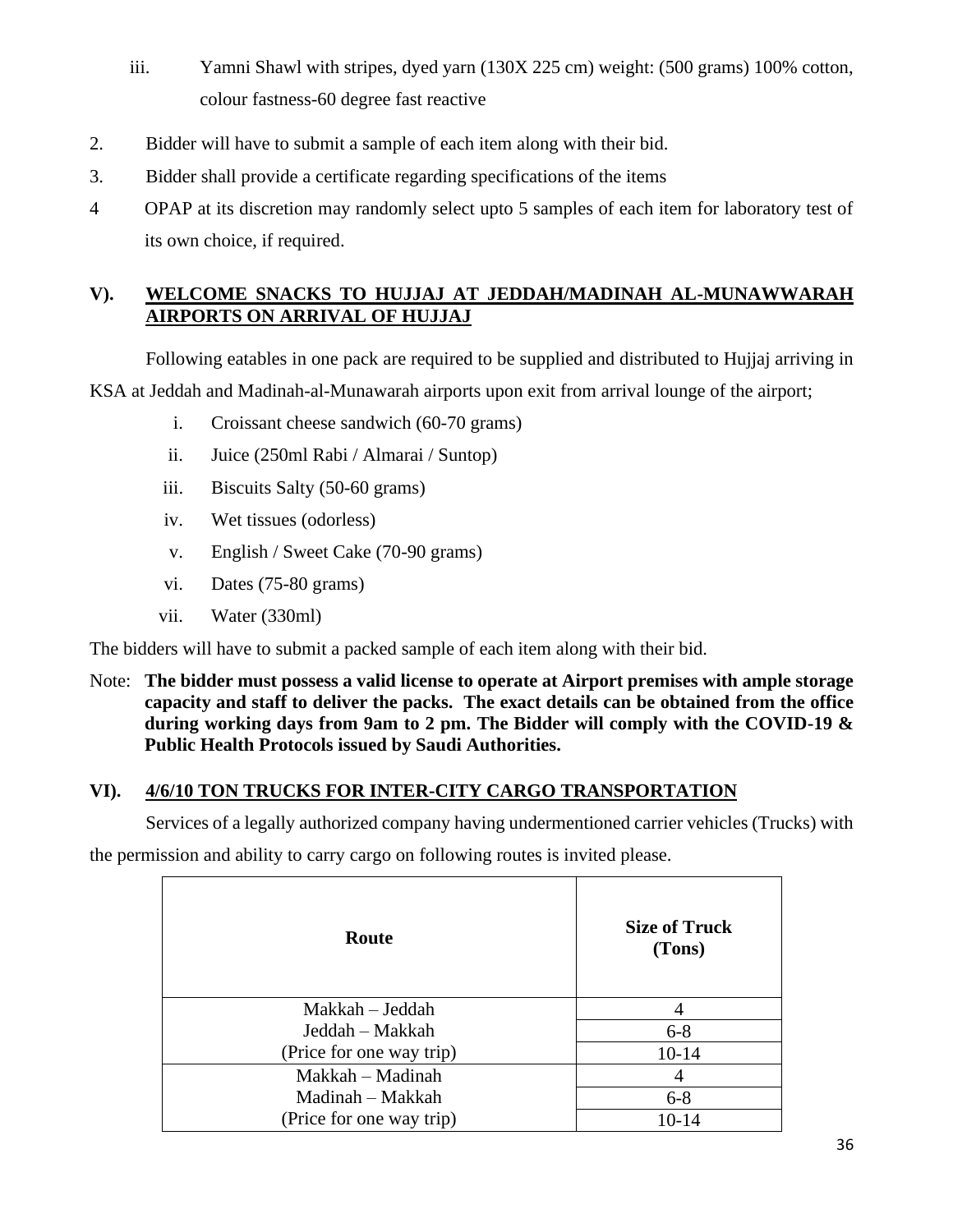| Madinah airport - Madinah building |           |
|------------------------------------|-----------|
| Madinah building - Madinah airport | $6 - 8$   |
| (price for one way trip)           | $10 - 14$ |
| Jeddah airport – Madinah building  |           |
| Madinah building - Jeddah airport  | $6 - 8$   |
| (price for one way trip)           | $10 - 14$ |

2. The vehicles will be hired as per requirement at various buildings/hotels in Makkah-al-Mukarramah and Madinah-al-Munawarah or at airports.

3. The carriage rent includes fuel, loading/unloading, driver, tool, traffic violations/accidents, driver's health, insurance and all other costs including any taxes/duties/tolls etc.

4. Completion of all legal requirements will be the responsibility of the service providing company at its own cost. Office of Pilgrim Affairs of Pakistan will take no responsibility or make no payment other than the agreed daily rent.

### Note: **The bidder must possess all legal licenses/permits and fulfil all requirements as required by relevant Saudi Authorities to operate between the cities during hajj days.**

#### **VII). PROVISION OF HUMAN RESOURCE/SECURITY PERSONNEL FOR TEMPORARY EMPLOYMENT DURING HAJJ SEASON**

Services of companies able to provide legally permissible workers of Pakistani Origin for Temporary Employment during Hajj Season 2022 (1443 H), are required.

- 1. About one thousand (1,000) local based employees will be hired as per requirement which may increase or decrease depending upon Quota allocated to Pakistan and Saudi Taleemat;
- 2. Employees shall be posted to perform different duties (Hujjaj building, transportation and facilitation) during hajj operation.
- 3. The candidates must have valid Iqamas of the city for which they are applying for the job.
- 4. Candidates should be well conversant with Makkah-al-Mukarramah and Madinah-al-Munawarah and preferably able to speak Arabic, English and Urdu.
- 5. They shall be responsible for any loss occurred during their duty due to their negligence.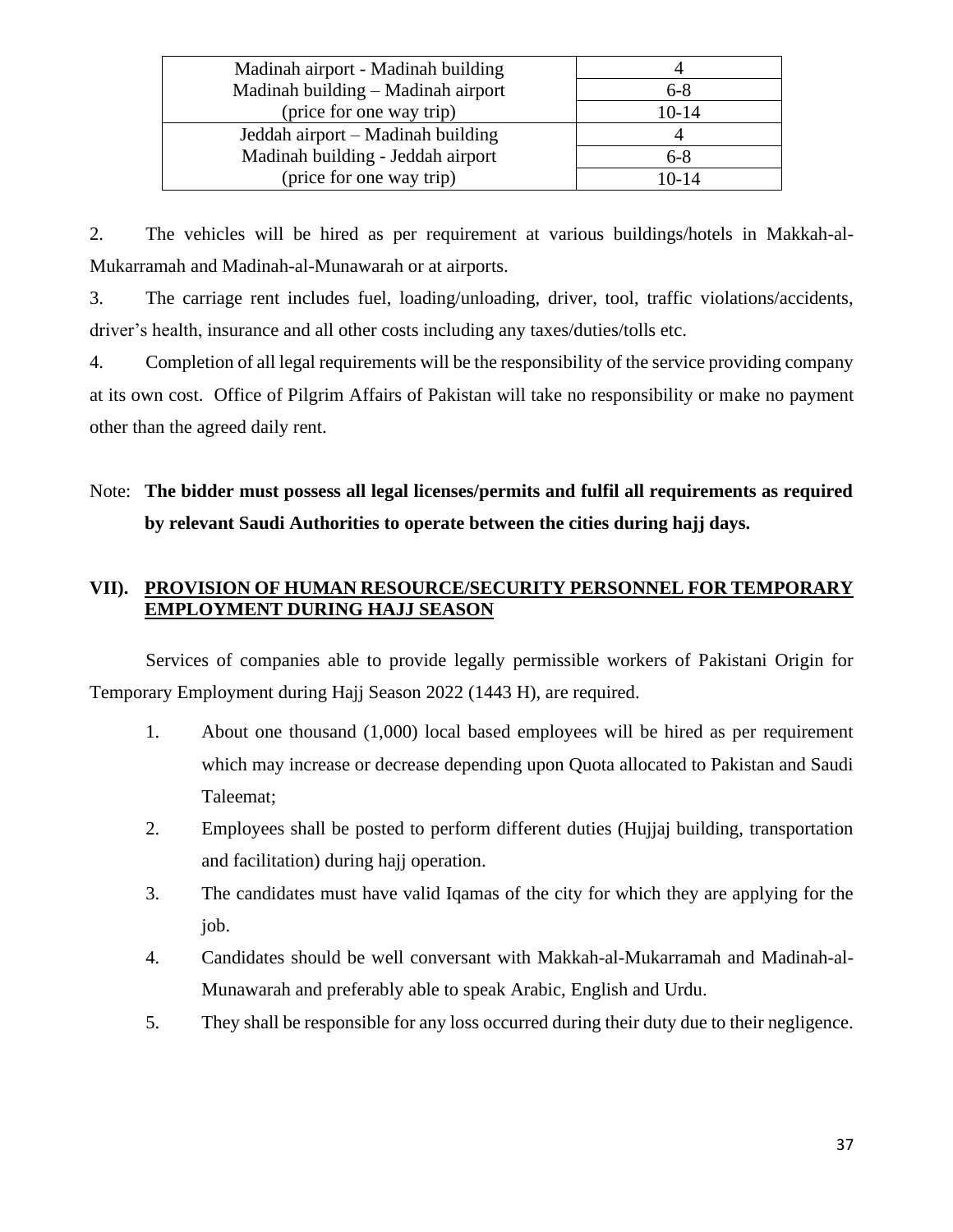#### **VIII). SERVICES FOR LIFTING AND DISPOSAL OF GARBAGE**

1. Services of a company for transferring the food waste at least two times a day, resulting from pilgrims in-house/catering to the proper place of waste disposal, within the limits of its supervision for approximately 200 buildings hired in Azizia and Bataha Quraish or other places in Makkah.

2. Only Saudi Nationals/Owners of the companies, who are legally authorized, can apply. The applying company must have the necessary equipment available, workers and cleaning containers experience. Approval to work in this field by relevant Saudi authorities is a must. Apart from other requirements as mentioned under 'Procedure for Submission of Bids', the bidders shall provide following details with their bid:

- i. Detail of vehicles and their kind/size
- ii. Detail of equipment available
- iii. Detail of personnel
- iv. Detail of previous experience
- v. Any experience with OPAP
- vi. Description of how the bidder shall carry out operation

3. The bidder shall offer the lumpsum cost for complete hajj operation, i.e., from 1<sup>st</sup> Zulqadh, 1443H to 15<sup>th</sup> Muharram, 1444 H

4. The bidder shall submit 10% bid security in the form of Bankers Cheque or Bank Guarantee with his bid.

Note: **The bidder must possess a valid license to operate in Makkah Al Mukarramah. The exact details can be obtained from the office during working days from 9am to 2 pm. Bidders will comply all COVID-19 & Public Health related protocols issued by the Saudi Government.**

#### **IX. RENT-A-CAR SERVICES**

Services of a Rent a Car Company is required for acquiring under mentioned category vehicles during Hajj Operation, Hajj – 2022 (1443 H). The vehicles may be hired on daily rent basis or on time and distance covered basis. The rent includes fuel and cost drivers per vehicle for twenty-four hours duty (twelve hours each driver).

| <b>Wagons</b> |                     | 7 seaters (Large)   | 7 seaters (Small) | 5 Seater   |
|---------------|---------------------|---------------------|-------------------|------------|
|               | COASTER,            | <b>GMC</b>          | <b>INNOVA</b>     | <b>CAR</b> |
|               | <b>TOYOTA HIACE</b> | <b>CHEVROLET OR</b> | <b>FORTUNER</b>   |            |
|               | HI ROOF, H 1        | <b>EQUIVALENT</b>   | PICK-UP           |            |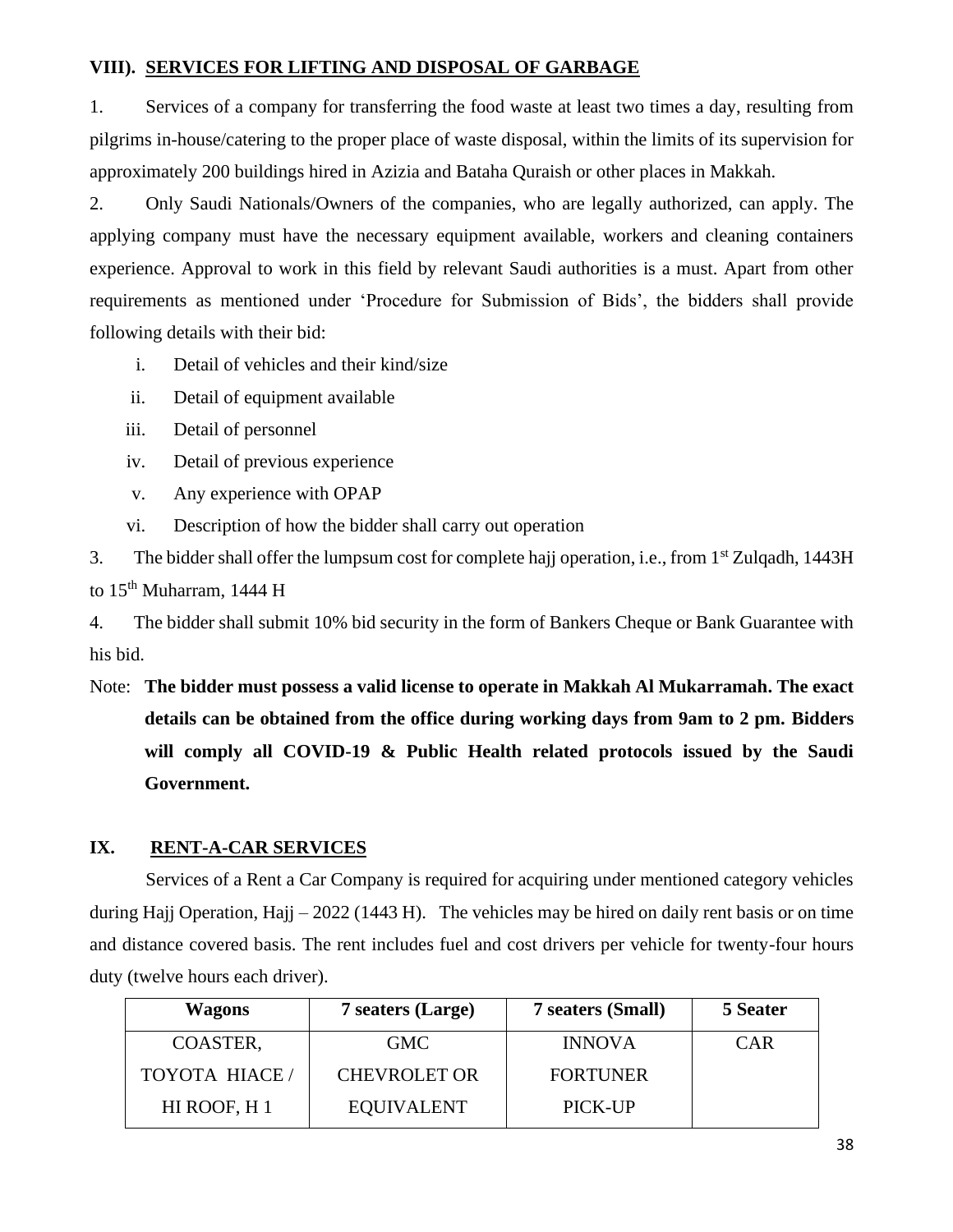2. Repair maintenance of vehicle, traffic violations/accidents, drivers' health, insurance and legal requirements will be the responsibility of the service providing company at its own cost.

3. Office of Pilgrim Affairs of Pakistan will take no responsibility or make no payment other than the agreed daily rent for the twenty-four hours daily utilization.

4. The bidder may apply for provision of services in Makkah-al-Mukarramah and Madinah-al-Munawarah separately.

5. Bidder shall deposit Bid security amounting to SR 50,000/- for the bidders for Makkah-al-Mukarramah and SR 25,000/- for Madinah-al-Munawarah in the form of Bankers Cheque or Bank Guarantee with the bid.

Note: **The bidder must possess a valid license to operate in Hajj Season. The exact details can be obtained from the office during working days from 9am to 2 pm. Bidders will comply all COVID-19 & Public Health related protocols issued by the Saudi Government.**

#### **X). INSTALLATION OF CAMERA SYSTEMS**

Supply, installation, testing, commissioning and maintenance of CCTV Surveillance including IP based high resolution night vision CCTV Cameras, NVRs (with hard drive), Video Storage, Network Switches, LED TV Displays, cabling and allied equipment for MCO/Sub Office at OPAP Offices in Mina & Arafat during Mashaa'ir days Hajj-2022/1443H. Bidder must have supplied this equipment to at least 3 organizations during last three years.

#### **XI) MOBILE TELEPHONE/WI-FI SERVICES**

Mobile telephone services and unlimited internet Wi-Fi, in Makkah and Madinah during the hajj season for officials of the OPAP (CUG) from authorized telecommunication companies.

#### **CHAPTER 4**

#### **PROCUREMENT / GOODS REQUIRED FOR HAJJ – 2022 (1443 H)**

#### **I. OFFICE STATIONERY & MISCELLANEOUS ITEMS**

The stationery items (as per Annex-B) are required to be purchased for Hajj Operation, Hajj-2022 (1443 H);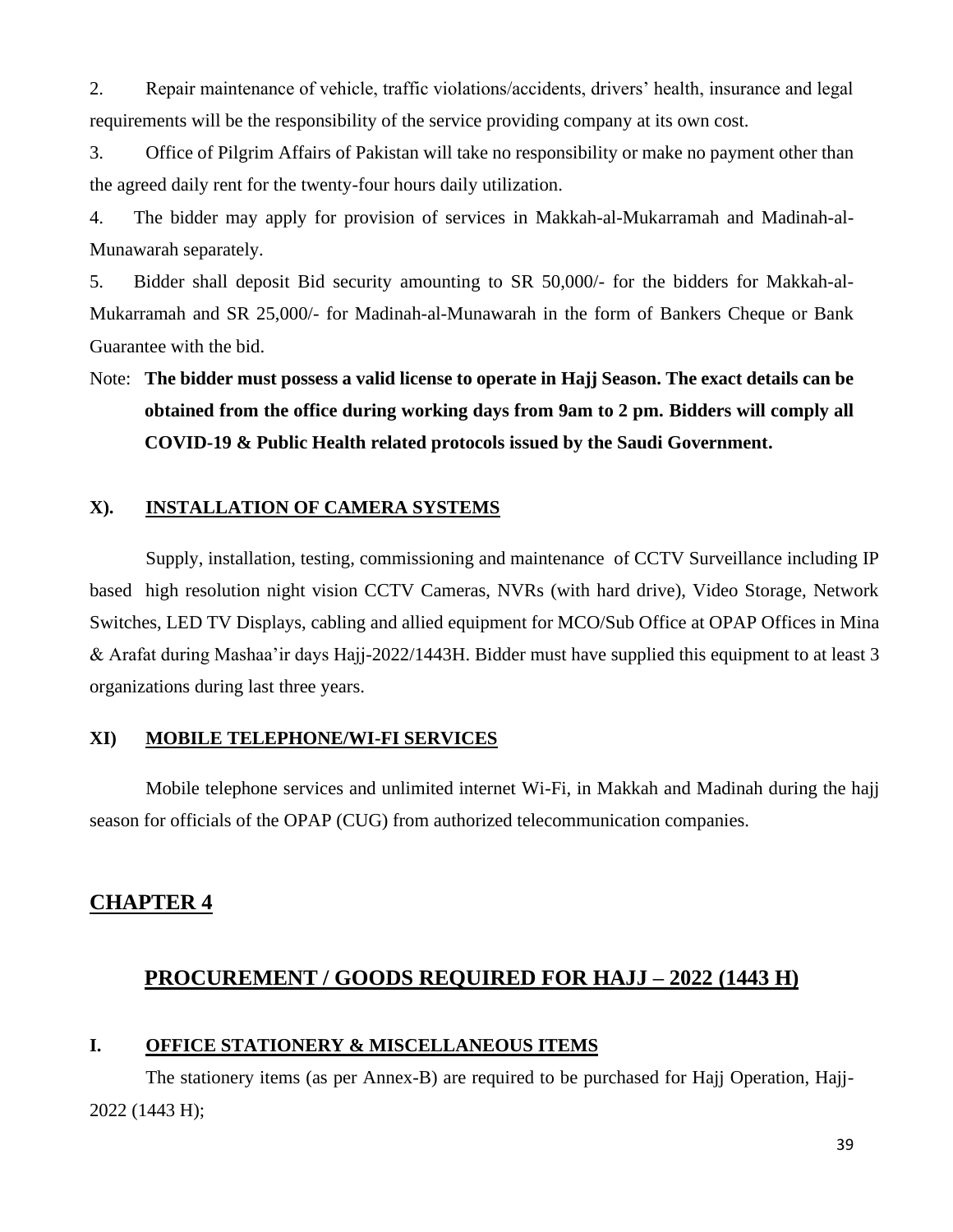1. The companies able to provide above listed items may submit their EOI/Bids with quotation. The quoted rates should be including packing, delivery and all auxiliary expenses for delivery at the OPAP offices in Jeddah, Makkah and Madinah.

#### **II). OFFICE FURNITURE AND FIXTURE**

The under listed furniture and fixture items are required to be purchased for Hajj Operation, Hajj-2022 (1443 H).

| <b>S. No.</b>  | <b>Item</b>                                                          | <b>Description</b>                                 | Quantity |
|----------------|----------------------------------------------------------------------|----------------------------------------------------|----------|
| 1              | Complete Table Set<br>(Executive)                                    | Steel frame with wood top or complete<br>wood only | 5        |
| $\overline{2}$ | <b>Revolving Chair</b>                                               | Steel frame with leather seat etc.                 | 20       |
| 3              | <b>Office Table</b>                                                  | Steel table (80cm*120cm),                          | 10       |
| $\overline{4}$ | Office Chair                                                         | Steel frame with leather seat etc.                 | 25       |
| 5              | <b>Folding Tables</b><br>Steel frame with wood top<br>$(80cm*120cm)$ |                                                    | 20       |
| 6              | <b>Office Cabinet/File Racks</b>                                     | Steel made (with four drawers)                     | 6        |
| 7              | Sofa sets                                                            | Sofa with good quality cloth $(3,2,1,1)$           | 5        |

2. The companies able to provide above listed items may submit their EOI/Bids with quotation. The quoted rates should be including packing, delivery, installation (if required) and all auxiliary expenses for delivery at the OPAP offices in Jeddah, Makkah and Madinah.

#### **III). IT EQUIPMENT (COMPUTERS, PRINTERS, SCANNERS, COMPUTER ACCESSORIES, PHOTOCOPIERS, BAR CODE SCANNERS)**

The under listed IT equipment are required to be purchased for Hajj Operation-2022 (1443 H).

| S.NO. | <b>ITEM</b>     | <b>DESCRIPTION</b>       | <b>QUANTITY</b> |
|-------|-----------------|--------------------------|-----------------|
|       | <b>COMPUTER</b> | Processor ( <i>i</i> -9) | 30              |
|       |                 | <b>HDD: 500 GB</b>       |                 |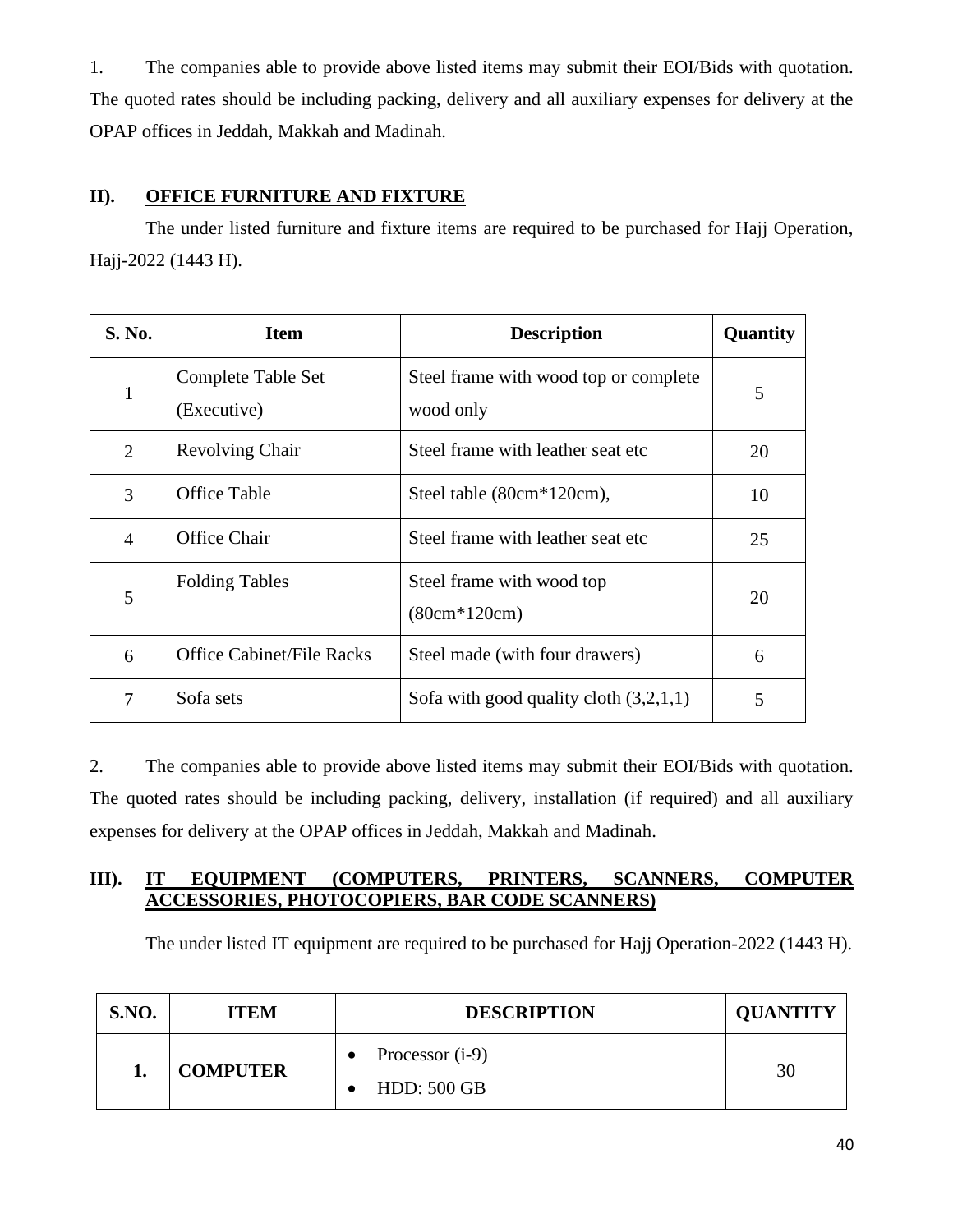|    |                                                                                                                   | RAM: 8 GB                                                                |         |
|----|-------------------------------------------------------------------------------------------------------------------|--------------------------------------------------------------------------|---------|
|    |                                                                                                                   | $22"$ LCD                                                                |         |
| 2. | <b>LAPTOP</b>                                                                                                     | Intel Core i7<br>$\bullet$<br>$11th$ Generation<br>$\bullet$<br>1 TB SSD | 05      |
|    |                                                                                                                   | 8 GB RAM<br>$\bullet$<br>14" Display                                     |         |
| 3. | <b>PRINTER</b>                                                                                                    | HP Laserjet 404                                                          | 30      |
| 4. | <b>SCANNER</b>                                                                                                    | HP Deskjet (Normal)<br>(Print- Scan- Copy)                               | 30      |
|    | $\bullet$<br>$\bullet$<br>$\bullet$<br><b>COMPUTER</b><br>5.<br>$\bullet$<br><b>ACCESSORIES</b><br>٠<br>$\bullet$ | Extension leads (4 sockets 3 Meter)<br>(Best Quality)                    | 100     |
|    |                                                                                                                   | Mouse (USB) Genix                                                        | 30      |
|    |                                                                                                                   | Keyboard- Genix                                                          | 30      |
|    |                                                                                                                   | HDM Cables (2 Meter)                                                     | 10      |
|    |                                                                                                                   | Routers (TP Link Switch $-1200$ )<br>04 Antennas                         | 04      |
|    |                                                                                                                   | VJ Cable (2 Meter)                                                       | 10      |
|    |                                                                                                                   | Printer Cables (2 Meter)                                                 | 10      |
|    |                                                                                                                   | Telephone set                                                            | 50      |
|    |                                                                                                                   | Power Banks (50000mah)                                                   | 25      |
|    |                                                                                                                   | Intercom Set (Panasonic- KST7730)<br>$\bullet$                           | 05      |
| 6. | <b>ELECTRIC</b>                                                                                                   | Net Cable (CAT $6$ ) – 300 meter<br>$\bullet$                            | 02 Roll |
|    | <b>ITEMS</b>                                                                                                      | Telephone Wire 02 lines<br>$\bullet$                                     | 50 Coil |
|    |                                                                                                                   | Telephone Wire single line<br>$\bullet$                                  | 15 Coil |
| 7. | <b>PHOTOCOPY</b><br><b>MACHINE</b>                                                                                | <b>KYOCERA</b><br>$\bullet$<br>Model: M4125in                            | 04      |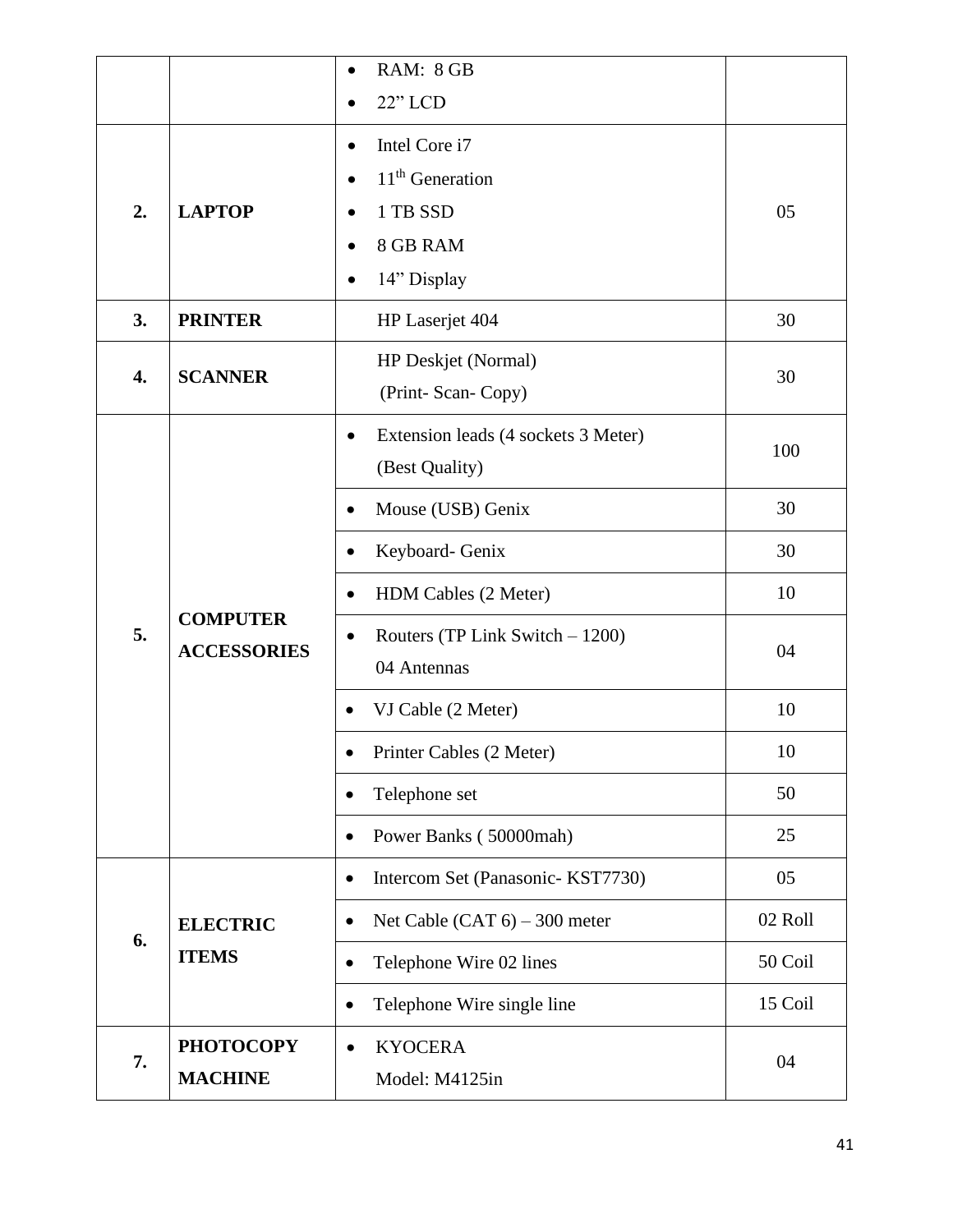|  |                                                    | HP A3 B/WLASER MFP<br>$\bullet$<br>HP M436n | 04         |
|--|----------------------------------------------------|---------------------------------------------|------------|
|  | <b>MEGA PHONE</b><br>8.                            | Large Size, Made in China                   | 50         |
|  |                                                    | Large Size, Made in Japan                   | 10         |
|  | <b>CELL</b><br>9.<br>(PANASONIC)<br>$\bullet$<br>٠ | Large                                       | 02 Carton  |
|  |                                                    | Medium                                      | 02 Carton  |
|  |                                                    | Small (Pencil size)                         | 10 Packets |
|  |                                                    | Remote (Regular size)                       | 02 Packets |

2. The companies able to provide above listed items may submit their EOI/Bids with quotation. The quoted rates should be including packing, delivery, installation (if required) and all auxiliary expenses for delivery at the OPAP offices in Jeddah, Makkah and Madinah.

#### **IV. PRINTING WORKS**

Printing of Stickers, information materials, details can be collected from the Office of Pilgrims Affairs of Pakistan during office hours on any working day.

- Panaflex maps, Pakistani flags and printed materials
- Sticker for Buildings, Vehicles
- Feed-back proformas
- Maps

#### **V SIGN BOARDS ON BUILDINGS OF HUJJAJ**

Pana-flex signs for buildings/ information. Detail is available at **Annex-C.**

- Preparation and Fixation of Building Sign Boards on Hujjaj Buildings
- Preparation of various Sign boards with required contents

#### **VI. WHEEL CHAIRS AND WHEEL CHAIR ACCESSORIES**

Manual wheel chairs of standard size and accessories are required for Hajj Operation Hajj 2022

(1443 H) as per below description:

| S.NO. | ITEM                    | <b>Description</b>     | Ouantitv |  |
|-------|-------------------------|------------------------|----------|--|
|       | <b>Wheel Chair</b>      | Manual - Made in China | 300      |  |
|       | <b>Wheel Chair Tyre</b> | Tyre with Stand        | 500      |  |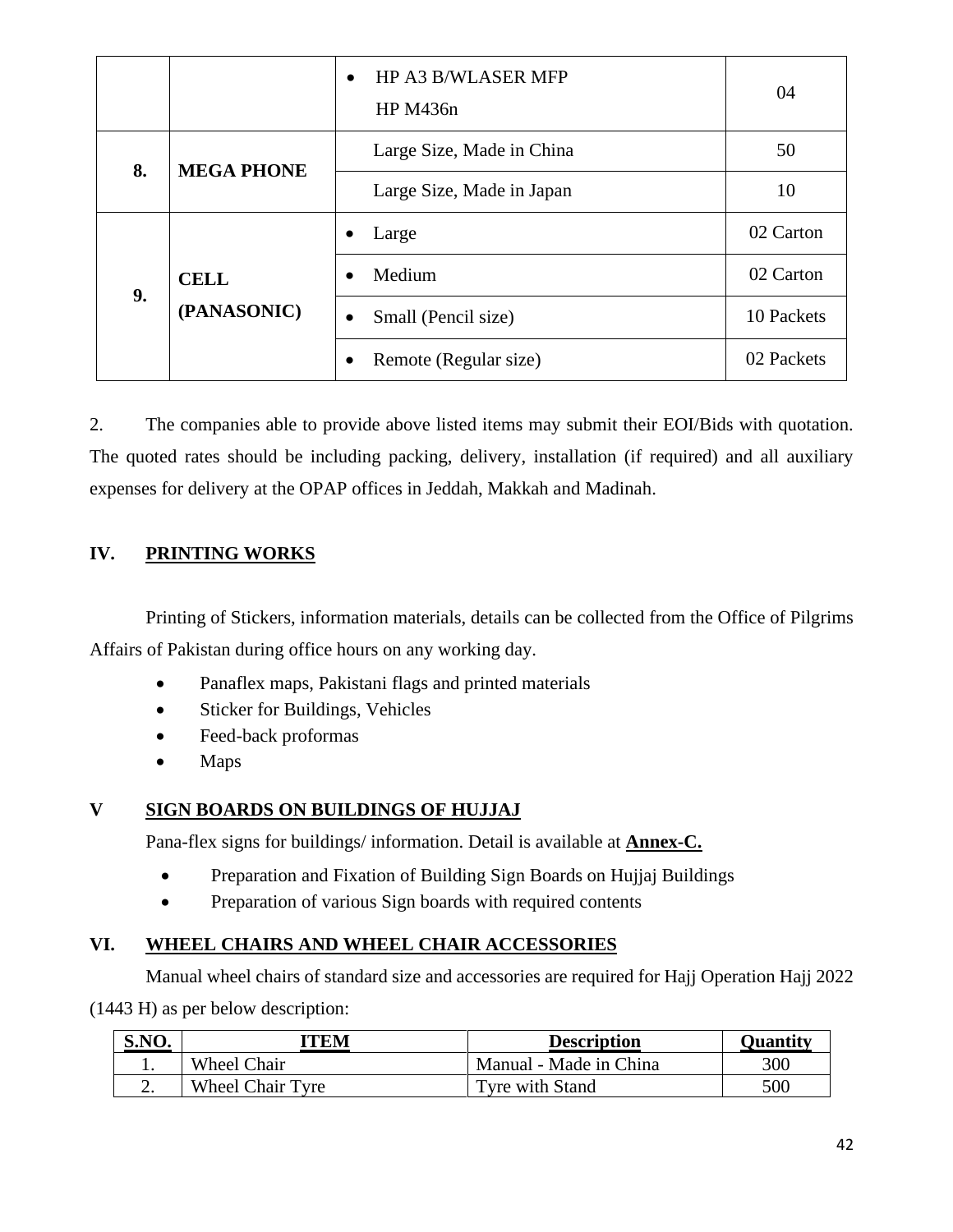#### **VII. GENERAL EVALUATION CRITERIA**

| Sr.# | Requirement                 | <b>Marks</b> |
|------|-----------------------------|--------------|
| 1.   | Sijil Tijari (Valid)        | 10           |
| 2.   | <b>Experience (General)</b> | 10           |
| 3.   | <b>Experience with OPAP</b> | 10           |
| 4.   | <b>Financial Health</b>     | 10           |
| 5.   | Personnel, equipment        | 20           |
| 6.   | <b>Delivery Strategy</b>    | 20           |
| 7.   | <b>Managerial Skills</b>    | 20           |

All the bidders/companies for Other Services will be evaluated in the light of undermentioned criteria;

#### **IMPORTANT NOTES:**

The bids must include a cover document with the following info;

- i. Name of the company;
- ii. Name of the owner;
- iii. Address with phone and fax and email;
- iv. Name of main contact person for this project;
- v. Names of persons designated for this project;
- vi. Clients' references;
- a. All bidders must provide all relevant governmental permissions etc. that are required for the operation. OPAP will not actually undertake any efforts or assume responsibilities to obtain permissions for the contractors. In case of contravention of any regulation or any customer complaint the company shall bear full legal responsibility.
- b. Must be signed by Owner / Representative of the Company legally authorized to make financial offers.
- c. Bid Validity should be till the completion of business with OPAP. If periodic renewal is due that must have been processed and must be provided to OPAP earliest to the due date.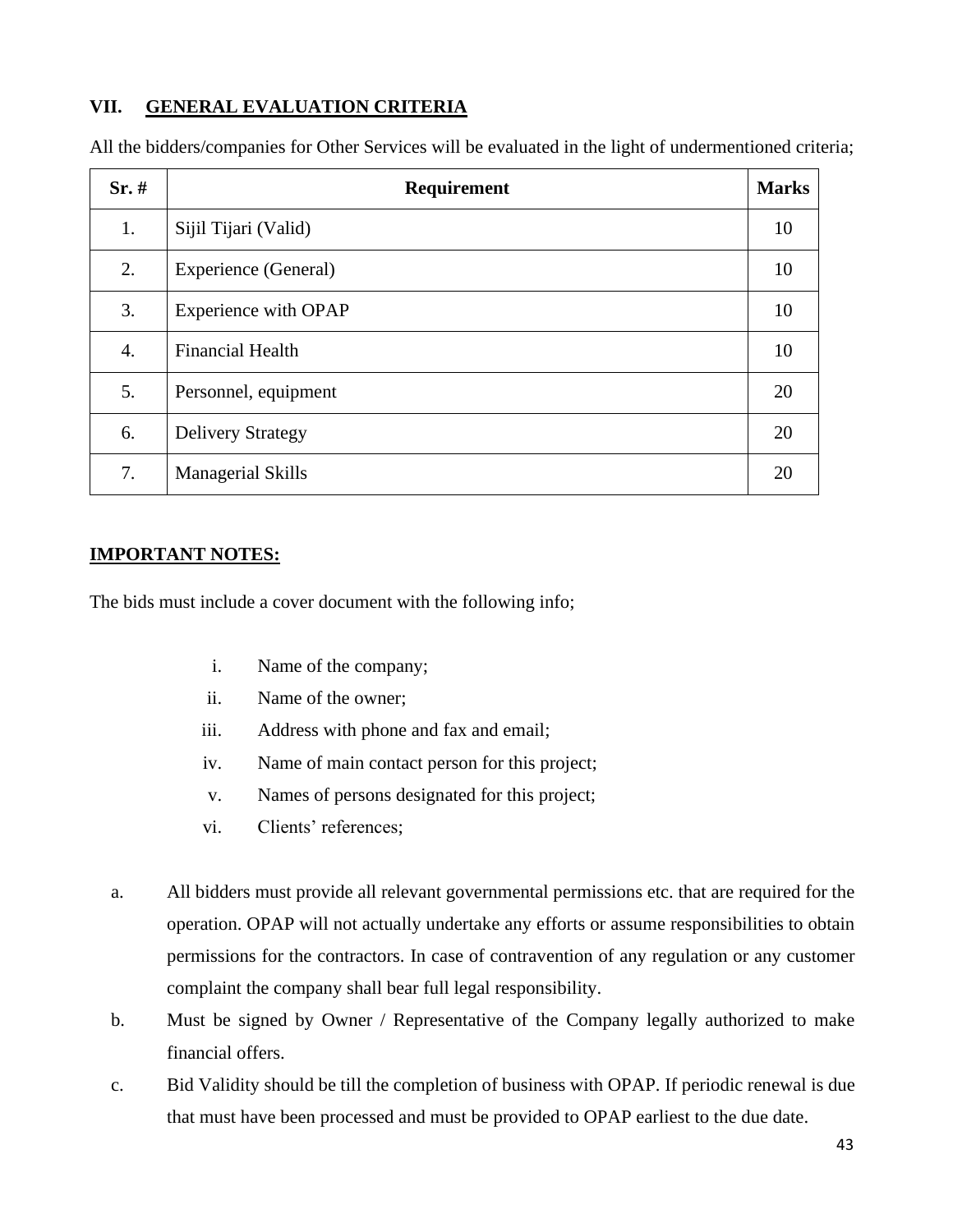### **d. Valid Depositor Cheque / Bank Guarantee in the name of OPAP equal to the 10% of the total bid amount must accompany the bid**

- e. Bidders must ensure that they submit all the required documents indicated in the Bidding Documents without fail. Bids received without, undertakings, valid documentary evidence, supporting documents and in the manner for the various requirements mentioned in the Bidding Documents or test certificates are liable to be rejected at any stage.
- f. Upon submission of bid by a bidder it will be presumed that he undertakes that no intermediary has been involved and no illegal payment / commission has been paid by the bidder to any person/ entity.
- g. The submission timelines for all the goods and services will be according to the invitation to bid appearing in the Saudi newspapers and websites of MoRA & IH/ PPRA.
- h. OPAP reserves the right to reject all or any of the bids or proposals at any time prior to acceptance of a bid or proposal.
- i. OPAP has no agent and the Saudi owners / Mustajirs are informed to directly contact OPAP for all their inquiries and issues. For further information and clarification, kindly contact;

#### **Directorate General of Hajj, Consulate General of Pakistan, Jeddah;**

#### **Phone:0126125531 Fax: 012-5500431;**

#### **e-mail: dghajjjeddah@gmail.com**

### **All terms and conditions stated in this document will apply to all goods and services being offered by the bidders.**

**COMPLAINTS DUE TO LACK OF COOPERATION OR ANY ILLEGAL DEMAND BY THE OFFICE STAFF OF OPAP/CONSULATE GENERAL OF PAKISTAN SHOULD BE IMMEDIATELY BROUGHT TO THE ATTENTION OF THE DIRECTOR GENERAL HAJJ ON THE FOLLOWING CONTACT DIRECTLY. ALL REPORTS / INFORMATION SHALL BE TREATED CONFIDENTIALLY.**

#### **Abrar Ahmed Mirza, Director General Hajj:0555950786**

**\*\*\*\*\*\***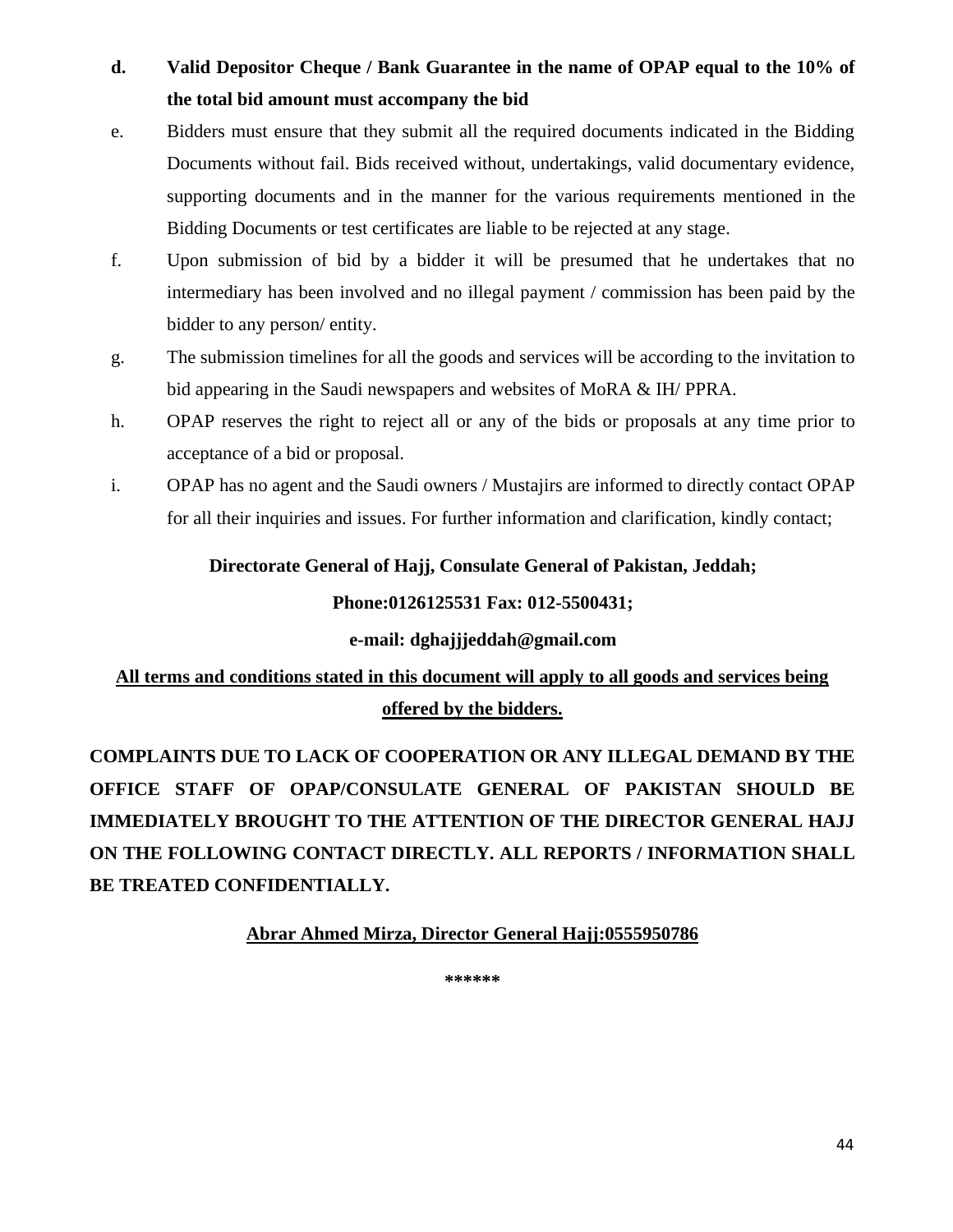# **OFFICE OF THE PILGRIMS AFFAIRS PAKISTAN, JEDDAH**

|                | <b>BID SECURITY FORM (Catering)</b>                                                                                 |        |         |  |  |
|----------------|---------------------------------------------------------------------------------------------------------------------|--------|---------|--|--|
| $\mathbf{1}$   | Name of the Catering Company                                                                                        |        |         |  |  |
| $\overline{2}$ | Name of the Manager                                                                                                 |        |         |  |  |
| 3              | Approximate number of days                                                                                          | Makkah | Madinah |  |  |
|                |                                                                                                                     | 20     | 8       |  |  |
| $\overline{4}$ | Number of Hujjaj quota demanded                                                                                     |        |         |  |  |
| 5              | Bid Security @ 10% of the total<br>projected value of contract (rate/day<br>x number of days x number of<br>hujjaj) |        |         |  |  |
| 6              | Signature of the Company<br>representative                                                                          |        |         |  |  |
| 7              | Date                                                                                                                |        |         |  |  |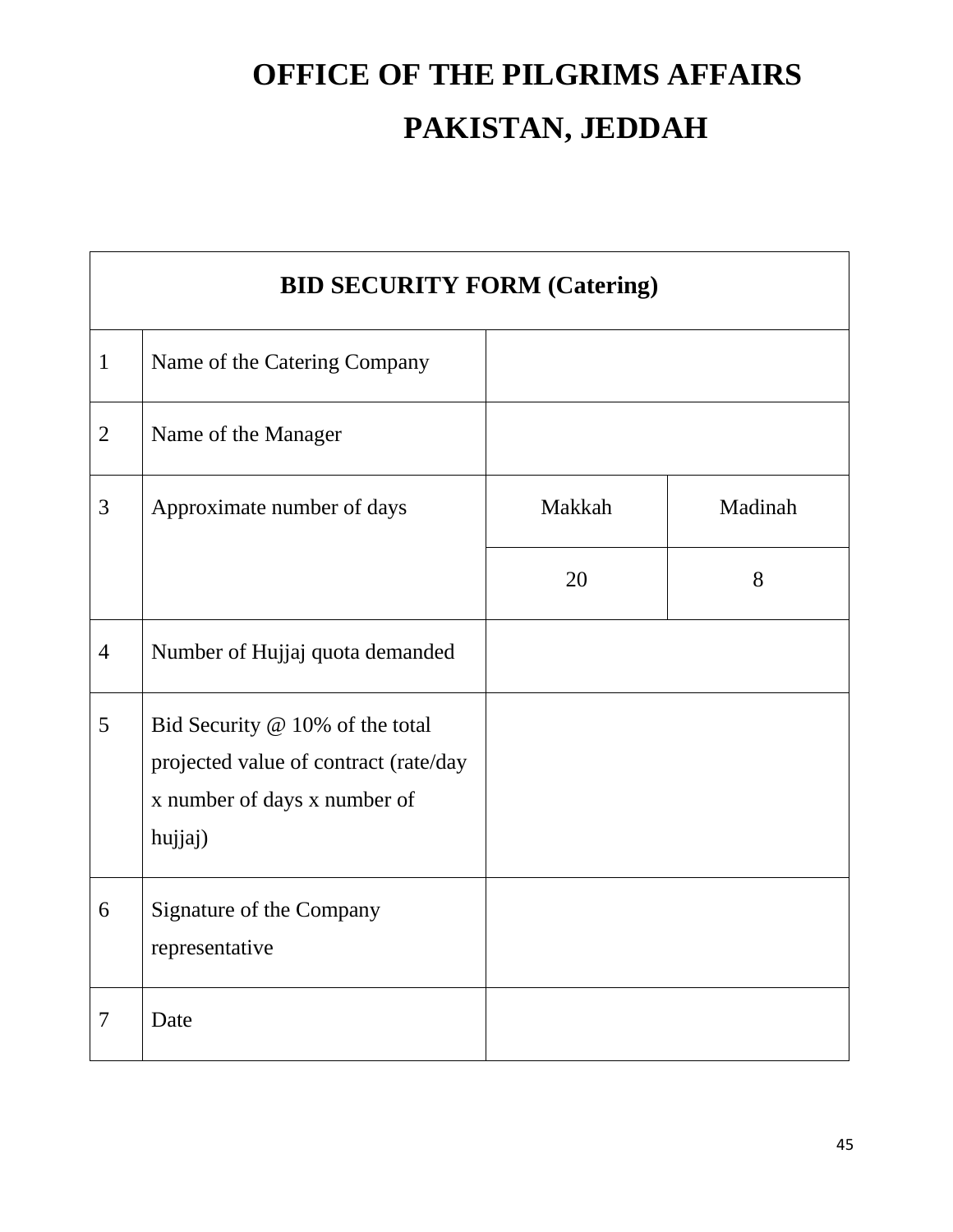# **OFFICE OF THE PILGRIMS AFFAIRS PAKISTAN, JEDDAH**

|                | <b>BID SECURITY FORM (Transport)</b>                               |         |           |
|----------------|--------------------------------------------------------------------|---------|-----------|
| $\mathbf{1}$   | Name of the Transport Company                                      |         |           |
| $\overline{2}$ | Name of the Manager                                                |         |           |
| 3              | Bidding for (nature of service)<br>please tick the related box     | Salawat | Intercity |
| $\overline{4}$ | Bid Security @ 10% of the projected<br>total value of the contract |         |           |
| 5              | Signature of the Company<br>representative                         |         |           |
| 6              | Date                                                               |         |           |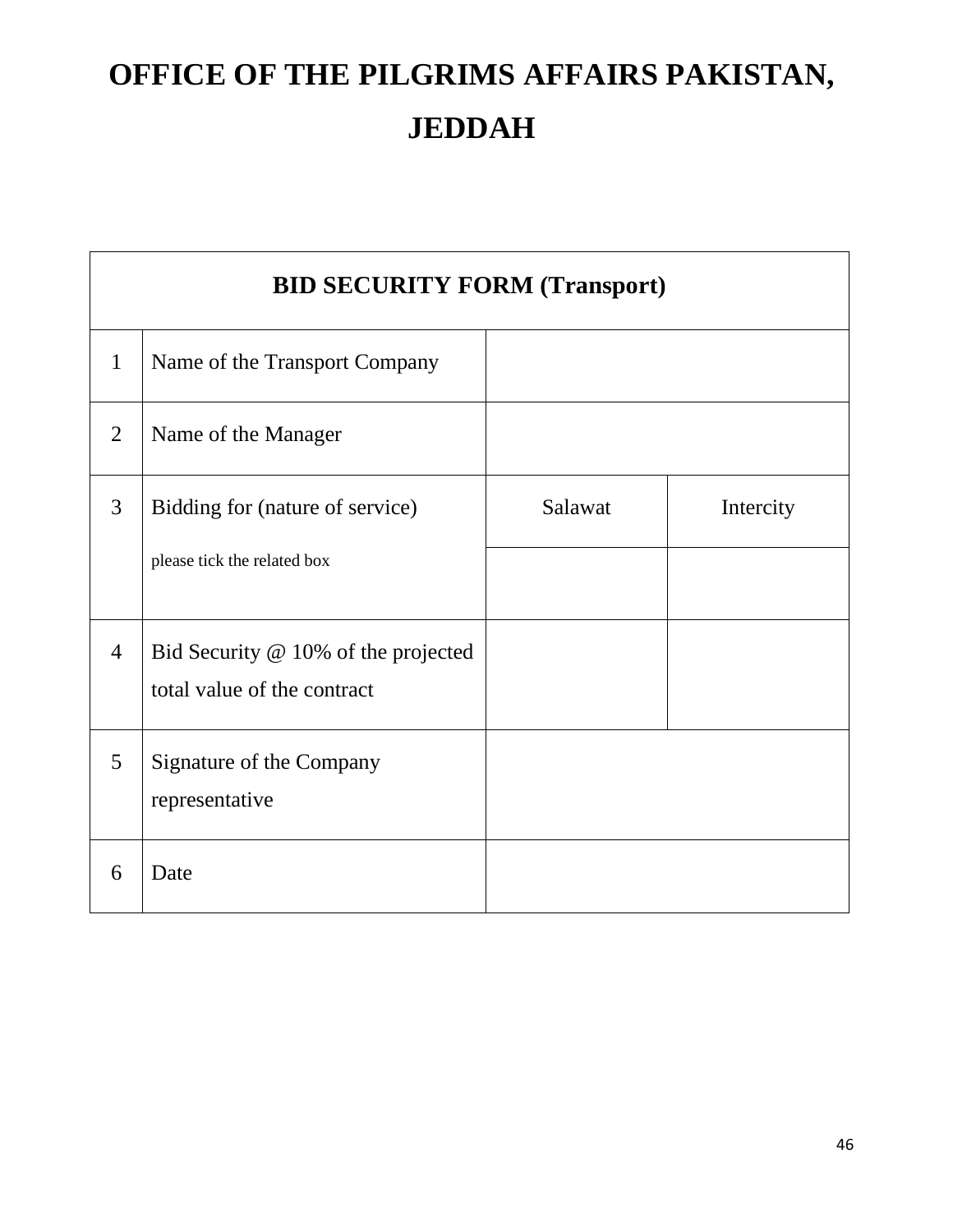# **OFFICE OF THE PILGRIMS AFFAIRS PAKISTAN, JEDDAH**

|                | <b>BID SECURITY FORM (Other Services)</b>                          |  |  |  |  |
|----------------|--------------------------------------------------------------------|--|--|--|--|
| $\mathbf{1}$   | Name of the Transport Company                                      |  |  |  |  |
| $\overline{2}$ | Name of the Manager                                                |  |  |  |  |
| 3              | Bidding for (nature of service)<br>please tick the related box     |  |  |  |  |
| $\overline{4}$ | Bid Security @ 10% of the projected<br>total value of the contract |  |  |  |  |
| 5              | Signature of the Company<br>representative                         |  |  |  |  |
| 6              | Date                                                               |  |  |  |  |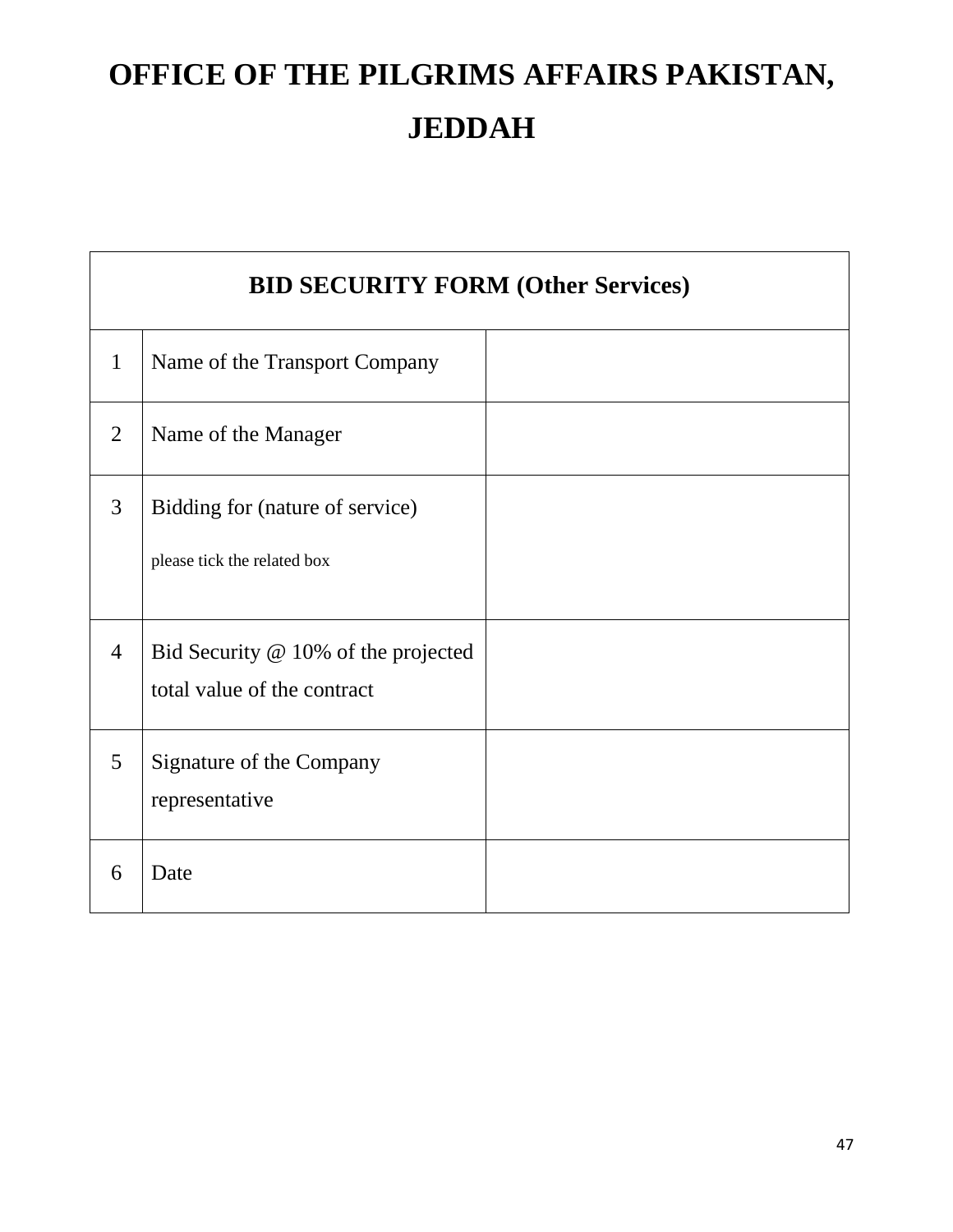#### **Annex-A**

#### **PROPOSED MENU FOR HAJJ-2022**

|           | <b>BREAKFAST</b>                                  | <b>LUNCH</b>                                   | <b>DINNER</b>                                                     |
|-----------|---------------------------------------------------|------------------------------------------------|-------------------------------------------------------------------|
|           | 0600 to 0900                                      | 1300:00 to 1500:00                             | 2100 to 2330                                                      |
| Saturday  | $Chana+Roti/Khubz + Milk Tea$                     | Kaddu Gosht (Mutton) +<br>Yougurt+Apple        | Aaloo Murghi + Roti/Khubz + Halwa+<br>Kashmiri Tea                |
| Sunday    | Shimla Mirch Qeema Matar +<br>Roti/Khubz+ MilkTea | Karhi Pakora + Roti/Khubz+ Orange              | Russ Bukhari+ Fried Chicken leg +<br>Chatni+ Sawwiyyan+ Green Tea |
| Monday    | Aaloo Anda + Roti/Khubz +                         | Chicken Achari +Laban+ Roti/Khubz +            | Mutton Qorma+Roti /Khubz+ Halwa                                   |
|           | Milk Tea                                          | Pear                                           | $+$ Milk Tea                                                      |
| Tuesday   | Butter+Jam+Bread+ Milk Tea+                       | Aaloo Mutton + Roti/Khubz + Laban +            | Chicken Biryani + Raita+ Sawwiyyan +                              |
|           | Boiled Egg                                        | Banana                                         | Kashmiri Tea                                                      |
| Wednesday | Chana + Roti/Khubz+ Milk Tea                      | Chicken Qorma+Roti Khubz+ Soft<br>Drink+ Apple | Mutton Pulao+Yougurt + Sawwiyyan +<br>Green Tea                   |
| Thursday  | Qeema Matar + Roti/Khubz +<br>Milk Tea.           | Daal+ Chawal+ Yogurt+ Banana                   | Chicken Kofta + Roti/Khubz+Zarda+<br>Milk Tea                     |
| Friday    | Chicken Haleem $+$ Roti/Khubz $+$                 | Mixed vegetable+ Roti/Khubz                    | Beef Nehari+Roti/Khubz+ Kashmiri                                  |
|           | Milk Tea                                          | Laban+Pear                                     | Tea                                                               |

# **IMPORTANT NOTES**<br>1. Water two (2) bottle

- 1. Water two  $(2)$  bottles of 300 ml with each meal.<br>2. Skinless chicken in all curries.
- 2. Skinless chicken in all curries.<br>3. Goat meat only.
- Goat meat only.
- 4. 70% Roti (Maida:Bur 70:30) and 30 % Khubz will be provided in each building..<br>5. Use of dry milk for morning tea is not allowed
- Use of dry milk for morning tea is not allowed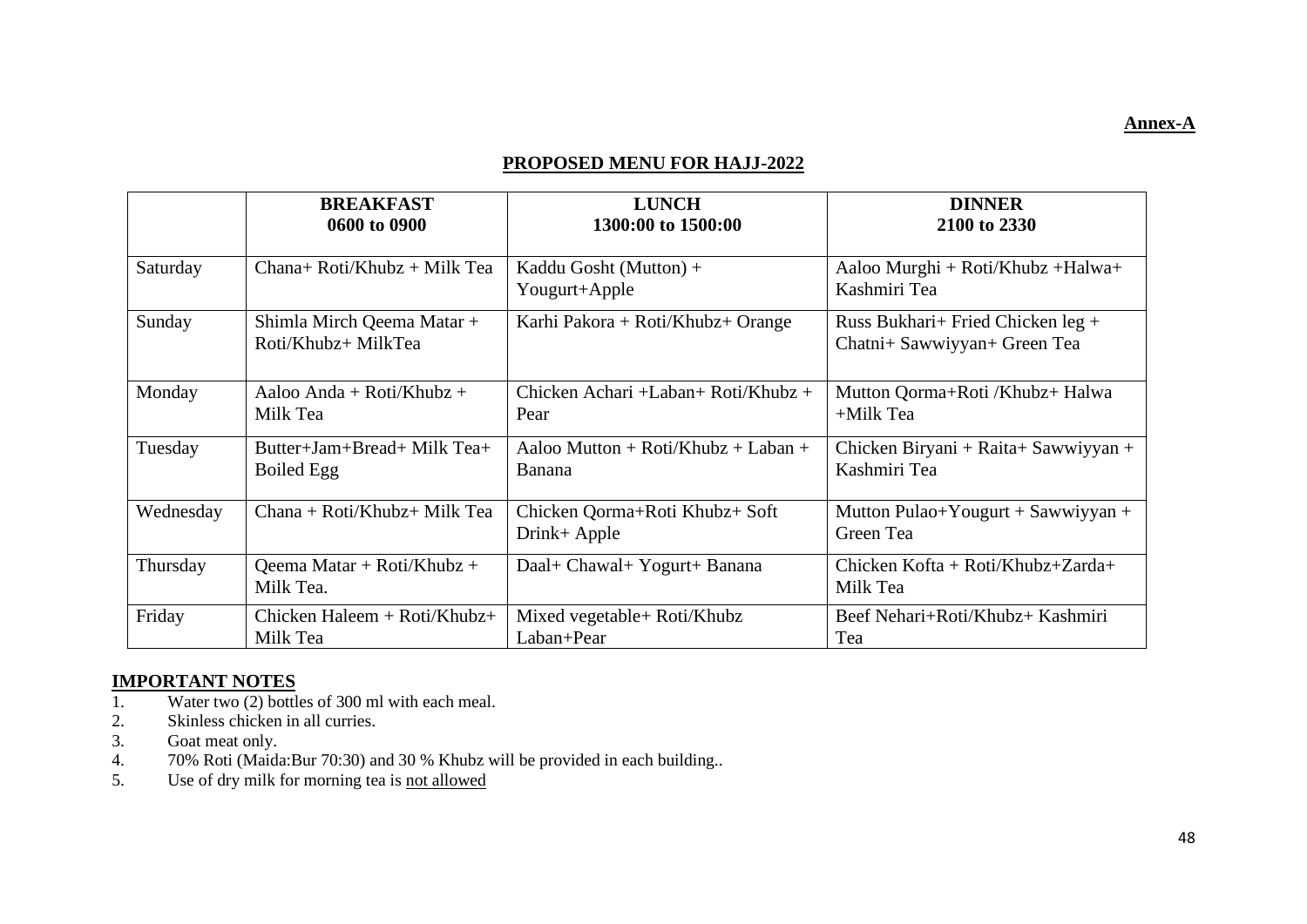#### **DIRECTORATE GENERAL OF HAJJ/OPAP JEDDAH \*\*\*\* LIST OF STATIONERY ITEMS**

|                 |                                       |        | <b>Quantity Required</b> |                  |                  |            |
|-----------------|---------------------------------------|--------|--------------------------|------------------|------------------|------------|
| Sr. No.         | <b>Items</b>                          | Unit   | Jeddah                   | <b>Makkah</b>    | <b>Madinah</b>   | Total      |
| 1               | Air Freshener (Jasmine) (Black Cobra) | Dozen  | 5                        | 13               | $\overline{c}$   | 20         |
| $\overline{2}$  | Art line Marker 210 (Black)           | Packet | $\overline{0}$           | 6                | $\mathbf{1}$     | $\tau$     |
| 3               | Art line Marker 210 (Blue)            | Packet | $\overline{0}$           | 6                | $\overline{2}$   | 8          |
| 4               | Art line Marker 70 (Black)            | Packet | 10                       | 65               | 3                | 78         |
| 5               | Art line Marker 70 (Blue)             | Packet | 10                       | 35               | 3                | 48         |
| 6               | Art line Marker 70 (Green)            | Packet | 1                        | 5                | $\overline{2}$   | 8          |
| 7               | Art line Marker 70 (Red,)             | Packet | $\mathbf{1}$             | 25               | $\overline{2}$   | 28         |
| 8               | Art line Marker 90 (Black)            | Packet | 10                       | 20               | $\mathbf{1}$     | 31         |
| 9               | Art l.ine Marker 90 (Blue)            | Packet | 10                       | 20               | 1                | 31         |
| 10              | Ball point (Faber Castell) (Black)    | Packet | $\overline{0}$           | 50               | 50               | <b>100</b> |
| 11              | Ball point (Faber Castell) (Red)      | Packet | 5                        | 50               | 12               | 67         |
| 12              | Ball point (Faber Castell) (Blue)     | Packet | 50                       | 757              | 50               | 857        |
| 13              | Ball point (Zebra SARASA 0.7)         | Packet | 30                       | $\overline{0}$   | $\overline{0}$   | 30         |
| 14              | Ball point uni-ball eye fine (Blue)   | Packet | 10                       | 17               | 5                | 32         |
| 15              | Ball point uni-ball eye fine (Green)  | Packet | $\mathbf{1}$             | $\overline{0}$   | $\overline{0}$   | 1          |
| 16              | Ball point uni-ball eye fine (Red)    | Packet | 1                        | $\overline{0}$   | $\mathbf{0}$     | 1          |
| 17              | Ball point unib-all eye fine (Black,) | Packet | 10                       | 17               | 5                | 32         |
| 18              | Battery Cell- AA (Panasonic)          | Pieces | 50                       | $\overline{0}$   | 50               | <b>100</b> |
| 19              | Battery Cell- AAA (Panasonic)         | Pieces | 50                       | $\overline{0}$   | $\mathbf{0}$     | 50         |
| 20              | <b>Board Marker</b>                   | Pieces | 30                       | 200              | $\overline{0}$   | 230        |
| 21              | <b>Box File Kent</b>                  | Pieces | 60                       | 424              | $\mathbf{0}$     | 484        |
| 22              | Calculator Casio (Large)              | Pieces | 4                        | $\overline{0}$   | 6                | 10         |
| 23              | Calculator Casio (SW-2235A)           | Pieces | 4                        | 38               | 6                | 48         |
| 24              | Card Lamination (office card size) A4 | Packet | 1                        | $\overline{0}$   | $\overline{0}$   | 1          |
| 25              | Colop E R 40dry                       | pieces | 24                       | $\overline{0}$   | $\overline{0}$   | 24         |
| 26              | Dak Folder                            | Pieces | 4                        | $\theta$         | 2                | 6          |
| 27              | Common Pin                            | Packet | 20                       | 20               | $\overline{0}$   | 40         |
| 28              | Dusters Cloth                         | Dozen  | 6                        | $\overline{0}$   | 5                | 11         |
| 29              | Envelopes 17.5X14.25                  | Pieces | 250                      | 500              | $\boldsymbol{0}$ | 750        |
| 30              | Envelopes 12X10                       | Pieces | 250                      | $\boldsymbol{0}$ | $\boldsymbol{0}$ | 250        |
| 31              | Envelopes 15X10                       | Pieces | 500                      | 500              | 100              | 1100       |
| 32              | Envelopes 7X10                        | Pieces | 500                      | 750              | 100              | 1350       |
| 33              | Envelopes 4.5 X9                      | Pieces | 1000                     | 550              | 100              | 1650       |
| 34              | <b>Eraser Staedtler</b>               | Dozen  | $\overline{4}$           | 12               | $\overline{c}$   | ${\bf 18}$ |
| 35              | Fax Roll                              | Pieces | $\overline{0}$           | $\overline{0}$   | $\boldsymbol{0}$ | $\bf{0}$   |
| 36              | File Cover Manila Legal size          | Pieces | 1000                     | 1000             | 300              | 2300       |
| $\overline{37}$ | File Cover Plastic A-4 Green          | Pieces | 200                      | 324              | 100              | 624        |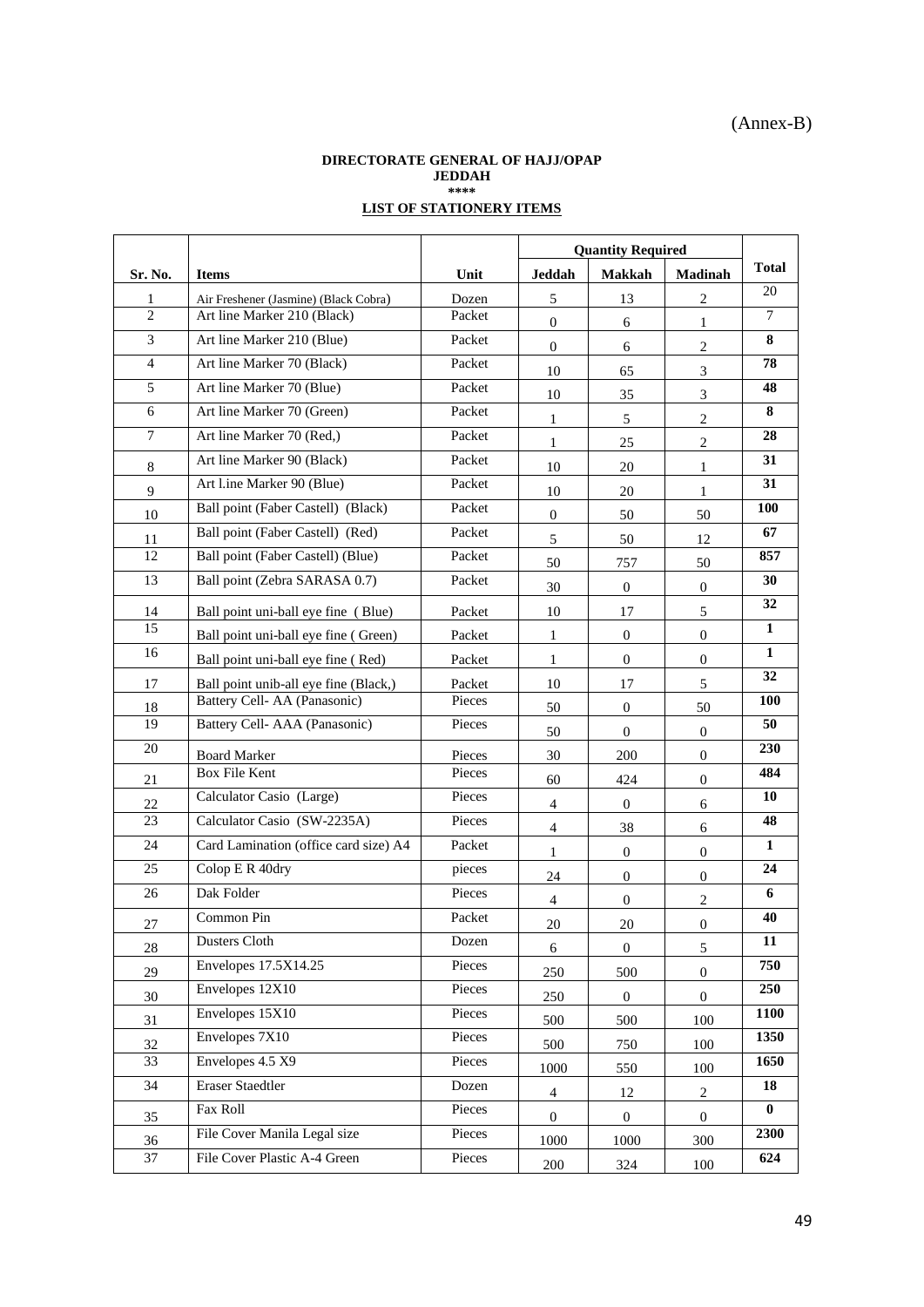| 38              | Foot Ruler 30 cm (Scale)                            | Dozen  | $\overline{2}$   | 13               | $\mathbf{1}$                | 16           |
|-----------------|-----------------------------------------------------|--------|------------------|------------------|-----------------------------|--------------|
| $\overline{39}$ | Gum glue stick (40 grams UHU)<br>Pieces             |        | $\mathbf{0}$     | 434              | 72                          | 506          |
| 40              | Highlighter (STABI LO BOSS) (D,<br>Pieces<br>Color) |        | 30               | 138              | 50                          | 218          |
| 41              | Identity Card Clips with Ribbon                     | Pieces | 4500             | $\mathbf{0}$     | 500                         | 5000         |
| 42              | Laminating Pouch Film                               | Packet | 3                | $\mathbf{0}$     | $\mathbf{0}$                | 3            |
| 43              | Lead pencil (ALLIGATOR)                             | Packet | $\mathbf{0}$     | 224              | $\overline{c}$              | 226          |
| 44              | Log Book                                            | Pieces | $\boldsymbol{0}$ | $\boldsymbol{0}$ | $\mathbf{2}$                | $\mathbf{2}$ |
| 45              | Note Book (Sinarline) L                             | pieces | 60               | 150              | 12                          | 222          |
| 46              | Note Book (Sinarline) M                             | pieces | 84               | 168              | 24                          | 276          |
| 47              | Note Book (Sinarline) S                             | Pieces | 60               | 150              | $\overline{0}$              | 160          |
| 48              | Paper A-3                                           | Ream   | $\mathbf{0}$     | $\overline{7}$   | $\mathbf{0}$                | 7            |
| 49              | Paper A-4                                           | Ream   | 100              | 1210             | 200                         | 1510         |
| 50              | Paper Clips (L)                                     | Packet | $\overline{0}$   | 10               | $\boldsymbol{0}$            | 10           |
| 51              | Paper Cutter                                        | pieces | 20               | 53               | $\boldsymbol{0}$            | 73           |
| 52              | Paper Clips (ABEL)                                  | Packet | 20               | $\mathbf{0}$     | $\boldsymbol{0}$            | 20           |
| 53              | Paper Clips (Large Size)                            | Packet | $\mathbf{0}$     | 10               | $\overline{0}$              | 10           |
| 54              | Tape 2"(PRIMA) plastic white (1X36)                 | Carton | $\mathfrak{Z}$   | 33               | $\boldsymbol{\mathfrak{Z}}$ | 39           |
| 55              | Paper tape $2" (1X24)$                              | Carton | 3                | 13               | 3                           | 19           |
| 56              | Pin Remover (301 OFIS)                              | Pieces | 12               | $\mathbf{0}$     | 12                          | 24           |
| 57              | Punch Double Hole(7540 OFIS)                        | Pieces | $\mathbf{0}$     | 30               | 6                           | 36           |
| 58              | Punch single hole                                   | pieces | 12               | $\mathbf{0}$     | $\mathbf{0}$                | 12           |
| 59              | Push Pin(P 9523 OFIS)                               | Packet | 6                | 12               | $\mathbf{0}$                | 18           |
| 60              | Raid (Multi insect killer)                          | Pieces | $\mathbf{0}$     | 12               | $\mathbf{0}$                | 12           |
| 61              | Record Book                                         | Pieces | $\mathbf{0}$     | $\mathbf{0}$     | $\mathbf{0}$                | $\bf{0}$     |
| 62              | Register Legal Size                                 | pieces | $\mathbf{0}$     | 362              | 100                         | 462          |
| 63              | Register A4 Size                                    | pieces | $\mathbf{0}$     | 100              | $\overline{0}$              | 100          |
| 64              | Register Note Book Size                             | Pieces | $\mathbf{0}$     | 100              | 20                          | 120          |
| 65              | Rubber Band                                         | Packet | 12               | 54               | 12                          | 78           |
| 66              | Scissor 8"                                          | Pieces | $\boldsymbol{0}$ | 39               | $\boldsymbol{0}$            | 39           |
| 67              | Scotch Tape                                         | Pieces | $\mathbf{0}$     | 220              | 12                          | 232          |
| 68              | Sharpener (OMEGA)                                   | Dozen  | $\mathbf{2}$     | 12               | 2                           | 16           |
| 69              | Short Hand Note book                                | Pieces | $\mathbf{0}$     | 60               | $\mathbf{0}$                | 60           |
| 70              | Stamp Pad (Blue)                                    | pieces | 6                | 100              | 6                           | 112          |
| 71              | Stamp Pad (Green)                                   | pieces | $\mathbf{0}$     | 0                | 6                           | 6            |
| 72              | Stapler (Heavy Duty)                                | Pieces | 1                | $\mathbf{0}$     | $\mathbf{0}$                | 1            |
| 73              | <b>Stapler Pin (Heavy Duty)</b>                     | Pieces | $\boldsymbol{0}$ | 0                | 0                           | $\bf{0}$     |
| 74              | Stapler (large) NOVUS B-5                           | pieces | 6                | 34               | 6                           | 46           |
| 175             | Stapler Medium NOVUS                                | pieces | 6                | 44               | 6                           | 56           |
| 76              | Stapler Pin (Rexel) 24/6 (1000Pec)                  | Packet | $\mathbf{0}$     | 170              | 240                         | 410          |
| 77              | Post-it/Notes 75cmx125cm                            | Dozen  | 2                | 1                | 2                           | 5            |
| 78              | Post-it/Notes (76x76)                               | Dozen  | $\overline{c}$   | 1                | $\overline{c}$              | 5            |
| 79              | Post-it/Notes $(51x51)$                             | Dozen  | $\overline{c}$   | $\mathbf{1}$     | $\overline{c}$              | 5            |
| 80              | Post-it/Notes (13cmx60cm)                           | Dozen  | 6                | $\mathbf{0}$     | $\mathbf{0}$                | 6            |
| 81              | Post-it/Not(SIGN-HERE) 1.5cmx6cm                    | Dozen  | $\boldsymbol{6}$ | $\boldsymbol{0}$ | $\mathbf{0}$                | 6            |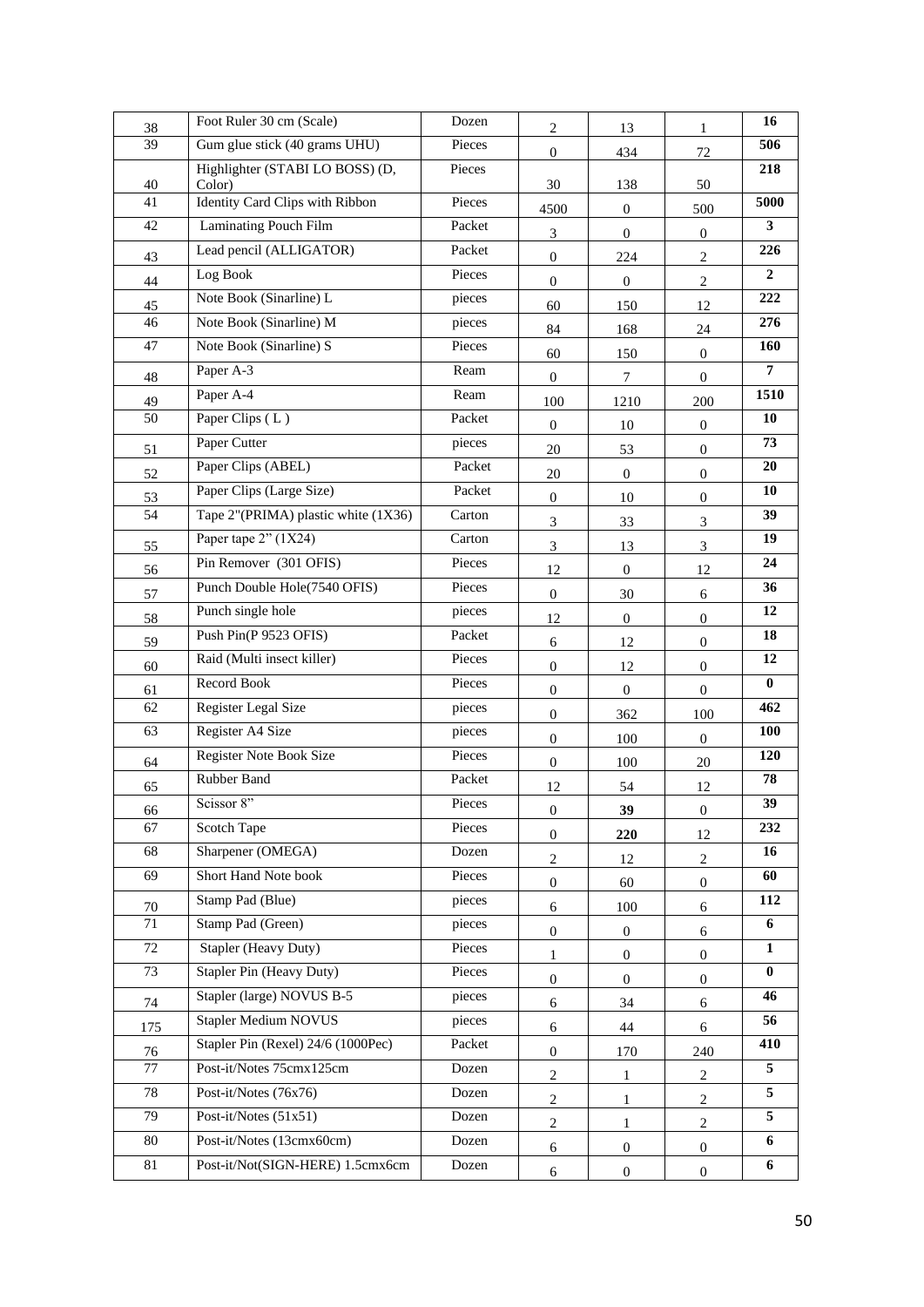| 82 | Tags                           | Packet | $\mathbf{0}$ | 16  | 12             | 28               |
|----|--------------------------------|--------|--------------|-----|----------------|------------------|
| 83 | Tissue paper Fine              | Carton | 5            | 15  | 5              | 25               |
| 84 | <b>Toilet Roll</b>             | Carto  | $\mathbf{0}$ | 15  | $\overline{0}$ | 15 <sup>15</sup> |
| 85 | USB(4GB)                       | Pieces | $\mathbf{0}$ | 20  | 15             | 35 <sup>5</sup>  |
| 86 | USB(8GB)                       | Pieces | $\mathbf{0}$ | 20  | 15             | 35 <sup>5</sup>  |
| 87 | USB(16GB)                      | Pieces | 10           | 40  | 10             | 60               |
| 88 | USB(32GB)                      | Pieces | 5            | 3   | $\overline{0}$ | 8                |
| 89 | USB(64GB)                      | Pieces | 5            |     | $\Omega$       | 6                |
| 90 | White fluid pen PENTEL ZL 62-W | Pieces | 36           | 130 | 12             | 178              |

#### Miscellaneous Items

|         |          |       | <b>Ouantity Required</b> |               |                |       |
|---------|----------|-------|--------------------------|---------------|----------------|-------|
| Sr. No. | Items    | Unit  | Jeddah                   | <b>Makkah</b> | <b>Madinah</b> | Total |
|         | Sleeper  | Piece | 100                      | 2000          | 500            | 2600  |
| ◠<br>∸  | Umbrella | Piece | 100                      | 500           | 100            | 700   |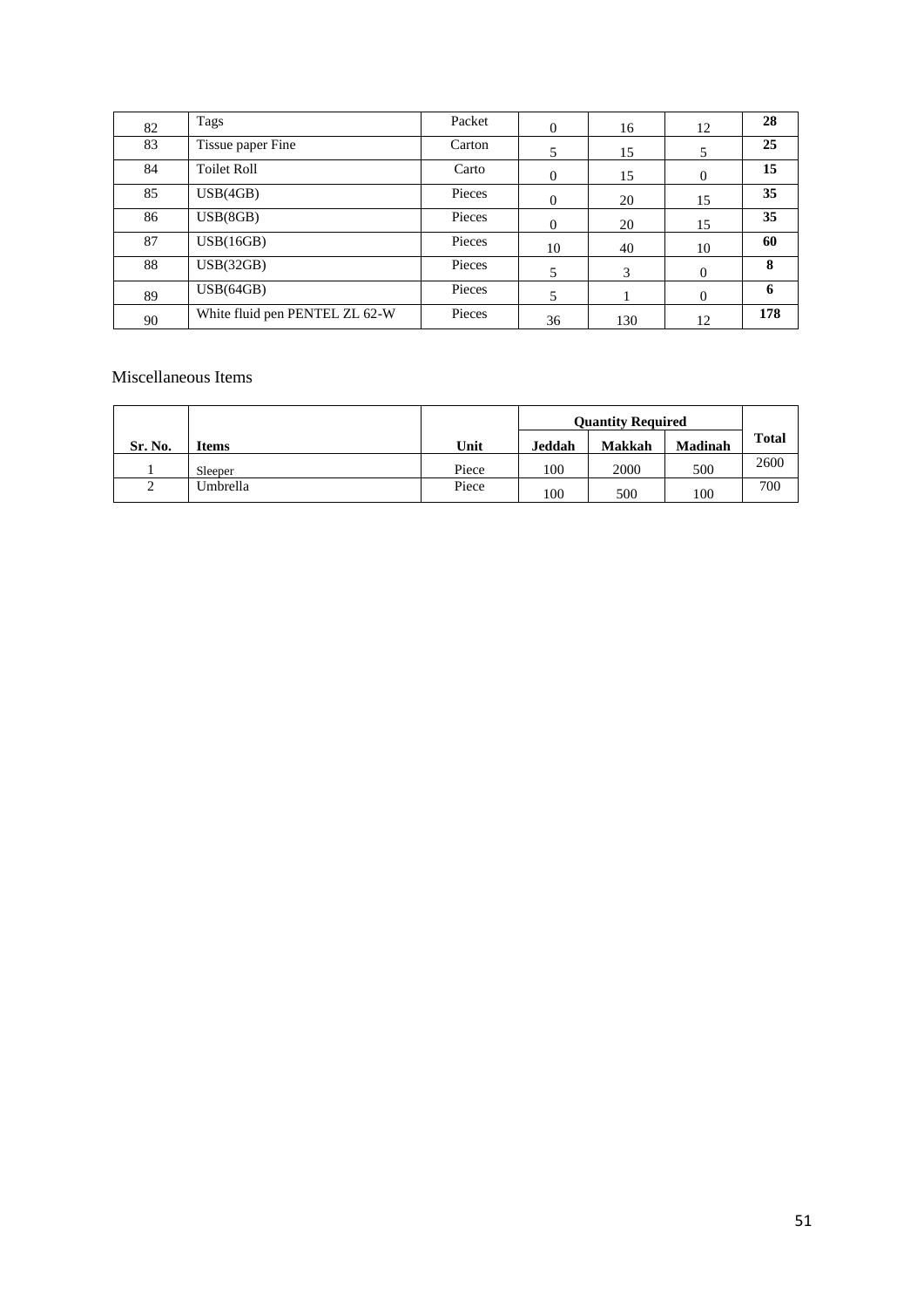#### **Annex-C**

| Sr.# | <b>ITEM</b>        | <b>Description/Size</b>                                      | <b>QTY</b> | <b>Job required</b>                                                                                                                                                                                                                                                                                          |  |  |
|------|--------------------|--------------------------------------------------------------|------------|--------------------------------------------------------------------------------------------------------------------------------------------------------------------------------------------------------------------------------------------------------------------------------------------------------------|--|--|
| 1.   | Signboard<br>(OLD) | <b>Buildings for Hujjaj</b><br>Size: 110 x 130cm             | 200        | Shifting from store to workshop<br>for necessary repairing of lights,<br>color and installation of fresh<br>panaflex.<br>Installation in working condition<br>٠<br>at buildings along with electric<br>connection.<br>After departure of hujjaj its<br>removal from building and<br>shifting back to Store   |  |  |
| 2.   | Signboard<br>(OLD) | Sector Offices/<br>Dispensaries<br>Size: 200 x 100cm         | 20         | Shifting from store to Workshop<br>$\bullet$<br>for necessary repairing of lights,<br>color and installation of fresh<br>panaflex.<br>Installation at buildings along<br>with electric connection.<br>After departure of hujjaj its<br>٠<br>removal from building and<br>shifting back to Store.             |  |  |
| 3.   | Signboard<br>(OLD) | Makatab Shoun Hujjaj<br>Pakistan<br>Size: 670 x 110cm        | 1          | Shifting from store to Workshop<br>$\bullet$<br>for necessary repairing of lights,<br>color and installation of fresh<br>panaflex.<br>Installation at buildings<br>٠<br>alongwith electric connection.<br>After departure of hujjaj its<br>$\bullet$<br>removal from building and<br>shifting back to Store. |  |  |
| 4.   | Signboard<br>(OLD) | Pakistan's Flag at<br>Hajj Office<br>Size: 320 x 195cm       | 1          | Shifting from store to Workshop<br>$\bullet$<br>for necessary repairing of and<br>installation of fresh panaflex.<br>Installation at building<br>After departure of hujjaj its<br>removal from building and<br>shifting back to Store.                                                                       |  |  |
| 5.   | Signboard<br>(OLD) | Makatab Shoun Hujjaj<br>Pakistan (MINA)<br>Size: 400 x 100cm | 1          | Shifting from store to Workshop<br>$\bullet$<br>for necessary repairing of lights,<br>color and installation of fresh<br>panflex<br>Installation in working condition<br>٠<br>at Mina Camp Office alongwith<br>electric connection.                                                                          |  |  |

#### **SIGN BOARDS**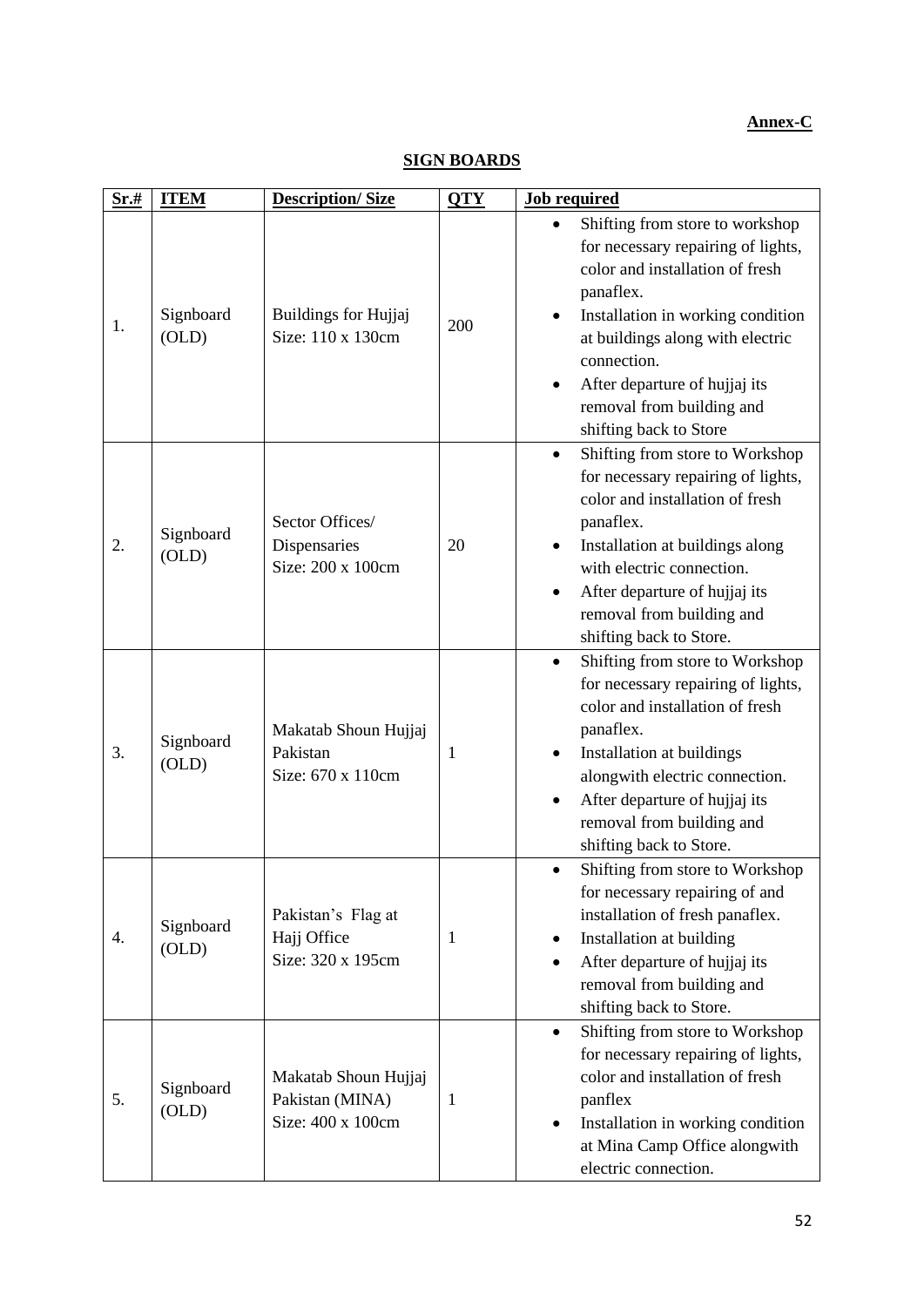|     |                    |                                                                                                          |    | After departure of hujjaj its<br>removal from camps and shifting<br>back to Store.<br>Shifting from store to Workshop<br>$\bullet$<br>for necessary repairing of lights,                                                                                                                                           |
|-----|--------------------|----------------------------------------------------------------------------------------------------------|----|--------------------------------------------------------------------------------------------------------------------------------------------------------------------------------------------------------------------------------------------------------------------------------------------------------------------|
| 6.  | Signboard<br>(OLD) | Maktib No. Hujajj-e-<br>Pakistan, (MINA)<br>Size: 130 x 110cm                                            | 50 | color and installation of fresh<br>panaflex<br>Installation in working condition<br>at Camps in Mina alongwith<br>electric connection.<br>After departure of hujjaj its<br>removal from camps and shifting<br>back to Store.                                                                                       |
| 7.  | Signboard<br>(OLD) | Maps Makatib Hujjaj<br>Pakistan (MINA)<br>Size: 200 x 100cm                                              | 45 | Shifting from store to Workshop<br>$\bullet$<br>for necessary repairing of lights,<br>color and installation of fresh<br>panaflex<br>Installation in working condition<br>at Camps in Mina alongwith<br>electric connection.<br>After departure of hujjaj its<br>removal from camps and shifting<br>back to Store. |
| 8.  | Signboard<br>(OLD) | Maps at<br>Makatib Hujjaj<br>Pakistan (MINA)<br>Size: 400 x 200cm                                        | 1  | Shifting from store to Workshop<br>٠<br>for necessary repairing of lights,<br>color and installation of fresh<br>panaflex<br>Installation in working condition<br>at Mina Camp Office alongwith<br>electric connection.<br>After departure of hujjaj its<br>removal from camps and shifting<br>back to Store.      |
| 9.  | Signboard<br>(OLD) | Hajj Terminal Jeddah<br>(02)<br>Makatab Shoun Hujjaj<br>Pakistan<br>Dispensary (02)<br>Size: 185 x 195cm | 04 | Shifting from store to Workshop<br>$\bullet$<br>for necessary repairing of lights,<br>change of Zinc and installation of<br>fresh panaflex<br>Installation in working condition<br>alongwith electric connection.<br>After departure of hujjaj its<br>$\bullet$<br>removal and shifting back to<br>Store.          |
| 10. | Signboard<br>(OLD) | Pakistan Hajj Medical<br><b>Mission Hospital</b>                                                         | 4  | Shifting from store to Workshop<br>$\bullet$<br>for necessary repairing of lights,<br>color and installation of fresh<br>panaflex                                                                                                                                                                                  |